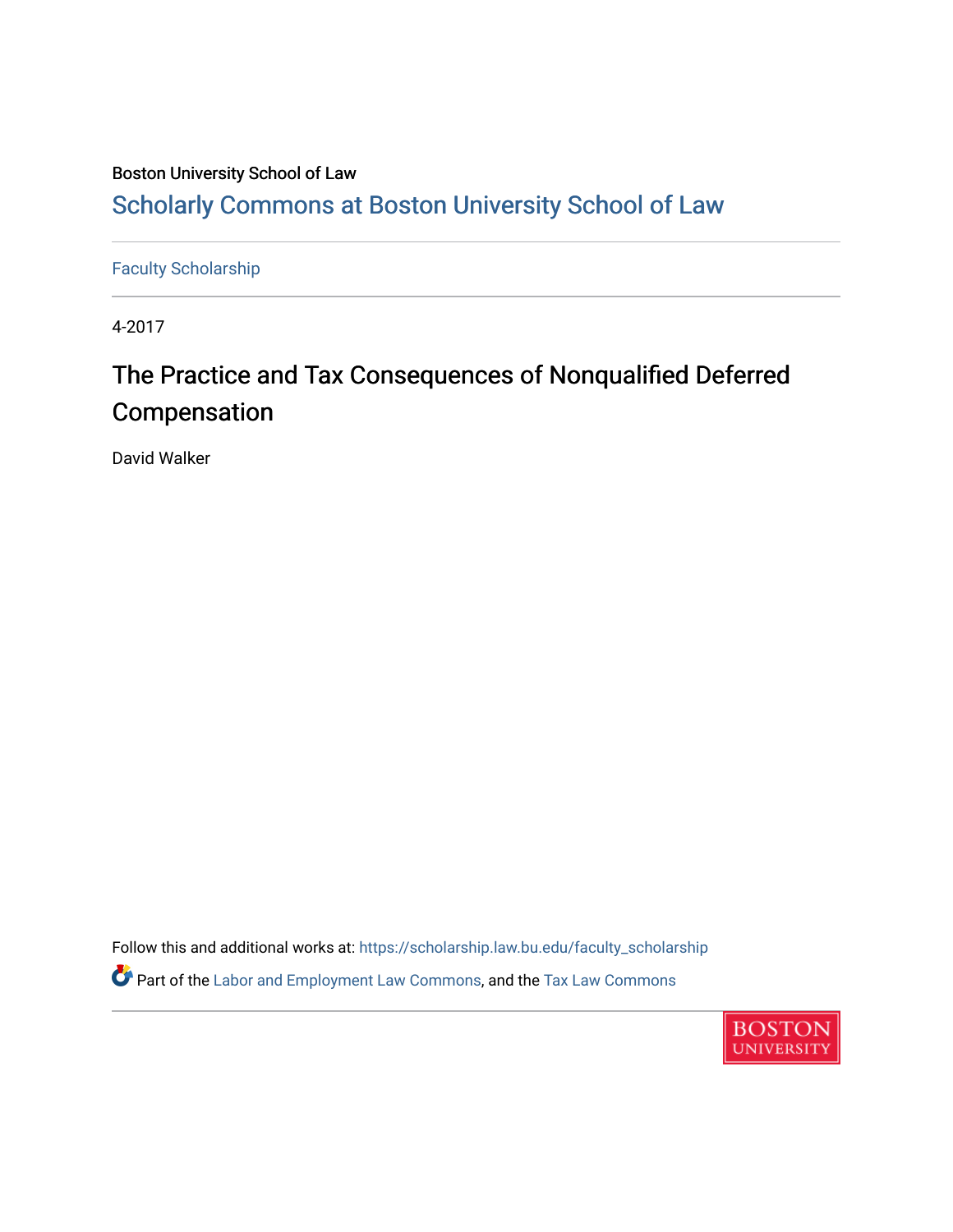

# **THE PRACTICE AND TAX CONSEQUENCES OF NONQUALIFIED DEFERRED COMPENSATION**

Boston University School of Law Law & Economics Working Paper No. 16-27

April 21, 2017

David I. Walker Boston University School of Law

This paper can be downloaded without charge at:

<http://www.bu.edu/law/faculty-scholarship/working-paper-series/>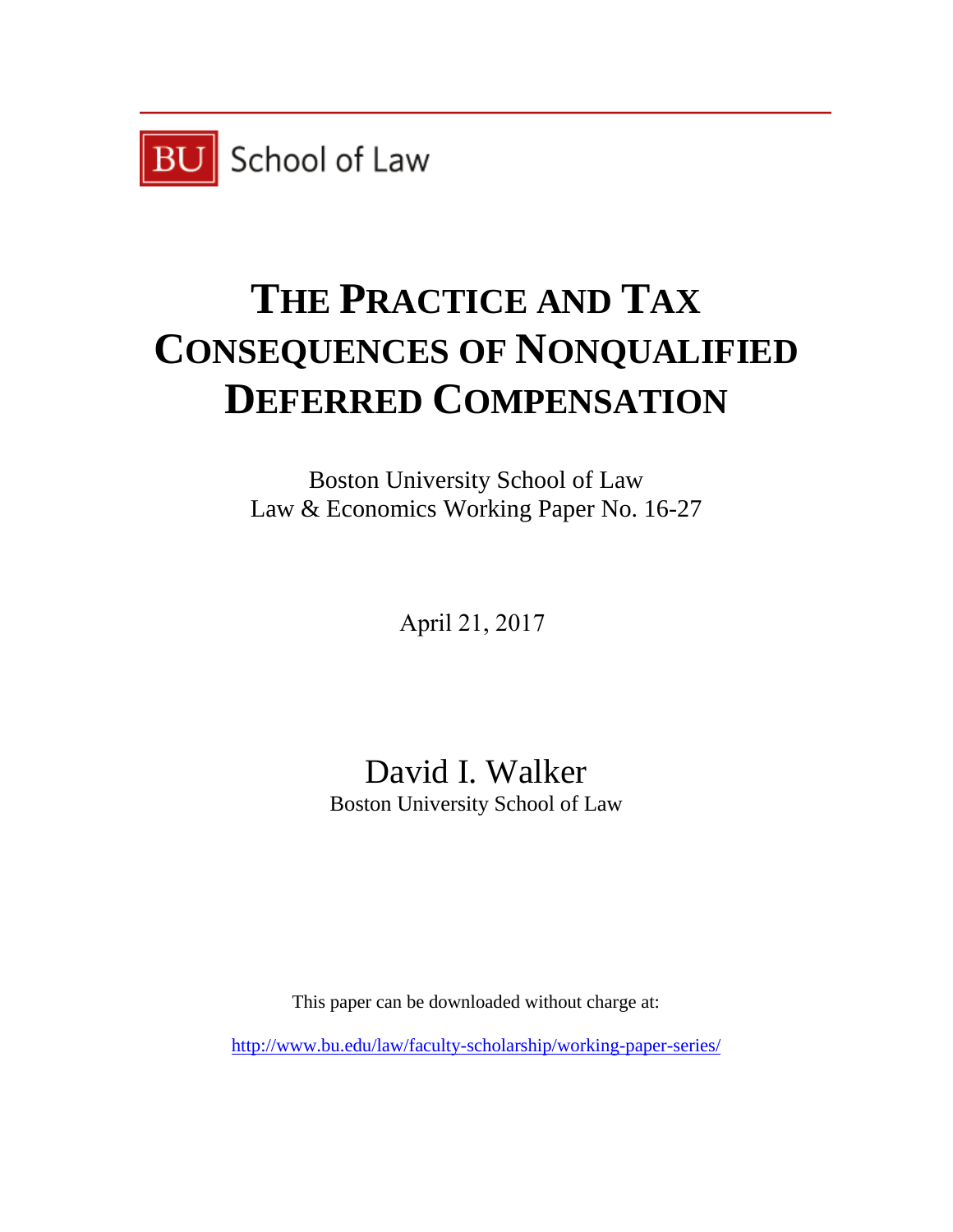# **THE PRACTICE AND TAX CONSEQUENCES OF NONQUALIFIED DEFERRED COMPENSATION**

#### **David I. Walker[\\*](#page-2-0)**

#### **ABSTRACT**

*Although nonqualified deferred compensation plans lack explicit tax preferences afforded qualified plans, it is well understood that nonqualified deferred compensation results in a joint tax advantage when employers earn a higher after-tax return on deferred sums than employees could achieve on their own. Several commentators have proposed tax reform aimed at leveling the playing field between cash and nonqualified deferred compensation, but reform is not easily achieved. This Article examines the stakes. It investigates private sector nonqualified deferred compensation practices and shows that joint tax minimization often takes a backseat to accounting priorities and participant diversification concerns. In practice, the largest source of joint tax advantage likely stems from use of corporate owned life insurance (COLI) to informally fund nonqualified deferred compensation liabilities, suggesting that narrow reform aimed at COLI use might be a more attractive policy response than fundamental reform of the taxation of nonqualified deferred compensation.*

<span id="page-2-0"></span> <sup>\*</sup> Professor of Law and Maurice Poch Faculty Research Scholar, Boston University School of Law. Acknowledgments to follow. Draft of April 21, 2017. Please do not cite without author's permission.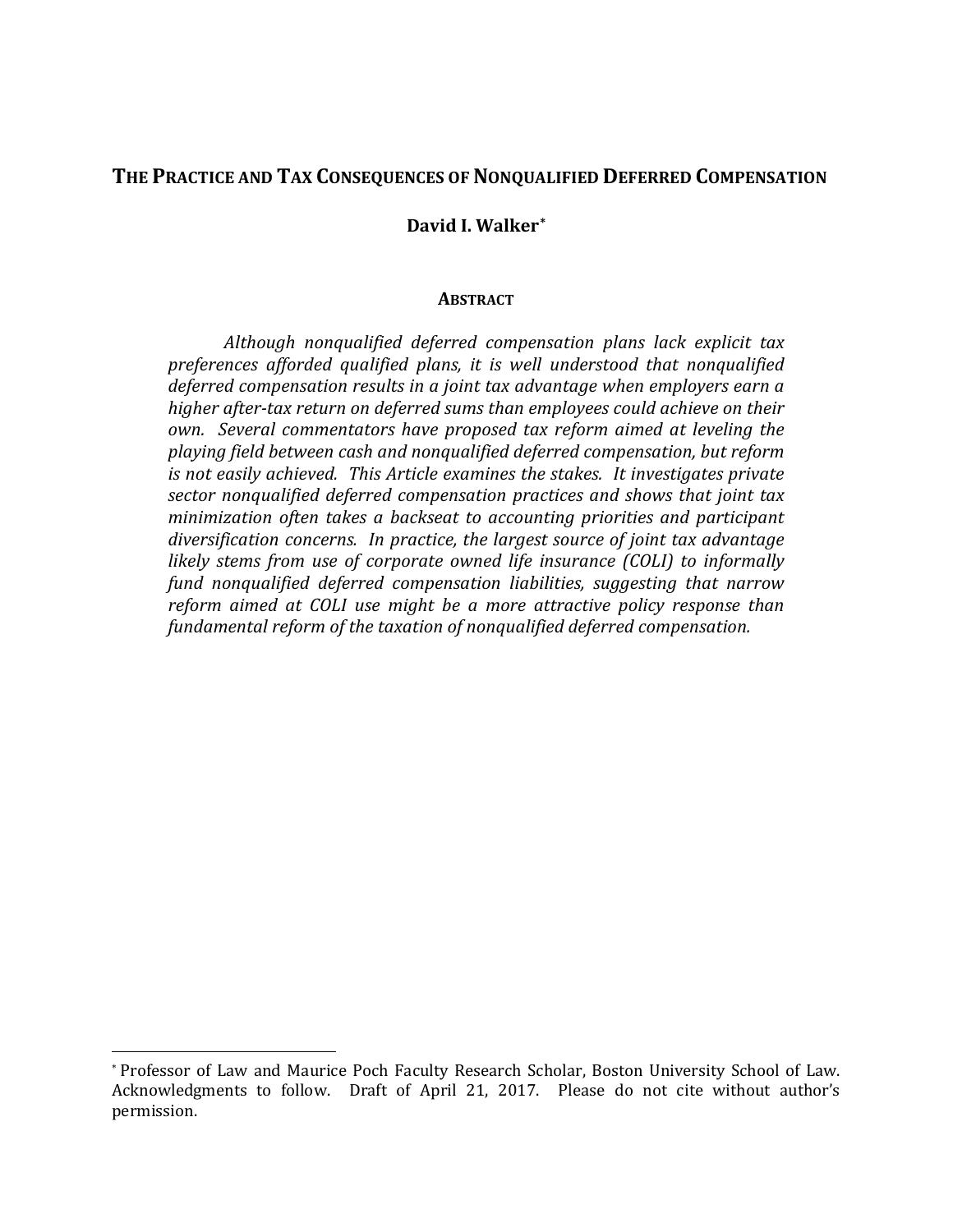# **Table of Contents**

| E. Efficient Asset Allocation and Other Features of Nonqualified Deferred Compensation |  |
|----------------------------------------------------------------------------------------|--|
|                                                                                        |  |
|                                                                                        |  |
|                                                                                        |  |
|                                                                                        |  |
|                                                                                        |  |
|                                                                                        |  |
|                                                                                        |  |
|                                                                                        |  |
|                                                                                        |  |
| A. Is There a Joint Tax Advantage Issue to Worry About, and, If So, What Is It?  38    |  |
| B. What Are the Distributional Consequences of Deferred Compensation?  44              |  |
| C. What Role Do Taxes Play in the Adoption or Operation of Nonqualified Deferred       |  |
| D. Why (Else) Do Firms Offer Nonqualified Deferred Compensation? 48                    |  |
| E. A Final Mystery? Relative Use of Own-Company Stock in Qualified and Nonqualified    |  |
|                                                                                        |  |
|                                                                                        |  |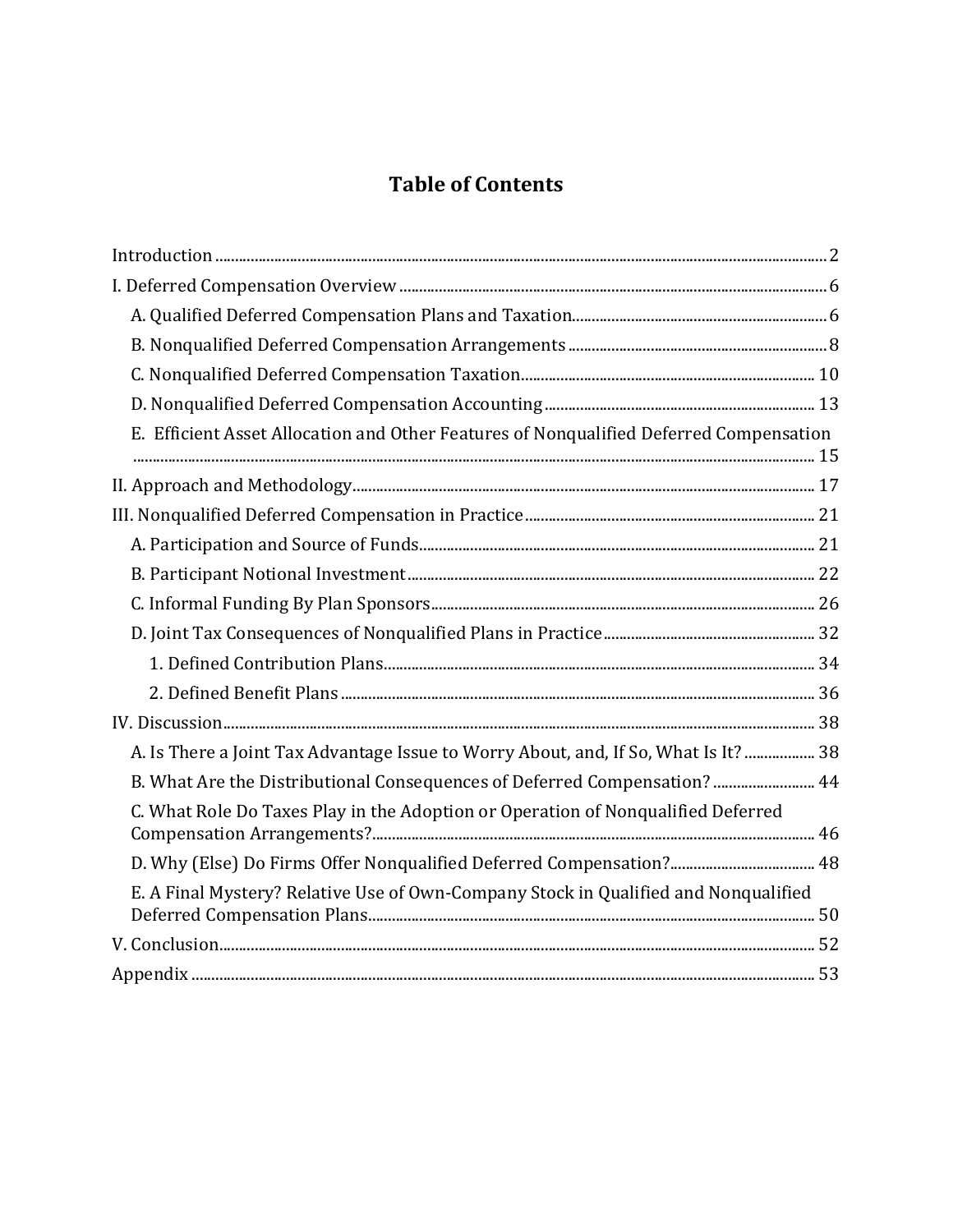#### **Introduction**

<span id="page-4-0"></span>Executives and other high-level corporate employees often receive compensation relating to current services that is payable in future years. This deferred compensation might consist of "long-term" incentive compensation (both equity and non-equity based arrangements) that generally pays out several years after grant. Compensation also may be deferred through qualified plans, explicitly tax-preferred arrangements that include traditional, qualified defined-benefit pension plans and qualified defined-contribution plans, such as  $401(k)s<sup>1</sup>$  $401(k)s<sup>1</sup>$  $401(k)s<sup>1</sup>$ . This article focuses on a third class of deferred compensation writ large, the nonqualified analogs of q[u](#page-4-2)alified plans, generally referred to as nonqualified deferred compensation. 2

Nonqualified deferred compensation plans have a long history in the U.S. and they remain popular today.<sup>3</sup> These plans take a variety of forms, including both defined-benefit and defined-contribution arrangements. Often these plans defined-benefit and defined-contribution arrangements. supplement or extend the benefits provided to qualified plan participants, but this is not always the case. Perhaps most familiar are elective deferred compensation plans, which allow participants to defer a portion of their salary, bonus, or other compensation, [an](#page-4-4)d defer the tax on that compensation, until a future date, often until retirement.4

<span id="page-4-1"></span> <sup>1</sup> As discussed *infra* Part I.A., participants in defined benefit plans are promised specified benefits at retirement, e.g., an annuity equal to a percentage of pre-retirement wages; defined contribution plans specify annual contributions that yield benefits at retirement that depend on the investment choices of the parties.

<span id="page-4-2"></span><sup>2</sup> There is no authoritative definition of nonqualified deferred compensation. I.R.C. § 409A defines a nonqualified deferred compensation plan as any plan providing for the deferral of compensation other than a qualified plan. I.R.C. § 409A(d)(1) (2012). Under this definition, stock options and other long-term equity-based pay would be considered nonqualified deferred compensation. The present Article, however, generally excludes equity incentive pay from the definition of nonqualified deferred compensation, in keeping with more standard industry terminology.

<span id="page-4-3"></span><sup>3</sup> Approximately three quarters of large companies offer nonqualified deferred compensation programs currently. DOUG FREDERICK & AARON PEDOWITZ, MERCER, MARKET LANDSCAPE OF EXECUTIVE BENEFIT PROGRAMS 2 (Feb. 26, 2016) (reporting that 73% of Fortune 500 companies offered nonqualified savings plans in 2015); THE NEWPORT GROUP, EXECUTIVE BENEFITS: A SURVEY OF CURRENT TRENDS 13 (2014/2015 Edition) [hereinafter Newport Group Survey] (72% of Fortune 1000 companies offered a nonqualified savings plan in 2013).

Some governmental entities and other tax-exempt organizations also offer nonqualified savings opportunities. The use of nonqualified deferred compensation by these The use of nonqualified deferred compensation by these organizations is not a focus of this Article.

<span id="page-4-4"></span><sup>4</sup> Taxation is deferred only if the terms of the deferred compensation arrangement do not run afoul of the constructive receipt, cash equivalence, and economic benefit doctrines, and, since 2004, the requirements of I.R.C. § 409A. *See infra* text accompanying notes [40](#page-12-1)[-47.](#page-13-0)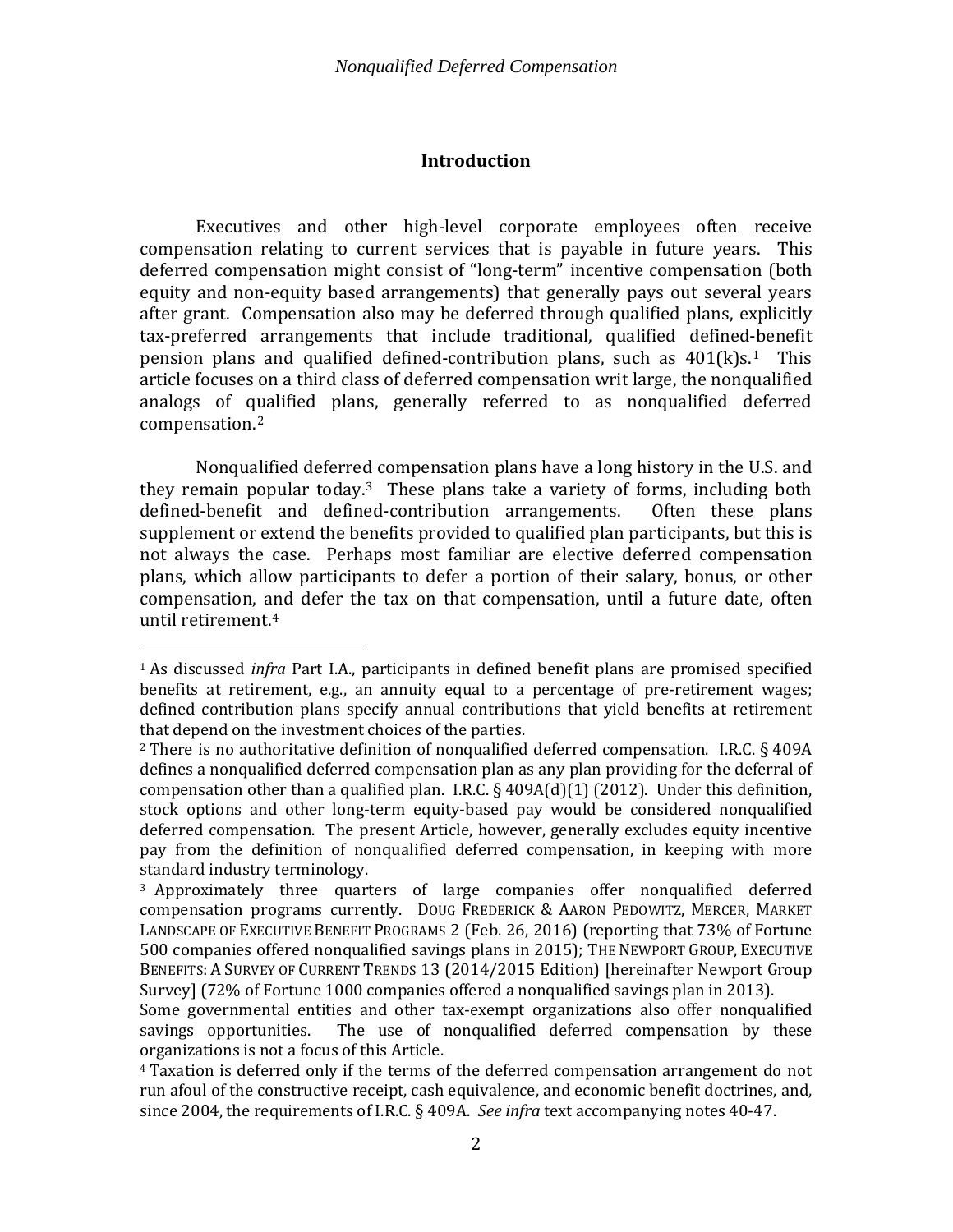Although nonqualified deferred compensation plans lack explicit tax preferences afforded qualified plans,<sup>[5](#page-5-0)</sup> it is well understood that nonqualified<br>deferred compensation can be tax advantaged in some circumstances. The deferred compensation can be tax advantaged in some circumstances. comparison that is generally made is between 1) a payment of current cash compensation that is taxed to the employee and deducted by the employer, followed by employee investment of the after-tax amount until some future date and 2) deferral of current compensation, investment by the employer, and payout at a future date resulting at that time in taxation of the employee and a deduction for the employer. Ignoring potential changes in tax rates over time, nonqualified deferred compensation results in a joint (sometimes called "global") tax advantage to an employee and employer if the employer is able to earn a higher after-tax rate of return than the employee is able to earn on her own.<sup>[6](#page-5-1)</sup> This circumstance can arise any time that the employer's tax rate on an investment is less than the employee's rate on the same investment (assuming both can access the investment), but is particularly pronounced when the investment under consideration is in the employer's own stock. In that case, an employee would be taxed with respect to her outside investment in her own company's stock at the regular rates applied to dividends and capital gains, but a firm faces no tax on gains or losses on holdi[ng](#page-5-2)s of its own stock under a particular rule of the federal income tax code, IRC  $\S 1032$ .<sup>7</sup>

Participants in defined contribution nonqualified deferred compensation plans generally are permitted to control the notional investment of their account balances, similar to the way in which participants manage  $401(k)$  investments, but these notional investments and the actual investments of deferred amounts by employer sponsors, if any, are not disclosed to investors.<sup>[8](#page-5-3)</sup> Finance theory suggests that poorly diversified executives should not voluntarily tie nonqualified deferred compensation account balances to their own companies' stock prices. [9](#page-5-4) However, recent scholarship suggests that they often do  $so<sup>10</sup>$  $so<sup>10</sup>$  $so<sup>10</sup>$  and that employers commonly invest deferred amounts in their own stock, as well.<sup>[11](#page-5-6)</sup> If so, and given § 1032,

<span id="page-5-7"></span><span id="page-5-0"></span> <sup>5</sup> Qualified plan taxation is discussed *infra* Part I(A).

<span id="page-5-1"></span><sup>6</sup> *Infra* Part I(C).

<span id="page-5-2"></span><sup>7</sup> *Infra* Part I(C). The joint tax advantage is also large in cases in which the plan sponsor is tax exempt or effectively tax exempt. However, employees of governmental and non-profit entities have only limited access to tax deferred savings opportunities. *Infra* note [180](#page-42-0) and accompanying text.

<span id="page-5-3"></span><sup>8</sup> The term "notional investment" refers to the fact that nonqualified plan participants do not direct the investment of any actual assets but instead select a benchmark or benchmarks for the determination of the amounts contractually due to them at payout. *Infra* Part I(B).

<span id="page-5-4"></span><sup>9</sup> *Infra* text accompanying note[s 71](#page-17-1)[-72.](#page-17-2)

<span id="page-5-5"></span><sup>10</sup> Robert J. Jackson & Colleen Honigsberg, *The Hidden Nature of Executive Retirement Pay*, 100 VA. L. REV. 479, 492 (2014).

<span id="page-5-6"></span><sup>11</sup> Michael Doran, *The Puzzle of Non-Qualified Retirement Pay: Optimal Contracting, Managerial Power, and Taxes* 28 (Univ. of Va. Sch. of Law Pub. Law and Legal Theory Research Paper Series 2016-13, Working Paper, Feb. 1, 2016).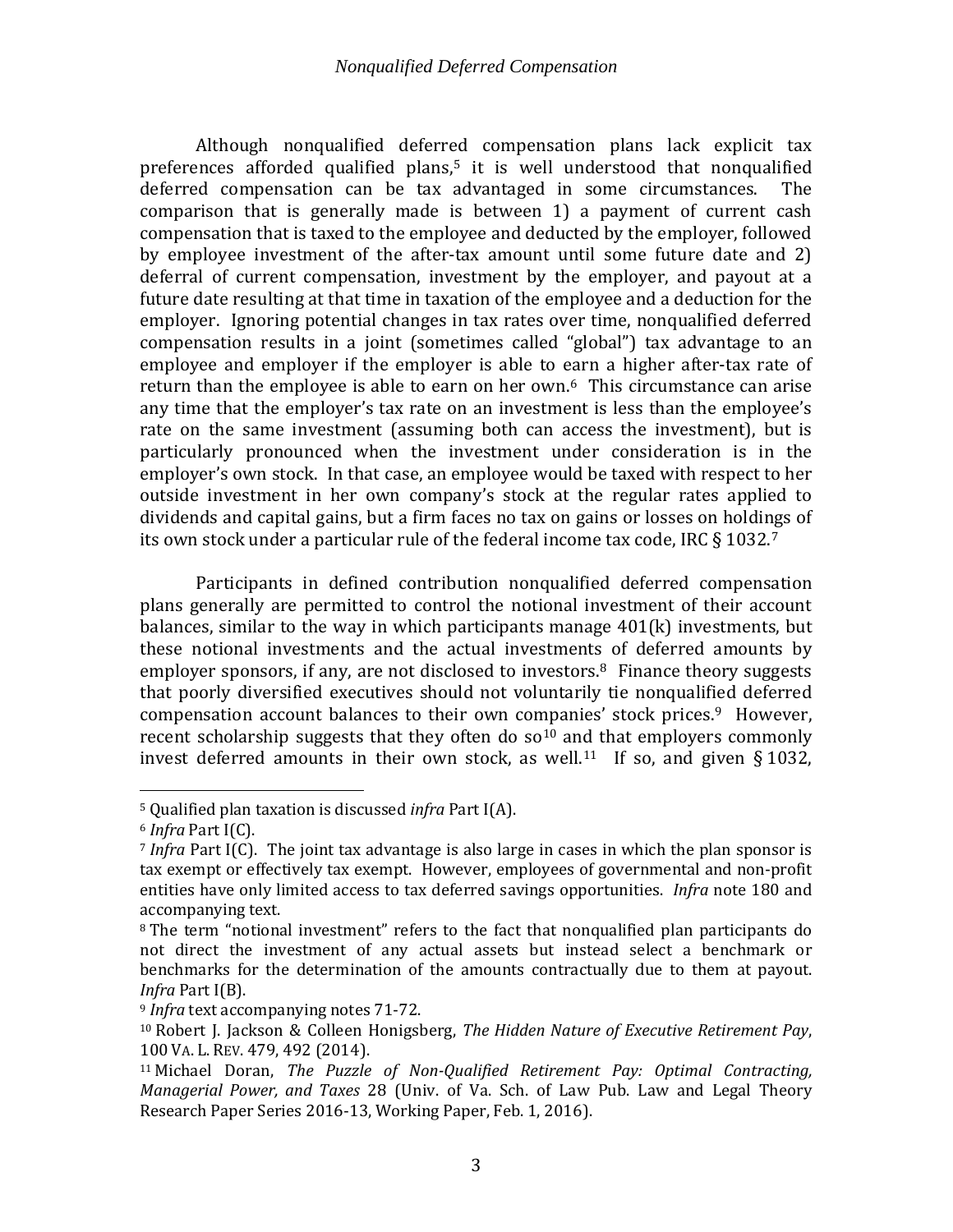nonqualified deferred compensation arrangements could be generating significant joint tax benefits for participants and employers, and these joint tax benefits might justify a change in the taxation of nonqualified deferred compensation, as several commentators have proposed.[12](#page-6-0) 

<span id="page-6-4"></span>But th[ere](#page-6-1) are obstacles to reforming the taxation of nonqualified deferred compensation, <sup>13</sup> and, against that backdrop, this Article investigates the strength of the driving force behind tax reform. It asks whether private sector nonqualified deferred compensation plans are being operated in such a way as to generate joint tax advantages, subsidizing the compensation of high-income individuals, and potentially distorting executive pay arrangements.

This Article investigates notional participant investment of nonqualified deferred compensation balances, actual employer investment of deferred amounts, and other facts on the ground that allow one to assess the joint tax consequences of nonqualified deferred compensation arrangements as they currently function.<sup>[14](#page-6-2)</sup> Insights are derived from several industry surveys and proxy statement disclosures, as well as interviews with a number of individuals with extensive experience in the design and administration of nonqualified deferred compensation plans. Key findings, and implications, include the following:[15](#page-6-3)

- Notional investment by nonqualified deferred compensation plan participants in the stock of their own companies appears to be modest, and employer informal funding of nonqualified deferred compensation liabilities with own-company stock even more so. As a result, §1032 apparently provides little joint tax advantage for nonqualified deferred compensation arrangements.
- Corporate owned life insurance (COLI) products are used to informally fund a quarter or more of aggregate nonqualified deferred compensation account balances. COLI use can result in a large joint tax advantage, but the tax advantage is offset to some degree by the cost of insurance and administrative costs.

<span id="page-6-0"></span> <sup>12</sup> *See* Michael Doran, *Executive Compensation Reform and the Limits of Tax Policy*, THE URBAN-BROOKINGS TAX POLICY CTR., Nov. 2004, at 14; Daniel I. Halperin, *Interest in Disguise: Taxing the "Time Value of Money"*, 95 YALE L.J. 506, 539 (1986); Ethan Yale & Gregg D. Polsky, *Reforming the Taxation of Deferred Compensation*, 85 N.C. L. REV. 571, 574 (2007); Daniel I. Halperin & Ethan Yale, *Deferred Compensation Revisited* 114 TAX NOTES 939, 941 (Mar. 5, 2007).

<span id="page-6-1"></span><sup>13</sup> *Infra* Part II.

<span id="page-6-3"></span><span id="page-6-2"></span><sup>14</sup> One might argue that potential joint tax consequences are also important or more important than actual tax consequences. *Infra* Part IV(A). <sup>15</sup> *Infra* Part III.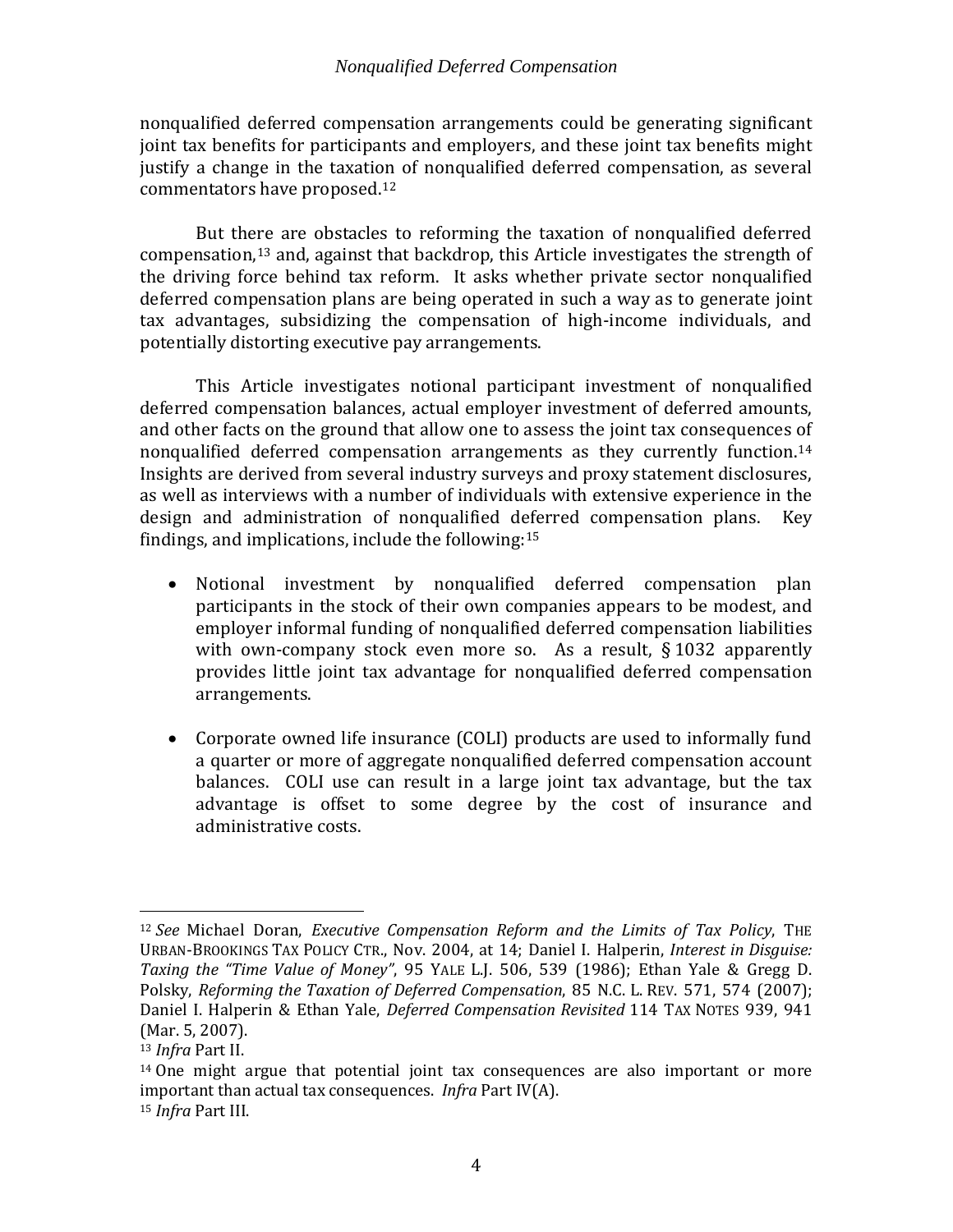• Other nonqualified plan liabilities are funded using taxable securities (often held in rabbi trusts) or remain unfunded liabilities with the deferred amounts being used in the business or to reduce borrowing. In either case, and setting aside employers facing low effective marginal tax rates, the joint tax consequences range from modest advantage to modest disadvantage and are likely to be roughly neutral in aggregate.

The joint tax consequences of nonqualified deferred compensation do not appear to be of first order importance in the decision to adopt these plans, and while certain tax considerations clearly matter in operation (e.g., avoiding tax penalties on non-complying deferred compensation plans under IRC  $\S$  409A), <sup>[16](#page-7-0)</sup> participants and plan sponsors do not appear to be making investment decisions with a view to minimizing their joint tax burden. [17](#page-7-1) As a result, it is not clear that fundamental reform of nonqualified deferred compensation is required. A more surgical approach targeting the use of COLI might be a better response.[18](#page-7-2) 

Why don't firms and employees make tax-minimizing investment decisions within nonqualified deferred compensation programs? It appears that financial accounting and participant diversification concerns often trump joint taxminimization.[19](#page-7-3) In elective defined contribution plans, participants tend to select diversified equity and debt funds that create volatile liabilities on corporate financial statements. To the extent that they informally fund their obligations within these plans, sponsors tend to mirror the aggregate notional investment choices of participants in order to hedge their economic exposure, as well as financial statement volatility, even when the joint tax consequences are neutral or disadvantageous. Notional participant investment in own-company stock, by contrast, undermines participant diversification needs and also creates liabilities that cannot be perfectly hedged from an income statement perspective. The combined effect appears to discourage the use of own-company stock in such plans.

But what about firms that face a low effective marginal rate because of accumulated losses? These firms could invest deferred participant dollars in essentially any manner and create a joint tax advantage. Despite the potential tax savings, preliminary evidence suggests that nonqualified deferred compensation participation at these firms is an order of magnitude *less* than at firms facing high effective rates. Perhaps the risk associated with an unsecured promise to deliver deferred compensation outweighs the potential tax savings at these firms.

<span id="page-7-0"></span> <sup>16</sup> *Infra* Part I(C).

<span id="page-7-1"></span><sup>17</sup> As discussed *infra* Part IV.A.2, extensive use of COLI to informally fund nonqualified deferred compensation is in itself evidence that the parties often do not minimize joint tax costs through investment decisions. If firms and participants minimized joint tax through use of own-company stock, for example, there would be no need to acquire expensive COLI products.

<span id="page-7-2"></span><sup>18</sup> *Infra* Part IV(A).

<span id="page-7-3"></span><sup>19</sup> *Infra* Part III.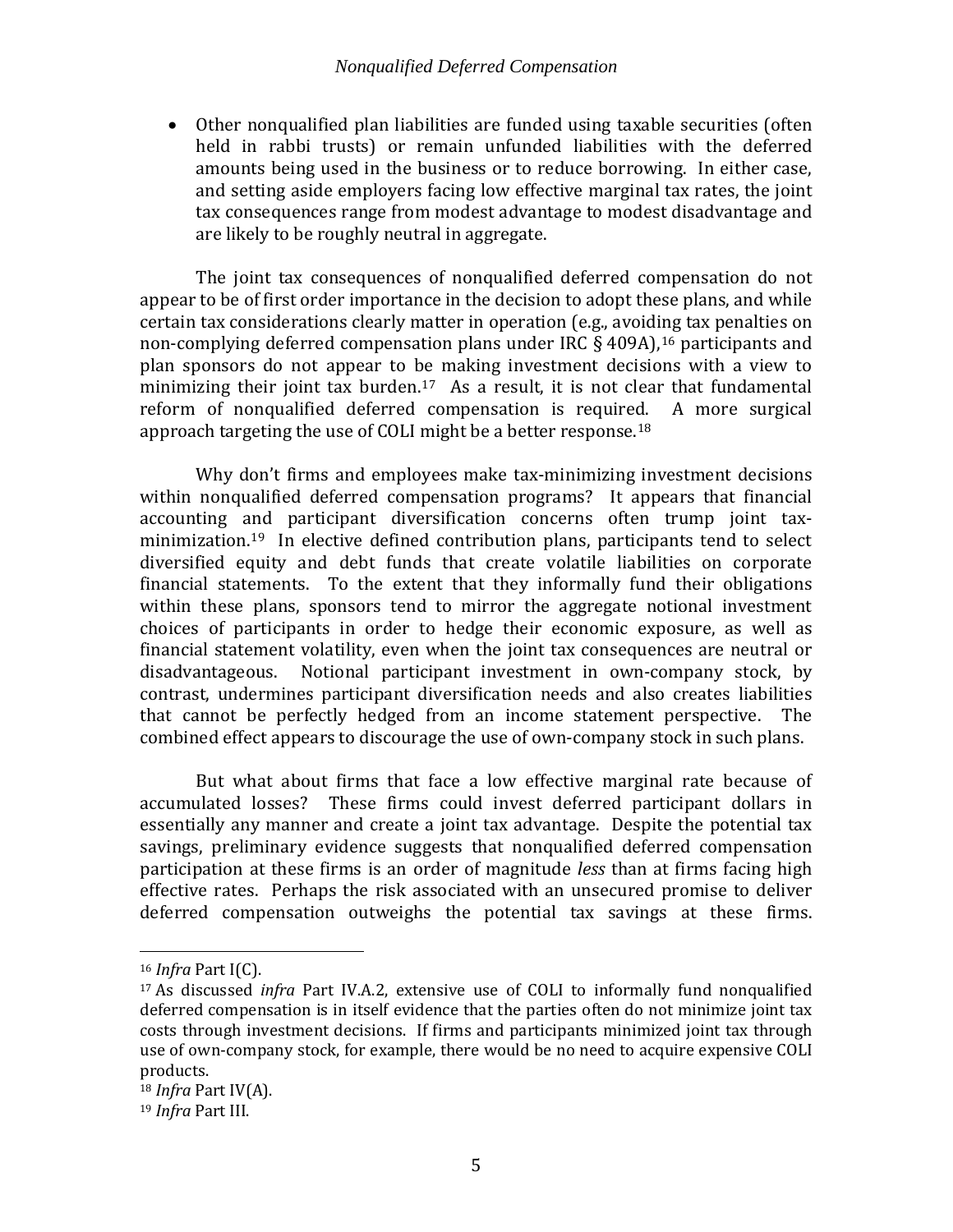Whatever the explanation, low effective rate firms do not appear to be fully exploiting the nonqualified deferred compensation opportunity.

This Article also considers the distributional consequences of nonqualified deferred compensation.[20](#page-8-2) Despite the lack of a clear joint tax advantage at high tax firms, this Article argues that the after-tax returns achieved by nonqualified deferred compensation participants substantially exceed those available on equivalent outside investments, and that it is unlikely that these effective abovemarket returns are shifted back to firms through other adjustments to compensation. Shareholders, in other words, likely bear the cost of these abovemarket returns, not the public fisc.

The remainder of the Article is organized as follows. Part I provides an overview of qualified and nonqualified deferred compensation. Part II briefly describes the approach and methodology of the present Article. Part III provides survey and interview evidence concerning nonqualified deferred compensation practices and uses that evidence to estimate the aggregate joint tax consequences of nonqualified plans at high rate firms in practice. Part IV discusses the implications of these findings for high effective rate firms, investigates use of nonqualified deferred compensation by low rate firms, addresses distributional consequences, and considers non-joint tax minimization explanations for the persistence of nonqualified deferred compensation, including path dependence and stealth compensation for executives. Part V concludes with a call for reassessment of COLI use and taxation and for enhanced disclosure of effectively above-market nonqualified deferred compensation returns.

# <span id="page-8-4"></span>**I. Deferred Compensation Overview**

<span id="page-8-0"></span>This Part begins with a brief description of qualified plans before moving on to description and overview of the tax, accounting, and governance features of nonqualified plans. This Part also highlights prior research that addresses the tax consequences of nonqualified deferred compensation.

#### <span id="page-8-1"></span>**A. Qualified Deferred Compensation Plans and Taxation**

Congress has provided preferential tax treatment for qualified deferred compensation plans in order to encourage companies to create these plans and to encourage employees to save for retirement. Qualified plans are intended to be broadly based and are subject to nondiscrimination requirements<sup>[21](#page-8-3)</sup> and limits on

<span id="page-8-2"></span> <sup>20</sup> *Infra* Part IV.B.

<span id="page-8-3"></span><sup>&</sup>lt;sup>21</sup> I.R.C.  $\S$ § 401(a)(4), 410(b). These requirements are designed to ensure that plans do not discriminate in favor of highly compensated employees. *See* EMPLOYEE BENEFIT RESEARCH INSTITUTE, FUNDAMENTALS OF EMPLOYEE BENEFIT PROGRAMS 46 (6th ed. 2009) [hereinafter, EBRI).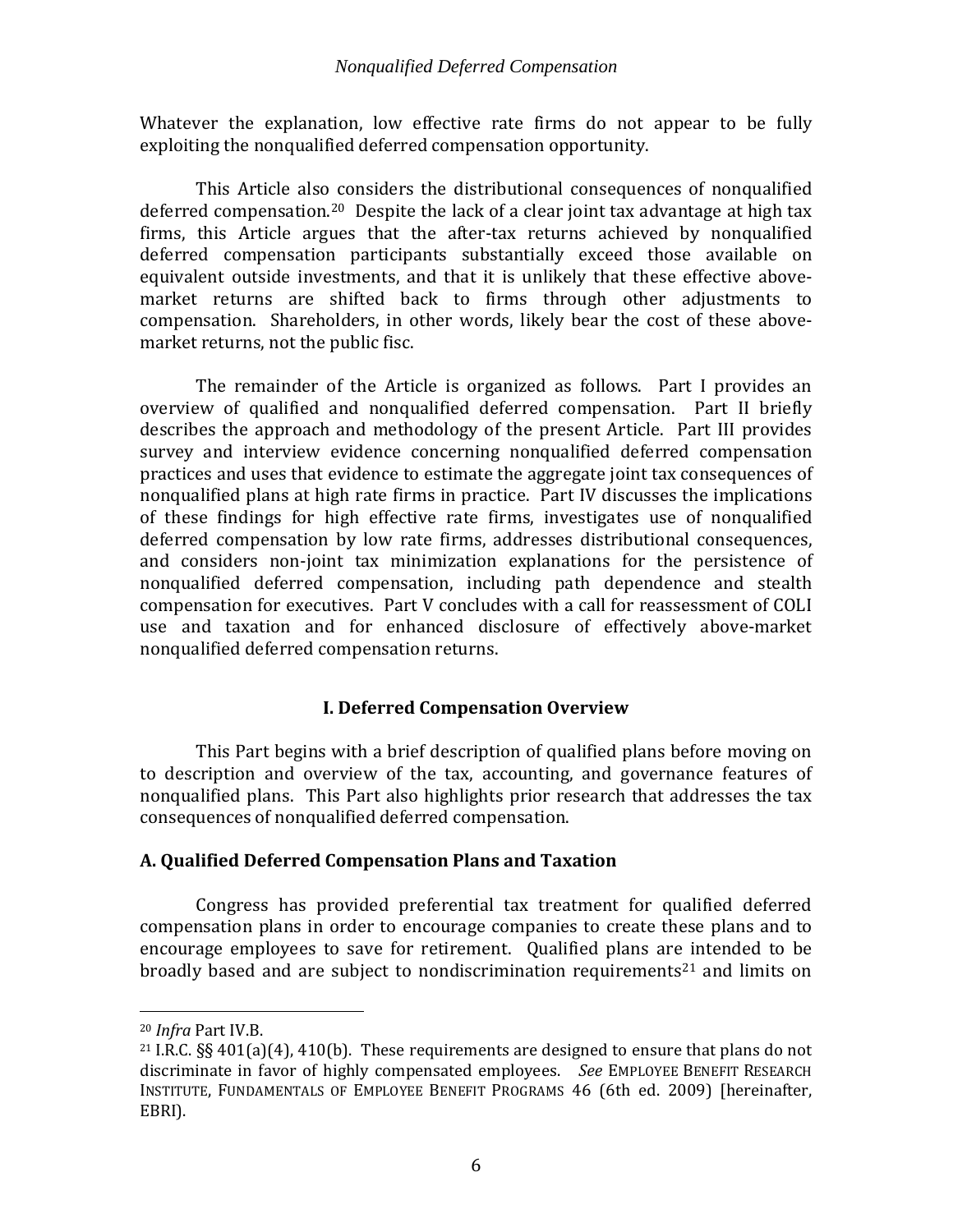contributions, benefits, and the amount of an employee's compensation that may be taken into account for purposes of a qualified plan.<sup>22</sup>

Qualified plans may be structured as defined benefit (DB) plans or defined contribution (DC) plans. DB plans promise participants specified benefits at retirement. Often the benefit is structured as an annuity and represents some fraction of a participant's pre-retirement wage rate.<sup>23</sup> The plan sponsor (the employer) makes contributions to a pension trust and directs the investment of trust assets to satisfy plan obligations.[24](#page-9-2) Participants are essentially passive beneficiaries.

Defined contribution plans, such as 401(k) plans, also involve contributions to a trust, but participants generally direct the investment of their own accounts within the trust based on a menu of investment options provided by the plan sponsor and administrator.<sup>25</sup> Both participants and employers may make Both participants and employers may make contributions to DC accounts. Employer contributions often are structured as Benefits ultimately are a function of the amounts contributed and the investment choices made by participants.

<span id="page-9-6"></span>While qualified DB plans were once very common in the U.S. – and hence constitute what many older Americans think of as corporate pensions – many firms have phased out DB plans, generally replacing them with DC plans.<sup>26</sup> At the end of 2015, assets in private qualified DB plans totaled \$3.1 trillion, while private qualified DC assets totaled \$5.4 trillion.[27](#page-9-5)

<span id="page-9-7"></span><span id="page-9-0"></span> <sup>22</sup> *See* I.R.C. § 402(g) (2012) (limiting the maximum salary deferral for eligible employees using tax qualified plans to \$18,000); I.R.C.  $\S$  414(v) (2012) (allowing for an additional \$6,000 "catch-up" contribution for eligible employees over age 50); I.R.C. 401(a)(17) (limiting the annual amount of eligible salary to be considered under a tax-advantaged plan to \$265,000); EBRI, *supra* note [21,](#page-8-4) at 50. Most, but not all, of these restrictions were imposed by the Employee Retirement Income Security Act of 1974 (ERISA).

<span id="page-9-1"></span><sup>23</sup> EBRI, *supra* note [21,](#page-8-4) at 44.

<span id="page-9-2"></span> $24$  Management of trust investments is subject to a general prudent man fiduciary duty standard; however, ERISA limits investment in plan sponsor stock to 10% of total DB trust assets. 29 U.S.C. § 1107(a) (2012).

<span id="page-9-3"></span> $25401(k)$  and the nonprofit analog 403(b) plans are perhaps most familiar, but DC plans also include other profit-sharing plans, employee stock ownership plans (ESOPs), and other arrangements. EBRI, *supra* note [21,](#page-8-4) at 45.

<span id="page-9-4"></span><sup>26</sup> DOUG FREDERICK & AARON PEDOWITZ, MERCER, MARKET LANDSCAPE OF EXECUTIVE BENEFIT PROGRAMS 2 (Feb. 26, 2016) (providing data indicating that 22% of Fortune 500 companies currently maintain a qualified DB plan that is open to new employees, while 99% offer qualified DC savings opportunities).

<span id="page-9-5"></span><sup>27</sup> FED. RESERVE, STATISTICAL RELEASE, FINANCIAL ACCOUNTS OF THE UNITED STATES, 4TH QUARTER 2015 93 (released Mar. 10, 2016). DB plans have been more persistent in the public sector. *See* John G. Kilgour, *Section 457 Deferred Compensation Plans*, 45 COMP. & BENEFITS REV. 176, 176 (2013) (noting that 87% of state and 83% of local government employees had access to a traditional DB pension plan in 2010).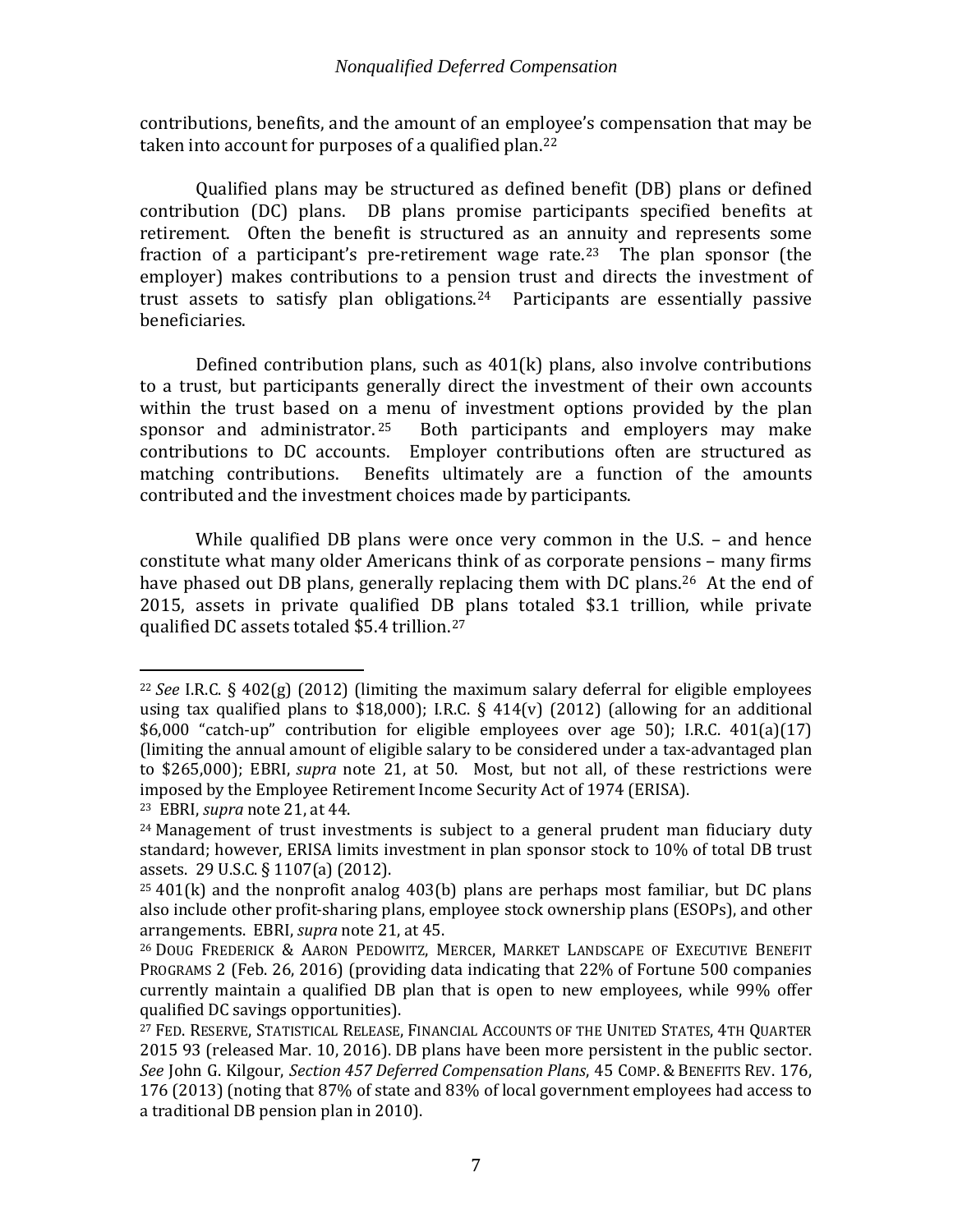<span id="page-10-2"></span>The taxation of qualified DC and DB plans is the same. In a nutshell, participants can contribute pre-tax dollars to a qualified plan trust. [28](#page-10-3) Employer contributions on behalf of participants are immediately deductible and excludable by the participants.<sup>[29](#page-10-4)</sup> Trust assets grow tax-f[ree](#page-10-6).<sup>[30](#page-10-5)</sup> Participants generally are taxed at ordinary rates when they receive benefits.31 As Professors Daniel Halperin and Alvin Warren have described, the key to the joint tax benefit of qualified deferred compensation is the exemption from tax of the income and gains that accrue to the trust between contribution and withdrawal.<sup>32</sup> The deferral of income inclusion by participants actually has no impact on the joint tax advantage, assuming that tax rates are unchanged over time.<sup>[33](#page-10-8)</sup>

# <span id="page-10-1"></span><span id="page-10-0"></span>**B. Nonqualified Deferred Compensation Arrangements**

Modestly compensated rank and file employees may be able to secure adequate retirement income streams through social security and participation in qualified plans alone, but given the income-based limitations on qualified plan participation, this is unlikely to be the case for more highly compensated employees and executives. In order to secure an adequate retirement income, these individuals must invest additional after-tax dollars on their own account or participate in company sponsored savings plans that lack the explicit tax preferences of qualified plans, i.e., nonqualified deferred compensation.

Nonqualified deferred compensation plans come in the same two basic flavors as qualified plans: defined benefit and defined contribution plans. A nonqualified DB plan may supplement a qualified DB plan, providing benefits beyond the limits imposed on qualified plans under the tax code (often called a supplemental executive retirement plan), or a nonqualified DB plan may exist

<span id="page-10-3"></span> <sup>28</sup> BORIS BITTKER & LAWRENCE LOKKEN, FEDERAL TAXATION OF EMPLOYEE COMPENSATION **¶** 3.14 (2016), *available at* Thomson Reuters Checkpoint (citing I.R.C. § 402(a) (2012)).

This paragraph describes the taxation of "conventional" DC plans, such as IRAs and 401k's. Under the Roth alternative, participants contribute after-tax dollars, but payouts are free from tax. It is widely understood that if tax rates are consistent, conventional and Roth accounts yield equivalent results. See Halperin & Warren, *supra* not[e 32,](#page-10-1) at 325 (also noting that effective contribution limits differ between Roth and conventional DC plans).

<span id="page-10-4"></span><sup>29</sup> BITTKER & LOKKEN, *supra* not[e 28,](#page-10-2) at **¶** 3.14 (citing I.R.C. § 402(a) (2012)).

<span id="page-10-5"></span><sup>30</sup> BITTKER & LOKKEN, *supra* not[e 28,](#page-10-2) at **¶** 3.16 (citing I.R.C. §§ 401(a), 501(a)).

<span id="page-10-6"></span><sup>31</sup> I.R.C. §§ 402(a), 72(a)(1); EBRI, *supra* note [21,](#page-8-4) at 43. There is an exception to ordinary income tax treatment that applies when participants receive company stock in kind. *Infra* not[e 223.](#page-54-1)

<span id="page-10-7"></span><sup>32</sup> Halperin, *supra* note [12,](#page-6-4) at 539; Daniel I. Halperin & Alvin C. Warren*, Understanding Income Tax Deferral*, 67 TAX L. REV. 317, 324 (2014).

<span id="page-10-8"></span><sup>&</sup>lt;sup>33</sup> This counterintuitive result reflects the same mechanism that leads to the equivalence of Roth and conventional IRAs, under standard assumptions. Halperin & Warren, *supra* note [32,](#page-10-1) at 325.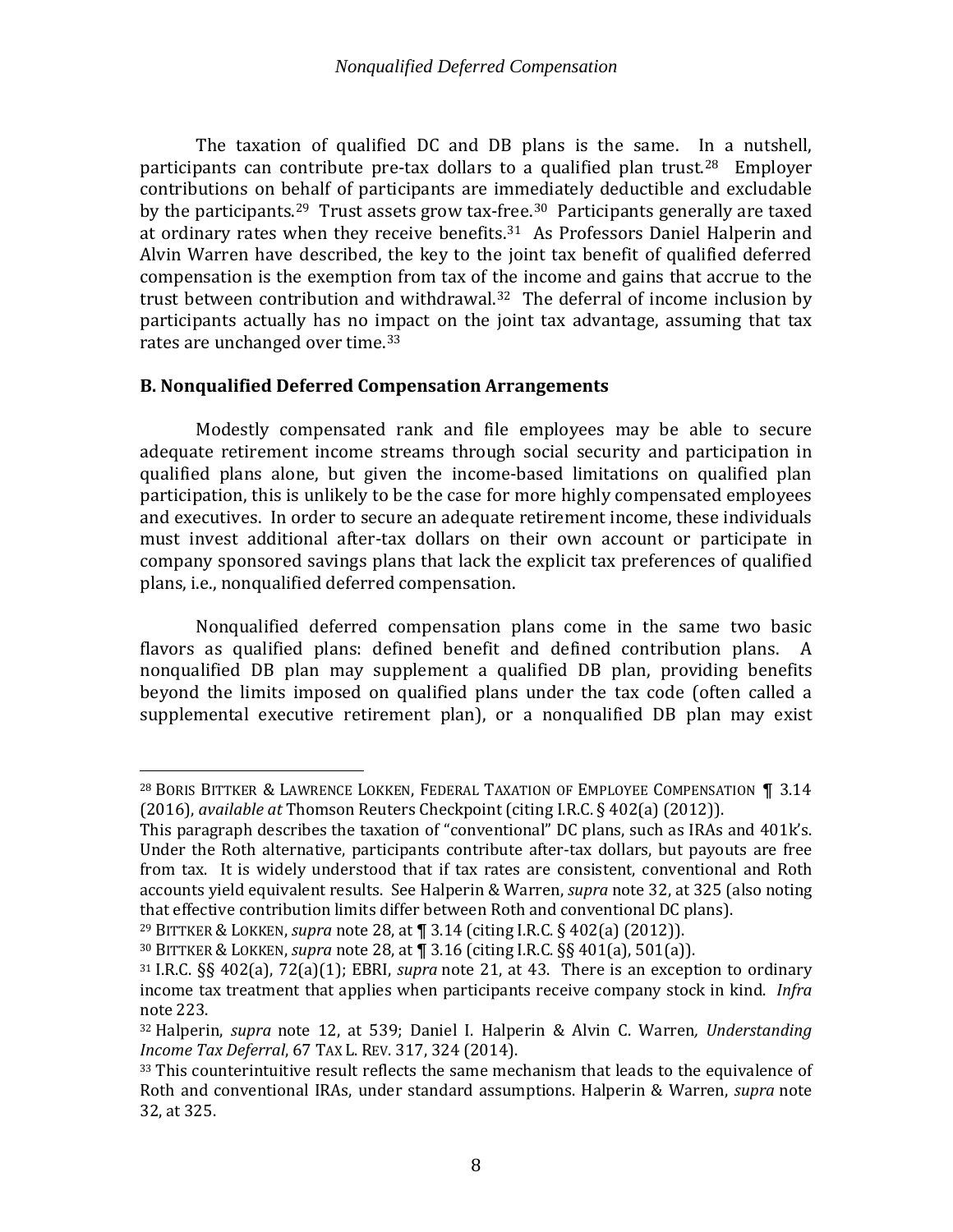<span id="page-11-0"></span>independently of any qualified plan. Like qualified DB plan participants, nonqualified DB participants are largely passive beneficiaries.[34](#page-11-1)

Similarly, a nonqualified DC plan may supplement a company's 401(k) plan, or it might exist independently of any qualified plan. Nonqualified DC plans frequently provide for elective deferrals by executives, but companies may also match these contributions [to](#page-11-2) some extent or make independent contributions to nonqualified  $DC$  accounts.<sup>35</sup> Account balances – the amounts promised to Account balances – the amounts promised to participants – rise or fall each year based on the notional "investment" decisions of participants. These account balances are paid out to participants at a predetermined time or on a pre-determined schedule.

To be clear, unlike the owner of a 401(k) account, a nonqualified DC plan participant does not direct the investment of actual assets. The notional investment decisions of nonqualified DC participants simply determine the amounts that plan sponsors are contractually obligated to deliver at payout. Also, unlike qualified plan contributions, there is no legal requirement that sponsors of nonqualified DB or DC plans set aside assets or invest them in any particular fashion.

As detailed below, nonqualified plans lack the tax advantages associated with qualified plans. Nonetheless, it is common for firms to promise participants similar or identical benefits.[36](#page-11-3) Again, this is simply a contract between participant and firm. For example, participants in a nonqualified 401(k) match plan may be allowed to notionally invest their deferred compensation dollars and any company contributions in the same funds that are available to 401(k) investors and receive returns on their notional investments that are undiminished by tax during the deferral period; i.e., tax-free growth. The only limitations on the amount or percentage of income that may be deferred by nonqualified plan participants are contractual.

As in the qualified plan world, firms are shifting from nonqualified DB plans to nonqualified DC plans. These trends are related. A company that discontinues its qualified pension plan is less likely to maintain a nonqualified supplemental plan. One source indicates that only 25% of Fortune 500 companies allowed new hires to participate in nonqualified DB plans in 2015, down from 38% that did so just five years earlier.[37](#page-11-4) Meanwhile, 64% of the Fortune 500 offered a nonqualified DC plan

<span id="page-11-5"></span><span id="page-11-1"></span> <sup>34</sup> ROBERT A. MILLER, EXECUTIVE COMPENSATION 215-16 (Yale D. Tauber & Donald R. Levy eds., 2002).

<span id="page-11-2"></span><sup>35</sup> MILLER, *supra* note [34,](#page-11-0) at 215-16.

<span id="page-11-3"></span><sup>36</sup> MILLER, *supra* note [34,](#page-11-0) at 215-16.

<span id="page-11-4"></span><sup>37</sup> Mercer, *supra* note [26,](#page-9-6) at 2. *See also* THE NEWPORT GROUP, EXECUTIVE BENEFITS: A SURVEY OF CURRENT TRENDS 41 (2014/2015 Edition) [hereinafter Newport Group Survey] (30% of survey respondents report an active DB supplemental plan in 2013; 20% of Fortune 1000 report an active DB supplemental plan).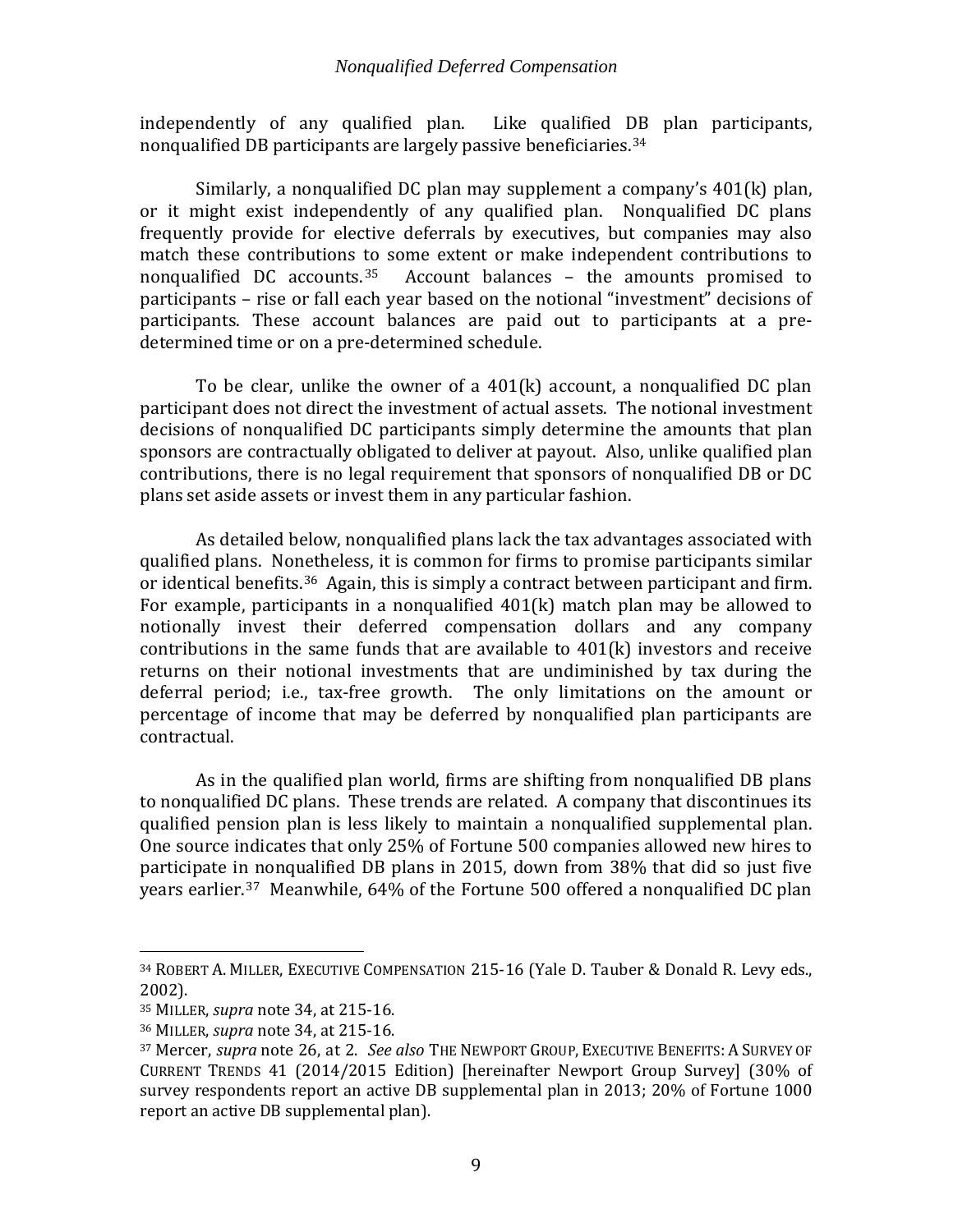<span id="page-12-8"></span>in 2015.[38](#page-12-2) However, given grandfathering, almost half of Fo[rtu](#page-12-3)ne 500 executives continued to accrue benefits in a nonqualified DB plan in 2015.39

# <span id="page-12-0"></span>**C. Nonqualified Deferred Compensation Taxation**

When properly designed, a nonqualified deferred compensation arrangement results in deferral of participant inclusion (and employer deduction) of deferred payments until the payments are received. In the interim, the employer will pay tax at its regular rate on any income arising from its use of the deferred funds. Several doctrines, including constructive receipt, cash equivalence, and the economic benefit rule, might be invoked to require employee inclusion in the year of deferral, or at some point between deferral and payout, if access to deferred amounts is not sufficiently limited or if the arrangement too closely resembles cash compensation.[40](#page-12-4)

<span id="page-12-1"></span>In order to achieve tax deferral, a nonqualified deferred compensation obligation must represent only an "unfunded and unsecured promise to pay money or property in the future,"<sup>41</sup> and participants must be "general unsecured creditors"[42](#page-12-6) of the employer. [I](#page-12-5)n the wake of the Enron fiasco and several other perceived abuses of nonqualified deferred compensation arrangements,<sup>[43](#page-12-7)</sup> Congress enacted legislation in 2004 to tighten the rules and put in place severe penalties for noncompliance. That legislation, codified as IRC § 409A, constrains the timing of elective deferrals, how assets are held, and payout decisions. To comply with § 409A, deferral elections generally must be made prior to the beginning of the tax

<span id="page-12-2"></span> <sup>38</sup> Mercer, *supra* note [26,](#page-9-6) at 2. *See also* Newport Group Survey, *supra* not[e 37,](#page-11-5) at 13 (78% of survey respondents and 72% of Fortune 1000 offered a nonqualified DC plan in 2013).

<span id="page-12-3"></span><sup>39</sup> Mercer, *supra* note [26,](#page-9-6) at 2. Use of nonqualified DB plans is not random. One source suggested utilities, for example, are more likely to maintain DB plans than other firms. Telephone Interview with Executive Benefits Consultants with an International Firm (Feb. 17, 2016). Jackson and Honigsberg found that DB obligations constituted 56% of total public company top 5 executive nonqualified deferred compensation benefits. Robert J. Jackson & Colleen Honigsberg, *The Hidden Nature of Executive Retirement Pay*, 100 VA. L. REV. 479, 492 (2014).

<span id="page-12-4"></span><sup>40</sup> Miller, *supra* note [34,](#page-11-0) at 259-66; Gregg D. Polsky, *Fixing Section 409A: Legislative and Administrative Options*, 57 VILL. L. REV. 635, 638 (2012) (to avoid application of the constructive receipt doctrine deferral elections must occur before the related services are performed and must be irrevocable; to avoid application of the economic benefit doctrine, the participant must remain in the position of a general unsecured creditor).

<span id="page-12-5"></span><sup>&</sup>lt;sup>41</sup> Treas. Reg. § 1.83-3(e) (2014) (excluding such promises from the definition of property, the transfer of which would be immediately taxable under I.R.C.  $\S$  83).

<span id="page-12-6"></span> $42$  This is one of several requirements that must be satisfied to achieve an advance ruling from the IRS that a nonqualified deferred compensation arrangement will not run afoul of the constructive receipt doctrine. Rev. Proc. 92-65, 1992-2 C.B. 428.

<span id="page-12-7"></span><sup>43</sup> *See* Polsky, *supra* note [40,](#page-12-1) at 641 for a discussion of purported abuses of nonqualified deferred compensation at Enron.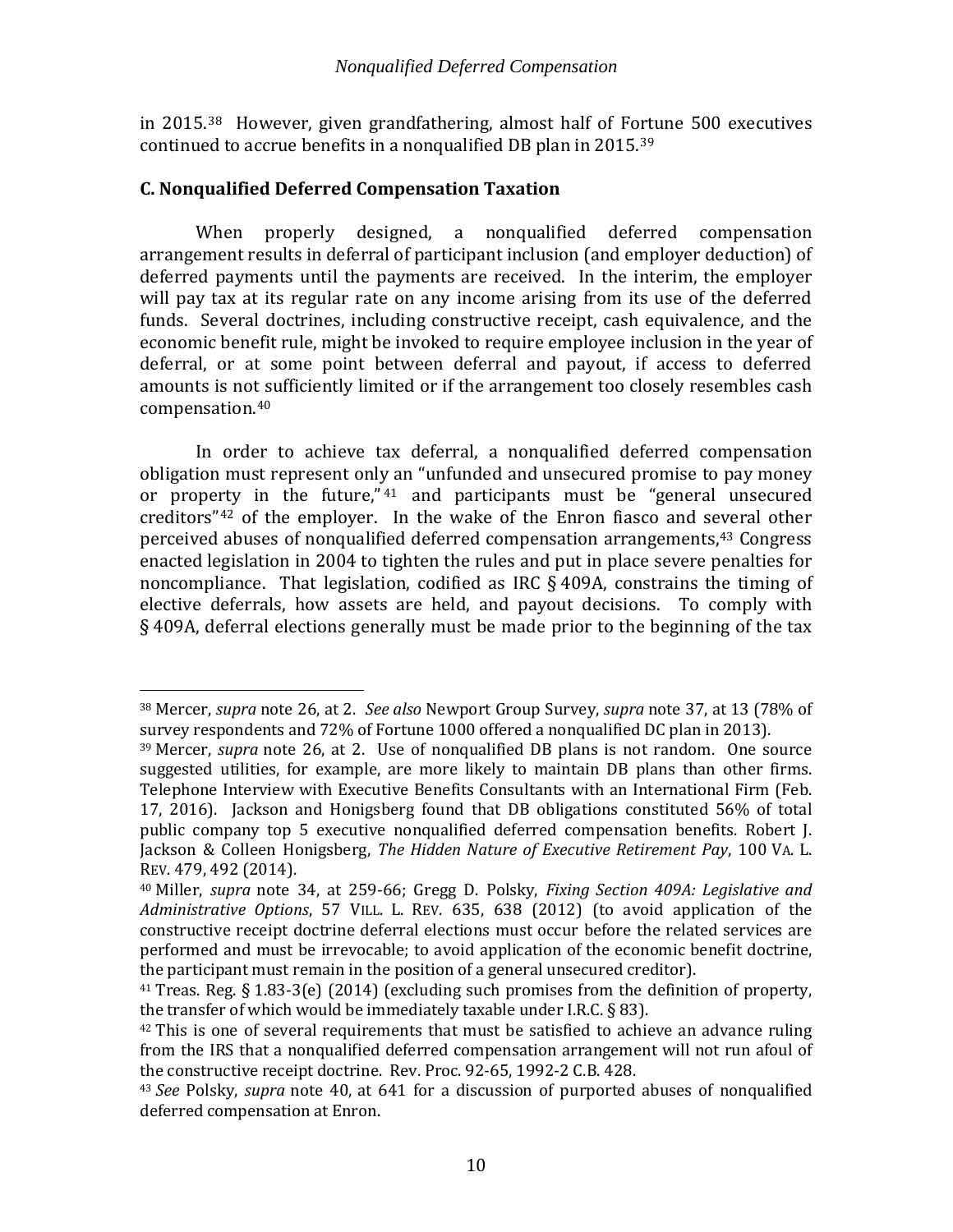year in which the amounts are earned.<sup>[44](#page-13-1)</sup> Payout options are limited to death, disability, separation from service, change in control, unforeseeable emergency, or a date or [sch](#page-13-3)edule determined at the time of deferral.<sup>45</sup> While § 409A also addresses funding,46 for our purposes, it is sufficient to remember that nonqualified deferred compensation may represent only an unsecured promise to pay and that any funds backing up such a promise must also be available to a company's general creditors. Participants in plans that run afoul of § 409A are subject to taxation of deferred amounts when they vest and an additional 20% penalty tax on the value of the deferred compensation.[47](#page-13-4)

<span id="page-13-0"></span>While § 409A is daunting in some respects, the law had no impact on the underlying economics of nonqualified deferred compensation.<sup>48</sup> Professor Halperin drew attention to the potential joint tax advantage of the nonqualified deferred compensation tax regime thirty years ago in his seminal Yale Law Journal article on taxation and the time value of money.[49](#page-13-6) As he demonstrated, the deferral of the employer's deduction to match the timing of employee inclusion is insufficient to eliminate the joint tax advantage of nonqualified deferred compensation. The net effect of the nonqualified deferred compensation taxation regime (assuming no change in tax rates<sup>50</sup>) is to tax investment returns d[uri](#page-13-8)ng the period of deferral at the employer's rate rather than at the employee's rate.<sup>51</sup> As Professors Halperin and Warren put it in a recent succinct analysis, nonqualified deferred compensation is tax advantaged under normal assumptions "if the employer earns an after-tax

<span id="page-13-3"></span><sup>46</sup> I.R.C. § 409A(b).

<span id="page-13-4"></span><sup>47</sup> I.R.C. §409A(a)(1).

<span id="page-13-9"></span><span id="page-13-1"></span> $44$ I.R.C. § 409A(a)(4) (2012). There is an exception for newly hired employees. I.R.C. § 409A(a)(4)(B)(ii). In general this requirement is not a change from prior law. Rev. Rul. 60-31, 1960-1 C.B. 174; *see also* Rev. Proc. 92-65, 1992-2 C.B. 428.

<span id="page-13-2"></span><sup>45</sup> I.R.C. § 409A(a)(2)(A). As Polsky notes, these distribution rules ensure that deferrals are essentially irrevocable. *See* Polsky, *supra* note [40,](#page-12-1) at 643.

<span id="page-13-5"></span><sup>48</sup> Eric D. Chason, Deferred Compensation Reform: *Taxing the Fruit of the Tree in its Proper Season*, 67 OHIO ST. L.J. 347, 349 (2006); Polsky, *supra* note [40,](#page-12-1) at 643.

<span id="page-13-6"></span><sup>49</sup> *See* Halperin, *supra* note [12,](#page-6-4) at 540.

<span id="page-13-7"></span><sup>50</sup> Although generally difficult to predict, changes in tax rates affect the attractiveness of nonqualified deferred compensation. Specifically, nonqualified deferred compensation tends to be preferred over cash from a joint tax perspective if the employee's tax rate is expected to be lower at payout than at deferral (either because of a change in the brackets or one's position within the brackets) and/or if the employer's tax rate is expected to be higher at payout than at deferral. MYRON S. SCHOLES ET AL., TAXES AND BUSINESS STRATEGY: A PLANNING APPROACH 183 (2nd ed. 2001). Thus, while a reduction in the corporate tax rate from 35% to, say, 25% would generally increase the attractiveness of nonqualified deferred compensation in steady state, the prospect of such a reduction in the future might dampen appetites for deferred compensation plans today. Executives who expect to have less income and to face a lower marginal rate in retirement would tend to prefer deferred compensation, all else being equal.

<span id="page-13-8"></span><sup>51</sup> *See* Halperin, *supra* note [12,](#page-6-4) at 539-41. *See also* Alvin C. Warren, Jr., The Timing of Taxes, 39 NAT'L TAX J. 499 (1986) (generalizing the underlying principle and discussing a number of applications).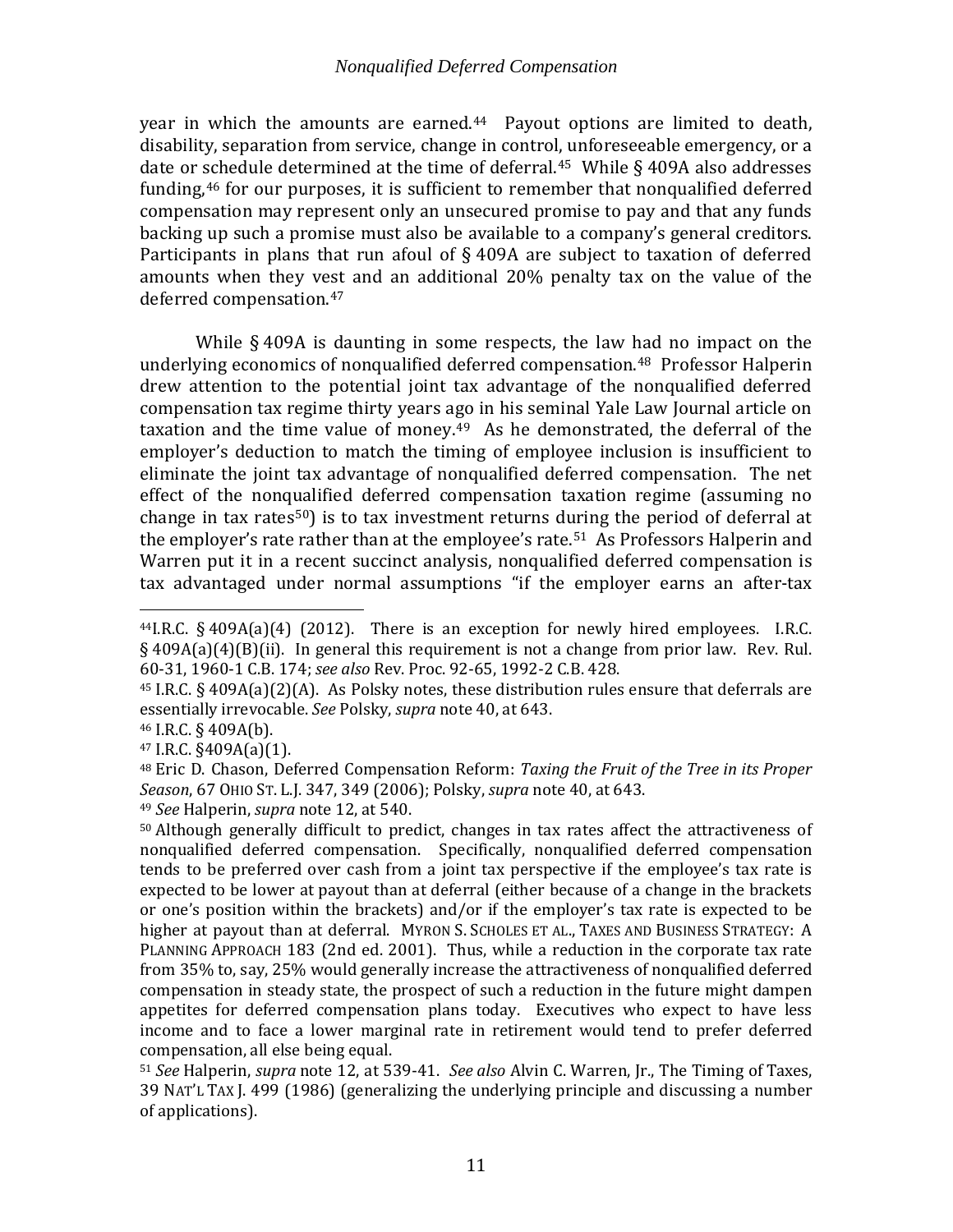return on the deferred compensation that is higher than that available to the employee,"[52](#page-14-0) and this view is well accepted.[53](#page-14-1)

<span id="page-14-5"></span>As Halperin noted back in 1986, nonqualified deferred compensation arrangements will be tax a[dva](#page-14-2)ntaged if a plan sponsor is effectively tax exempt because of excess tax losses. <sup>54</sup> He noted further that other nonqualified deferred compensation plan sponsors could invest in dividend paying stocks and exclude a large fraction of dividend income or could invest in their own stock and avoid tax on appreciation on those shares per  $\S$  1032.<sup>[55](#page-14-3)</sup> Viewing these arrangements as providing an unintended and unwarranted subsidy for high-income taxpayers, Halperin proposed the adoption of a special tax, payable by employers, on the investment income generated by nonqualified deferred compensation generated by nonqualified deferred compensation arrangements, a tax that would replicate the economic impact of accrual taxation<sup>[56](#page-14-4)</sup>

<span id="page-14-0"></span> <sup>52</sup> Halperin & Warren (2014), *supra* note [32,](#page-10-1) at 329. Halperin & Warren's example is reproduced in the Appendix. Other examples can be found in Halperin, *supra* note [12,](#page-6-4) at 519-20; Doran, *supra* note [12,](#page-6-4) at 6-7.

<span id="page-14-1"></span><sup>53</sup> SCHOLES ET AL., *supra* note [50;](#page-13-9) Doran, *supra* note [12,](#page-6-4) at 1; Yale & Polsky, *supra* note [12,](#page-6-4) at 576-78. *But see* Ethan Yale, *Investment Risk and the Tax Benefit of Deferred Compensation*, 62 TAX L. REV. 377, 377 (2009) (arguing that the conventional analysis fails to account for differences in investment risk within and without nonqualified plans).

This approach to analyzing the joint tax consequences of nonqualified deferred compensation, and conversely, the consequences for the public fisc, is essentially a "passthrough" approach. It assumes that plan sponsors are investing dollars on behalf of participants and sharing the tax burden in some fashion. There are other frames that may have different implications for the public fisc. For example, one could view nonqualified deferred compensation as a tax-advantaged substitute for equity investment. Normally, profits that are paid out of a company are double taxed – the corporate level tax is combined with a tax on dividends (with no corporate deduction for dividends paid) – but profits that are paid out as compensation are only taxed once – the corporate tax is combined with taxable (and deductible) compensation. The difficult question, which I must leave to future work, is whether or in what circumstances an "equity substitute" approach is more appropriate than a "pass-through" approach. This Article will embrace the pass-through approach that generally undergirds the previous work in this area highlighted in this section. I thank Dan Halperin for calling my attention to the "equity substitute" approach and discussing it with me.

<span id="page-14-2"></span><sup>54</sup> Halperin, *supra* note [12,](#page-6-4) at 540. In 1986, non-governmental tax-exempt entities also could provide their employees with unlimited tax advantaged nonqualified deferred compensation (Halperin, *supra* note [12,](#page-6-4) at 540), but that situation is more complicated today. *See infra* not[e 180.](#page-42-1)

<span id="page-14-3"></span><sup>55</sup> Halperin, *supra* note [12,](#page-6-4) at 540. At the time, corporations could deduct 85% of dividends received on small holdings of shares of other firms. Today, the general dividend received deduction is 70%. I.R.C. § 243(a) (2012).

<span id="page-14-4"></span><sup>56</sup> Accrual taxation would require assessment and payment of tax on gains and losses annually, despite the absence of cash flows providing funds to pay the tax.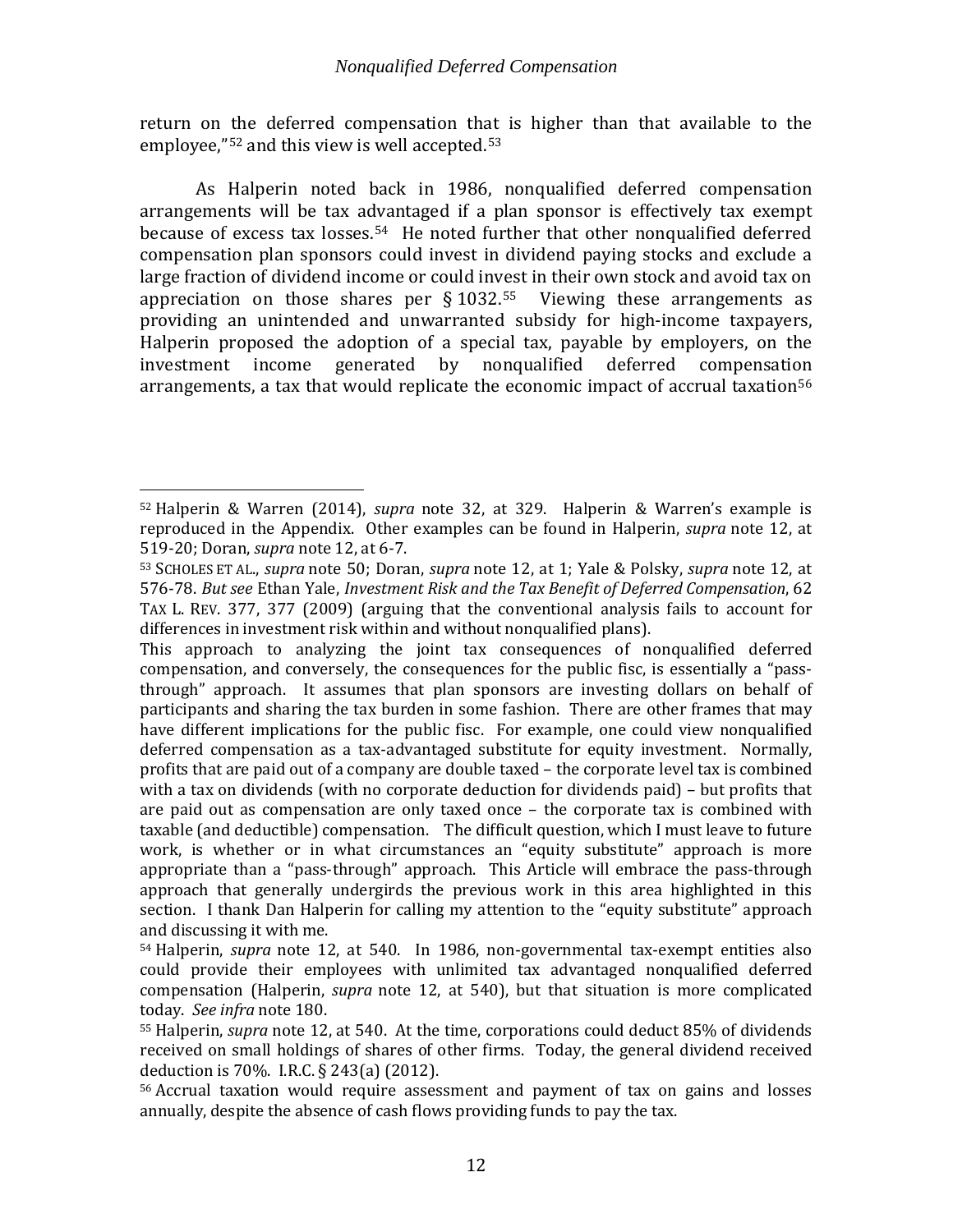and would level the (tax) playing field between current and deferred compensation.[57](#page-15-1)

Professors Ethan Yale and Gregg Polsky have worked out the details of a special tax on nonqualified deferred compensation investment income at length.<sup>[58](#page-15-2)</sup> Yale and Halperin subsequently described the implementation of such a tax as feasible, but not easy.<sup>[59](#page-15-3)</sup> Professor Michael Doran has proposed application of accrual taxation to nonqualified deferred compensation, that is, taxation in the year in which compensation is earned, irrespective of the timing of payout, arguing that measurement and ability to pay issues are manageable.<sup>[60](#page-15-4)</sup> All of these commentators agree that § 409A fails to address the fundamental lack of neutrality in the taxation of current compensation and nonqualified deferred compensation.<sup>[61](#page-15-5)</sup>

In a recent working paper, Doran argues that a combination of tax advantages explains the motivation of firms to employ nonqualified deferred compensation at least as well as competing explanations. On the specific question of the joint tax advantage of retirement balances being invested by firms instead of by executives individually, Doran states that it is "commonplace" for companies to invest nonqualified defined contribution plan deferrals in their own stock, and that "this practice has a solid foundation in tax law," given the fact that firms are not taxed on gains on their own stock.<sup>[62](#page-15-6)</sup>

# <span id="page-15-7"></span><span id="page-15-0"></span>**D. Nonqualified Deferred Compensation Accounting**

<span id="page-15-1"></span> <sup>57</sup> Halperin, *supra* note [12,](#page-6-4) at 544 (suggesting a special tax on nonqualified deferred compensation investment income set at the top individual marginal rate).

The joint tax advantage identified by Halperin assumes that employee outside investment returns are taxed at regular individual rates. As discussed *supra* note [173](#page-41-0) and accompanying text, individuals can reduce taxes on savings by investing through certain<br>insurance products. Moreover, as the recent Panama Papers revelations starkly Moreover, as the recent Panama Papers revelations starkly demonstrate, some wealthy U.S. citizens apparently have minimized or avoided tax on outside investment through the use of anonymous offshore accounts. Eric Lipton & Julie Creswell, *Panama Papers Show How Rich United States Clients Had Millions Abroad*, N.Y. http://www.nytimes.com/2016/06/06/us/panamapapers.html?hp&action=click&pgtype=Homepage&clickSource=story-

heading&module=first-column-region&region=top-news&WT.nav=top-news& r=1.

<span id="page-15-2"></span><sup>58</sup> Yale & Polsky, *supra* note [12,](#page-6-4) at 599.

<span id="page-15-3"></span><sup>59</sup> *See* Halperin & Yale, *supra* note [12,](#page-6-4) at 939.

<span id="page-15-4"></span><sup>60</sup> Doran, *supra* note [12,](#page-6-4) at 15.

<span id="page-15-5"></span><sup>61</sup> *See* Doran, *supra not[e 12](#page-6-4)*, at 1-2; Halperin & Yale, *supra* not[e 12,](#page-6-4) at 941; Polsky, *supra* note [40,](#page-12-1) at 639-40; Yale & Polsky, *supra* note [12,](#page-6-4) at 574.

<span id="page-15-6"></span><sup>62</sup> Doran, *supra* note [11,](#page-5-7) at 28. Doran cites Jackson and Honigsberg for the proposition that firm investment of deferred amounts in company stock is commonplace, but Jackson and Honigsberg only investigated executive notional investment. Discussion of the taxation of COLI products, which are often used to informally fund note nonqualified deferred compensation arrangements, is deferred until Part III(C).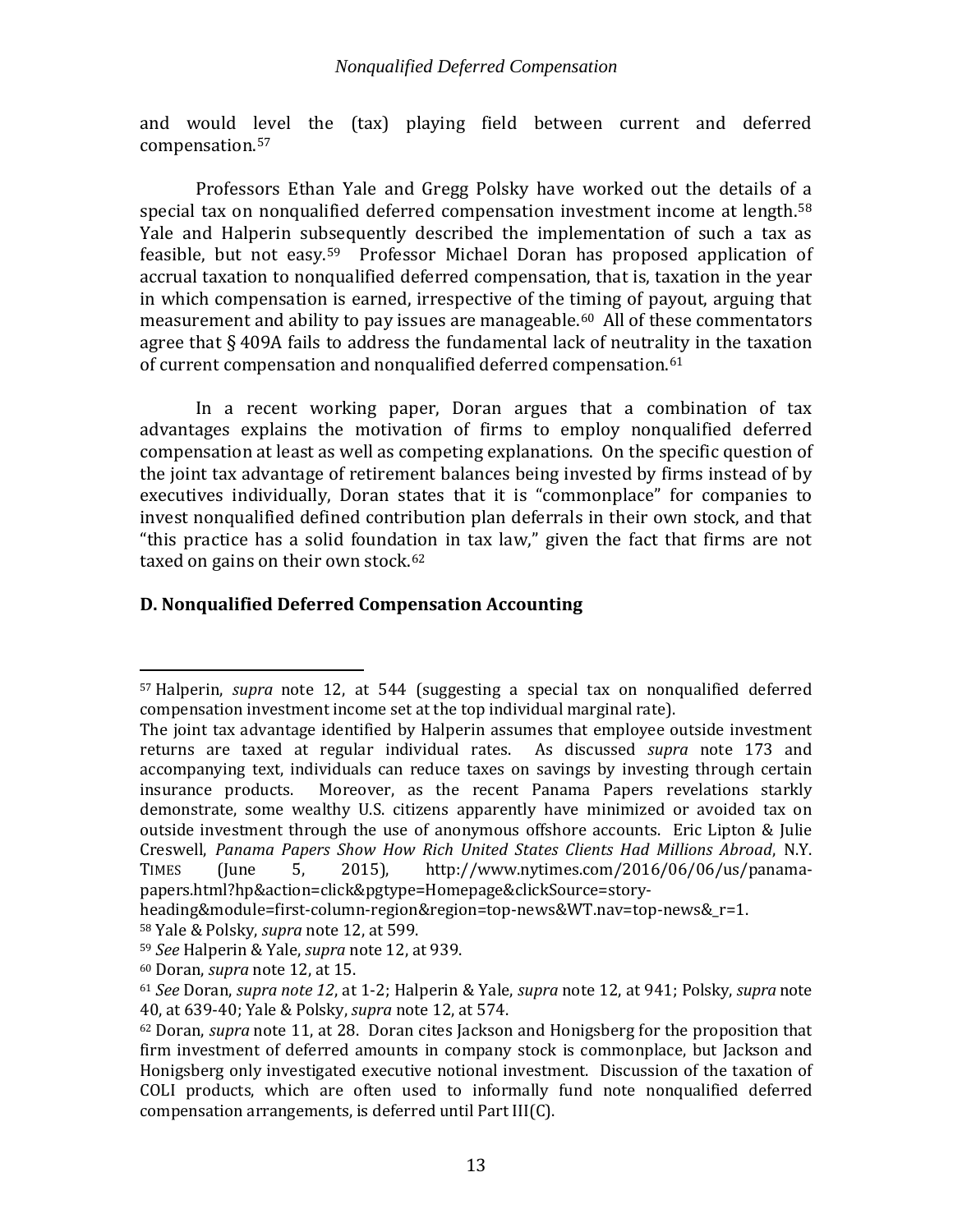<span id="page-16-1"></span><span id="page-16-0"></span>Nonqualified deferred compensation obligations are reflected as liabilities on corporate balance sheets, and net income is adjusted in each period for increases or decreases in these liabilities (a process known as "marking to market").<sup>[63](#page-16-2)</sup> DB liabilities may fluctuate somewhat with changes in interest rates, but are relatively stable.[64](#page-16-3) DC liabilities, on the other hand, can be highly volatile as a large fraction of participant balances are notionally invested in equity securities.[65](#page-16-4) Employers cannot formally fund these obligations without jeopardizing participant tax deferral, but liabilities can be informally funded by setting aside assets in a rabbi trust, a corporate owned life insurance (COLI) vehicle, or simply in a segregated account, as long as these funds remain available to general creditors. With one important exception, firms can hedge the income statement volatility (as well as the economic risk) that arises from participant notional investments in nonqualified DC plans by purchasing identical securities with the funds in the rabbi trust, COLI, or segregated account. The income statement effects of fluctuations in the deferred compensation liability and the hedge offset.<sup>[66](#page-16-5)</sup>

<span id="page-16-8"></span>The important exception is company stock. Suppose that an executive notionally invests her nonqualified DC account balance in own-company stock. Assuming that the account balance will be paid in cash, gains and losses on that notional investment must be marked to market in each period as with any other nonqualified plan liability.[67](#page-16-6) Now assume that the company repurchases an equivalent number of shares in the market or sets aside an equivalent number of treasury shares, placing these shares in its rabbi trust, COLI, or segregated account. That hedge will be effective as an economic matter, but it will not offset the income statement impact of the liability. Gains or losses on shares of a company, held by that company, even if acquired to hedge obligations such as these, are not reflected on the income statement. [68](#page-16-7) Income statement volatility associated with notional own-company stock investment can be approximately hedged using a closely

<span id="page-16-2"></span> <sup>63</sup> Accounting Standards Codification 710-10-35-4 (Fin. Accounting Standards Bd.). This statement is true unless the deferral is in the form of company stock, is not diversifiable, and will be settled using company stock, in which case the obligation is treated as an equity instrument rather than as a liability. Emerging Issues Tax Force No. 97-14 (Fin. Accounting Standards Bd.) [hereinafter EITF No. 97-14].

<span id="page-16-3"></span><sup>64</sup> Lee Nunn, *"Informal Funding" of NQDC Plans*, *in* TAXATION AND FUNDING OF NONQUALIFIED DEFERRED COMPENSATION 205 (Marla J. Aspinwall and Michael G. Goldstein, eds., 2d ed. 2012). <sup>65</sup> Nunn, *supra* not[e 64,](#page-16-0) at 204.

<span id="page-16-5"></span><span id="page-16-4"></span><sup>66</sup> Nunn, *supra* note [64,](#page-16-0) at 200. Mark-to-market accounting for mutual funds held in segregated accounts to hedge plan liabilities is not automatic, but requires a sponsor election. ASC 825-10-25. *See also* Lee Nunn, *Financial Accounting and NQDC*, *in* TAXATION AND FUNDING OF NONQUALIFIED DEFERRED COMPENSATION 296 (Marla J. Aspinwall and Michael G. Goldstein, eds., 2d ed. 2012). Mark-to-market accounting for COLI gains and losses is automatic. Accounting Standards Codification 325-30-35-2 (Fin. Accounting Standards Bd.); Nunn, *supra* note [64,](#page-16-0) at 204.

<span id="page-16-6"></span>

<span id="page-16-7"></span><sup>67</sup> EITF No. 97-14, *supra* not[e 63.](#page-16-1) 68 EITF No 97-14, *supra* note [63.](#page-16-1) *See also* MULLINTBG, AN OVERVIEW TO DEFERRAL PLAN NOTIONAL STOCK ACCOUNTING (2014).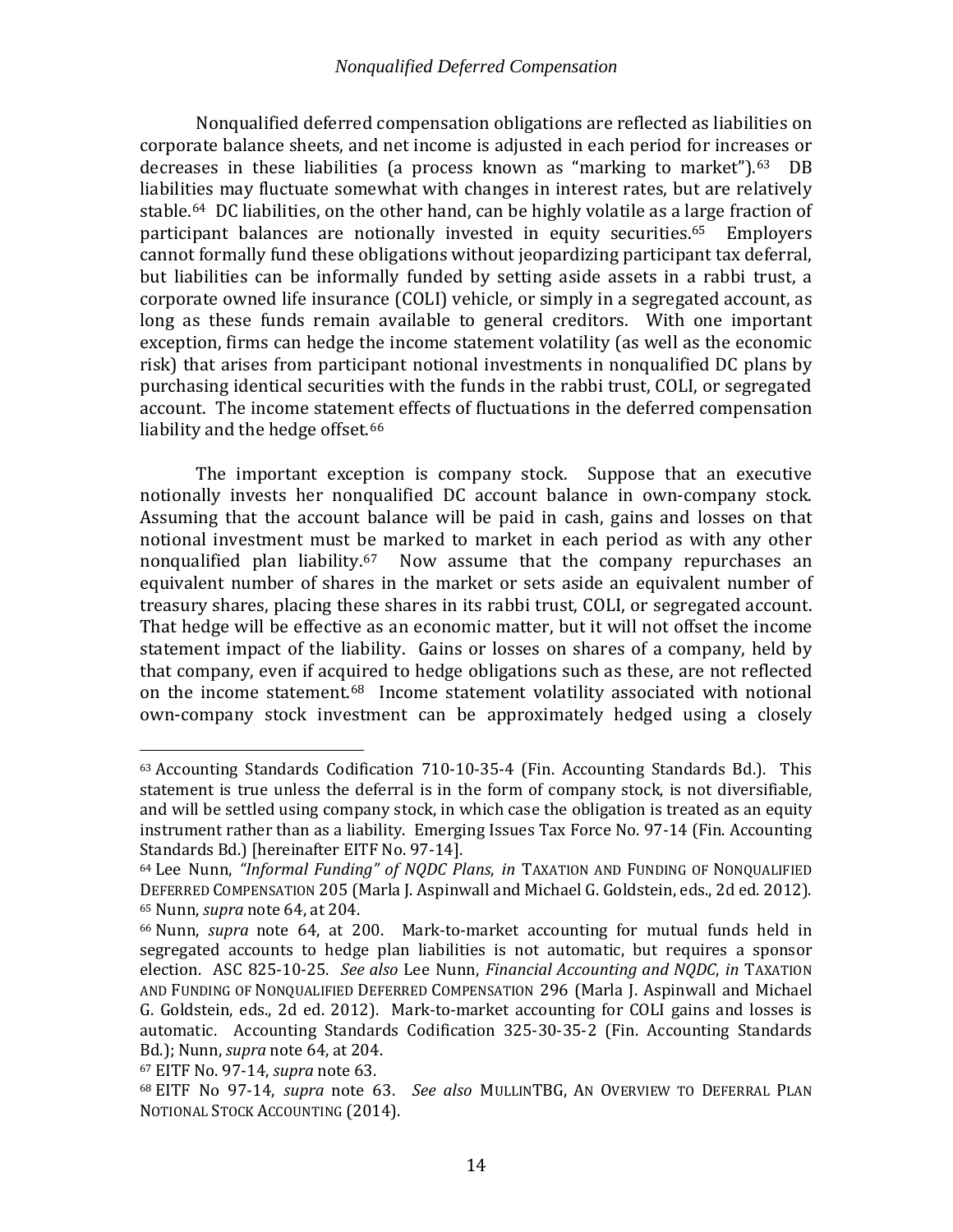<span id="page-17-3"></span>correlated security, such as an index, but cannot be perfectly hedged with own-company stock.<sup>[69](#page-17-4)</sup>

This accounting problem arises whenever nonqualified deferred compensation is notionally invested in own-company stock but payable in cash or is payable in stock but diversifiable at some point into other investments. In either case, mark-to-market accounting of the liability is required and no perfect income statement hedge is available. On the other hand, if an executive defers company stock in kind, will receive stock in kind, and is not allowed to diversify, mark-tomarket accounting of the obligation is not required, and no income statement volatility arises.[70](#page-17-5)

# <span id="page-17-0"></span>**E. Efficient Asset Allocation and Other Features of Nonqualified Deferred Compensation**

While the concerns of nonqualified DB plan participants are essentially limited to the security of their benefits, DC plan participants are also concerned about allocating their notional assets in such a way as to maximize the amount of their benefits while managing investment risks. The investment portfolio their benefits while managing investment risks. optimizing choices of participants may conflict with tax minimization goals and accounting concerns.

<span id="page-17-1"></span>For example, experts suggest that individuals should invest a relatively large fraction of retirement savings in equity securities and a relatively small fraction in debt, particularly when an individual is far from retirement. [71](#page-17-6) But participant notional investment in equities results in greater earnings volatility and generally poorer joint tax consequences than notional investment in debt securities.

Moreover, while the nonqualified DC joint tax advantage is large when executives notionally invest in own-company stock and firms hedge with treasury shares, finance theory suggests that this practice would not be prevalent. Typically, executives are poorly diversified, with too much of their personal and financial capital invested in their firms.<sup>72</sup> Of course, firms often compensate these under-

<span id="page-17-4"></span><span id="page-17-2"></span> <sup>69</sup> MULLINTBG, BENEFIT TRENDS INSIGHTS, COMPLEMENTING RESTRICTED STOCK WITH A DEFERRED COMPENSATION PLAN [hereinafter COMPLEMENTING RESTRICTED STOCK] (noting that the income statement impact of notional own-company stock investment cannot be adequately hedged with treasury shares).

<span id="page-17-5"></span><sup>70</sup> EITF No. 97-14, *supra* not[e 63;](#page-16-1) COMPLEMENTING RESTRICTED STOCK, *supra* note [69.](#page-17-3)

<span id="page-17-6"></span><sup>71</sup> Rules of thumb differ, but one way to get a sense of recommended asset allocations is to look at the composition of retirement target date funds. For example, Fidelity's Freedom Fund targeted at a 40-year-old individual anticipating retirement in 25 years allocates 90% of investments to equities, while the fund targeted at a 60-year-old anticipating retirement in 5 years still allocates 60% of investments to equities. *See, e.g.*, *Fidelity Freedom Funds*, FIDELITY, https://www.fidelity.com/mutual-funds/fidelity-fund-portfolios/freedom-funds (last visited July 26, 2016).

<span id="page-17-7"></span><sup>72</sup> Brian J. Hall, *Six Challenges in Designing Equity-Based Pay*, 15 J. APPLIED CORP. FIN. 21, 26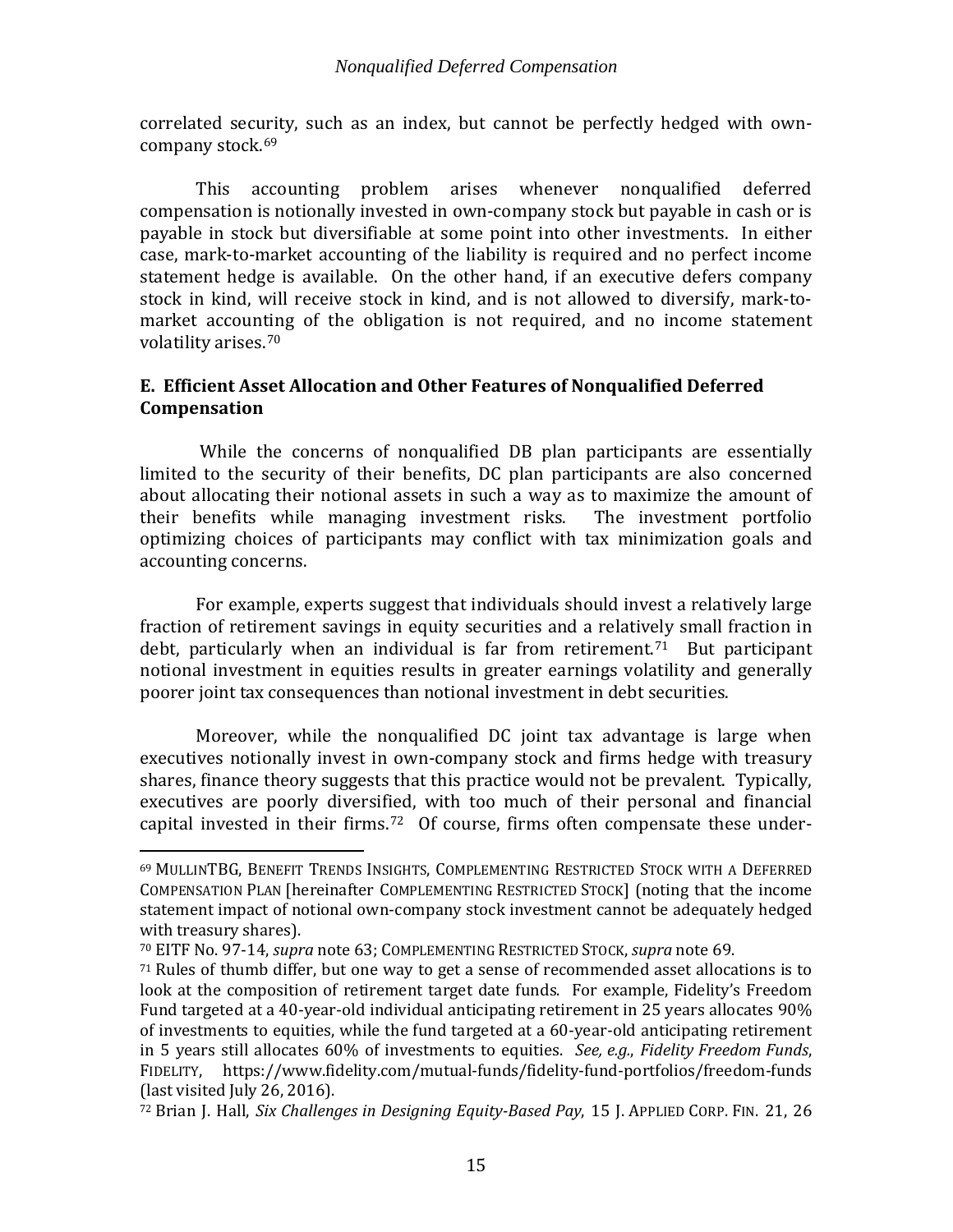diversified executives with equity to align incentives with shareholders, but shareholders pay a cost to induce executives to accept this risky, non-diversifying pay.[73](#page-18-0) It is one thing to ask executives to accept a grant of stock options, which might only partially replace other compensation; it is another to ask them to defer current pay into company stock. If given a choice between notional investments, few well-ad[vis](#page-18-1)ed executives would select company stock absent additional inducements. 74

<span id="page-18-7"></span><span id="page-18-6"></span><span id="page-18-5"></span>Related lines of research have considered whether nonqualified deferred compensation, as an unsecured claim against corporate assets, might serve a corporate governance function in aligning executive incentives with those of debtholders, a question that gained increased urgency following the 2008 financial crisis,[75](#page-18-2) or whether nonqualified deferred compensation might be a means of camouflaging top executive compensation, in which case heavy use might be a symptom of managerial power.<sup>76</sup> This research does not directly inform the tax analysis that is the focus of this Article, so I will not summarize it here, but will direct interested readers to the discussion provided in a recent article by Robert Jackson and Colleen Honigsberg,<sup>[77](#page-18-4)</sup> and will simply echo Jackson and Honigsberg's point that these two stories are not mutually exclusive, nor are they mutually

#### i<br>I (2003).

<span id="page-18-4"></span><sup>77</sup> Jackson & Honigsberg, *supra* note [39,](#page-12-8) at 483-85.

<span id="page-18-0"></span><sup>73</sup> *See* Brian J. Hall & Kevin J. Murphy, *Stock Options for Undiversified Executives*, 33 J. ACCT AND ECON. 3, 6 (2002).

<span id="page-18-1"></span><sup>74</sup> Benartzi et al., *The Law and Economics of Company Stock in 401(k) Plans*, 50 J.L. & ECON. 45, 50 (2007), estimate that qualified plan participant investments in own-company stock can be worth less than fifty cents on the dollar, depending on the investment horizon, fraction of assets invested in own-company stock, and volatility. To some degree, nonqualified deferred compensation balances notionally invested in company stock might satisfy executive share-holding requirements, in which case notional investment of nonqualified deferred compensation balances in own-company stock might not worsen an executive's aggregate diversification position.

<span id="page-18-2"></span><sup>75</sup> This explanation for nonqualified deferred compensation would be consistent with an "optimal contracting" view of executive pay. In brief, the optimal contracting view posits that executive pay arrangements are selected to minimize managerial agency costs and maximize shareholder value. *See* David I. Walker, *The Law and Economics of Executive Compensation: Theory and Evidence*, *in* RESEARCH HANDBOOK ON THE ECONOMICS OF CORPORATE LAW 232, 234 (Claire A. Hill & Brett H. McDonnell eds., 2012); John E. Core et al., *Executive Equity Compensation and Incentives: A Survey*, 9 ECON. POLICY REVIEW 27, 27-28 (2003).

<span id="page-18-3"></span><sup>76</sup> The managerial power view posits that executive pay arrangements reflect agency costs, as well as combat them, and that compensation design is not consistent with shareholder value maximization. Under this view, the threat or reality of investor and financial press outrage plays an important role in disciplining compensation, and, as a result, executives and directors seek out low salience channels of pay and other means of camouflaging compensation to minimize outrage. Lucian A. Bebchuk, Jesse M. Fried, & David I. Walker, *Managerial Power and Rent Extraction in the Design of Executive Compensation*, 69 U. CHI. L. REV. 751, 789 (2002).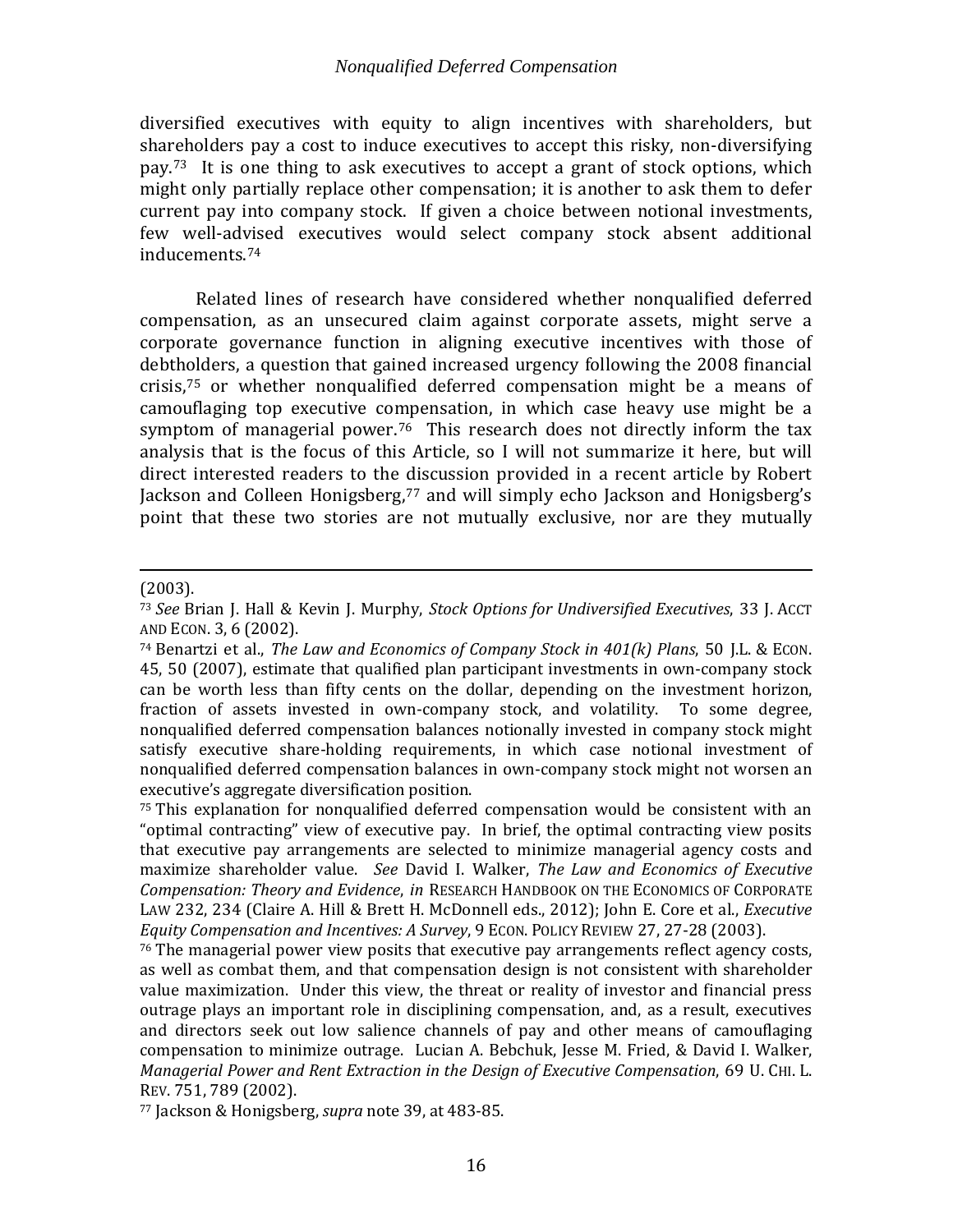<span id="page-19-0"></span>exclusive vis-a-vis potential tax motivations for nonqualified deferred compensation.

# **II. Approach and Methodology**

Ideally, tax (and accounting<sup>[78](#page-19-1)</sup>) rules would be neutral with respect to alternative compensation choices. Neutral rules avoid potentially inefficient distortions in pay practices as well as adverse distributional impacts.<sup>[79](#page-19-2)</sup> In the nonqualified deferred compensation realm, the ideal set of tax rules would ensure neutrality as between current and deferred compensation irrespective of notional investments made by executives, the uses to which firms put deferred amounts, and the tax rates faced by both parties. Commentators have proposed two means of achieving that neutrality: applying current or accrual taxation to nonqualified deferred compensation contributions and earnings $80$  and imposing a special, neutralizing tax on the investment income arising from nonqualified deferred compensation. [81](#page-19-4)

Under an accrual-based scheme, nonqualified deferred compensation participants, or plan sponsors, would remit taxes based on contributions and annual gains or losses.[82](#page-19-5) This scheme would impose compliance costs on sponsors and/or participants and would require estimations and "truing-up" with respect to defined benefit plans, but accrual taxation of nonqualified deferred compensation appears to be administratively feasible.<sup>[83](#page-19-6)</sup> However, accrual taxation raises the specter of liquidity concerns inhibiting the use of nonqualified deferred compensation. [84](#page-19-7) Commentators have argued that these concerns are overblown, $85$  and that is likely true, but applying accrual taxation to nonqualified deferr[ed](#page-19-9) compensation, as a general matter, may be politically unacceptable, nonetheless. 86

Under Halperin's proposal, employers would remit a special tax assessed (at the top individual marginal rate) on nonqualified deferred compensation

<span id="page-19-1"></span> <sup>78</sup> David I. Walker, *Reconsidering Realization-Based Accounting for Equity Compensation* 5-6. (Boston Univ. Sch. of Law, Law & Econ. Working Paper No. 16-03, Jan. 14, 2016), *available at*  http://ssrn.com/abstract=2715624 (arguing for mark-to-market accounting for long-term equity pay in order to level the accounting playing field between competing instruments).

<span id="page-19-2"></span><sup>79</sup> Halperin, *supra* note [12,](#page-6-4) at 539 (1986) (arguing that the NQDC joint tax advantage could create an unwarranted subsidy for high income taxpayers).

<span id="page-19-3"></span><sup>80</sup> *See* Doran, *supra* note [12,](#page-6-4) at 2.

<span id="page-19-4"></span><sup>81</sup> Halperin, *supra* note 12, at 14-15; Yale & Polsky, *supra* note [12,](#page-6-4) at 574; Halperin & Yale, *supra* note [12,](#page-6-4) at 943.

<span id="page-19-5"></span><sup>82</sup> Doran, *supra* note [12,](#page-6-4) at 5, 15.

<span id="page-19-6"></span><sup>83</sup> Doran, *supra* note [12,](#page-6-4) at 15-16.

<span id="page-19-7"></span><sup>84</sup> Halperin & Yale, *supra* note 12, at 940.

<span id="page-19-8"></span><sup>85</sup> Doran, *supra* note [12,](#page-6-4) at 16; Halperin, *supra* note [12,](#page-6-4) at 541; Halperin & Yale, *supra* note 12, at 940; Yale & Polsky at 632-33.

<span id="page-19-9"></span><sup>86</sup> Halperin & Yale, *supra* note 12, at 940; Yale & Polsky at 633.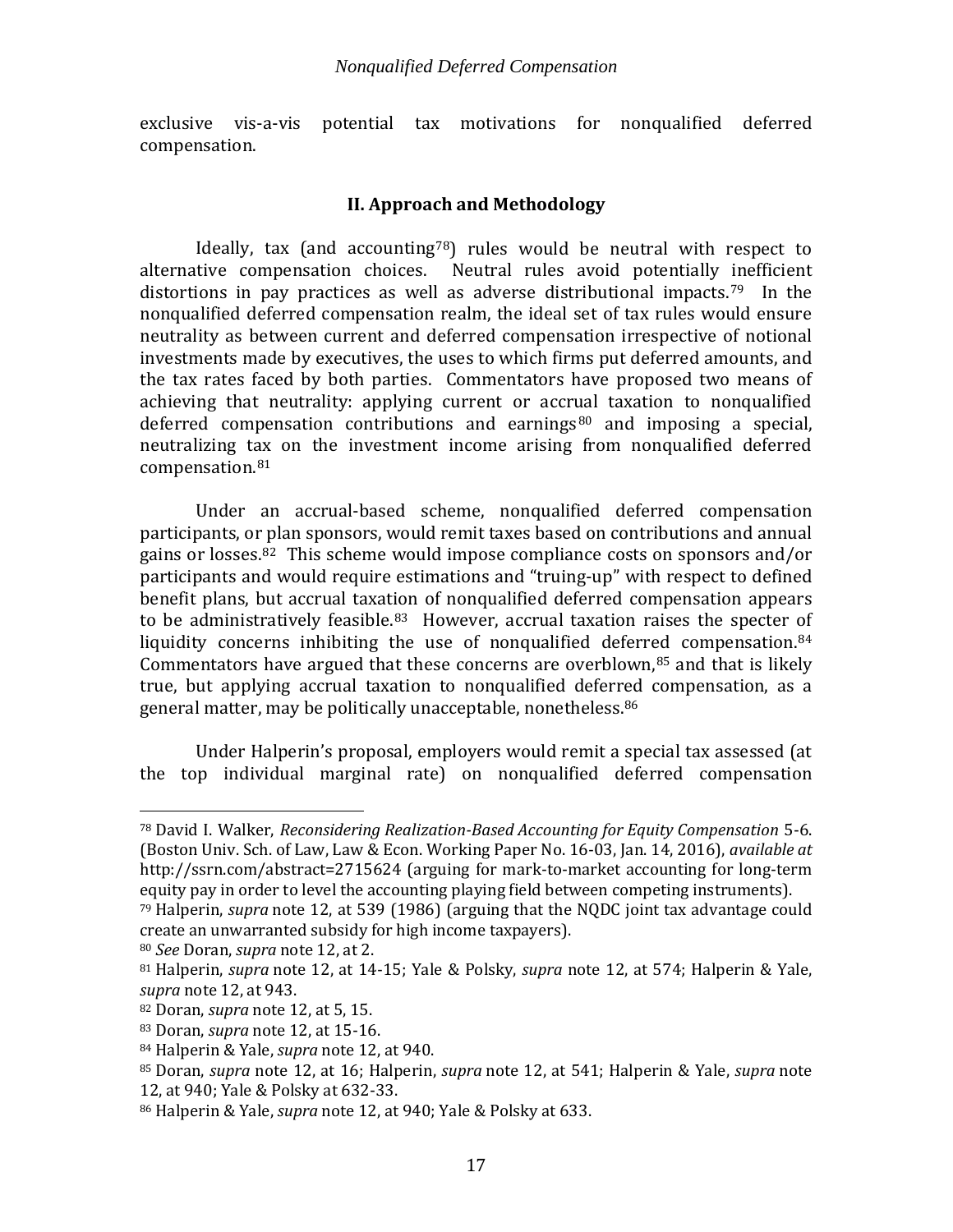investment returns, while leaving the other tax rules applicable to nonqualified deferred compensation in place.<sup>[87](#page-20-0)</sup> This approach allays liquidity concerns, and, in concept, yields an overall result that is economically equivalent to accrual taxation. [88](#page-20-1) However, as Yale and Polsky argue, there wo[uld](#page-20-2) be tradeoffs between the accuracy and administrability of a special tax regime.<sup>89</sup> This is not to suggest that the obstacles to accrual taxation or the imposition of a special tax are insurmountable, only that leveling the tax playing field in this area may not be as simple or as feasible as one might hope.<sup>[90](#page-20-3)</sup>

<span id="page-20-8"></span>At the same time, one can question whether a lack of tax neutrality in this realm presents a serious problem in terms of compensation distortion, high-income taxpayer subsidy, or adverse impact on the public fisc. To be sure, employers facing low effective marginal tax rates and their executives can generate significant joint tax advantages on deferred compensation. But at current tax rates, deferred compensation plans sponsored by firms with positive tax liabilities can generate joint tax consequences ranging from disadvantage to advantage, depending on notional investments by participants and uses of deferred amounts by employers. Including the  $3.8\%$  net investment income surtax<sup>[91](#page-20-4)</sup> and an estim[ate](#page-20-5)d 1.2% point effective marginal rate impact of the itemized deduction phase out, <sup>92</sup> top individual marginal federal tax rates total 25% on long-term capital gains and dividends, and 44.6% on interest and short-term capital gains. The top corporate rate of 35% applies to capital gain (except for gains on own-company stock), interest, and business profits.<sup>93</sup> Most dividends on shares of other companies are effectively taxed to corporate recipients at a 10.5% rate once the dividend-received deduction is factored in. And firms pay no tax on gains on their own stock per  $\S 1032.^{94}$  $\S 1032.^{94}$  $\S 1032.^{94}$ 

<span id="page-20-9"></span><span id="page-20-0"></span> <sup>87</sup> Halperin, *supra* note [12,](#page-6-4) at 544-50.

<span id="page-20-2"></span><span id="page-20-1"></span><sup>88</sup> Halperin, *supra* note [12,](#page-6-4) at 544-50.

<sup>89</sup> Yale and Polsky, *supra* note 12, at 574, *passim* (analyzing the implications of, inter alia, choices with respect to the party remitting the special tax and the timing of remittance).

<span id="page-20-3"></span><sup>90</sup> Polsky, *supra* note [40,](#page-12-1) at 640 (noting that "neutralization would be somewhat complex"); Halperin & Yale, *supra* note 12, at 939.

<span id="page-20-4"></span><sup>91</sup> I.R.C. § 1411(a)(1) (2012).

<span id="page-20-5"></span><sup>92</sup> Alan D. Viard, *The Basic Economics of Pease and PEP*, 146 TAX NOTES 805, 808 (Feb. 9, 2015) (reporting Tax Policy Center estimate of the impact of the itemized deduction phase out for taxpayers with cash income in excess of \$1 million for 2013).

<span id="page-20-6"></span> $93$  The effective marginal rate faced by businesses eligible for the  $\S$  199 Production Activities Deduction is reduced by 3.15 percentage points. MOLLY F. SHERLOCK, CONG. RESEARCH SERV., RL41988, THE SECTION 199 PRODUCTION ACTIVITIES DEDUCTION: BACKGROUND AND ANALYSIS (Feb. 27, 2012).

<span id="page-20-7"></span> $94$  The joint tax analysis is also impacted by differences in state and local income tax rates applicable to investments made by individual and corporate taxpayers. Because these rates vary widely, I follow previous commentators in ignoring sub-Federal taxes in my joint tax analysis.

It seems likely that there will be changes in both corporate and individual rates under the Trump administration, but the impact on the joint tax consequences of nonqualified deferred compensation is unclear. The Trump campaign proposed a maximum rate of 20%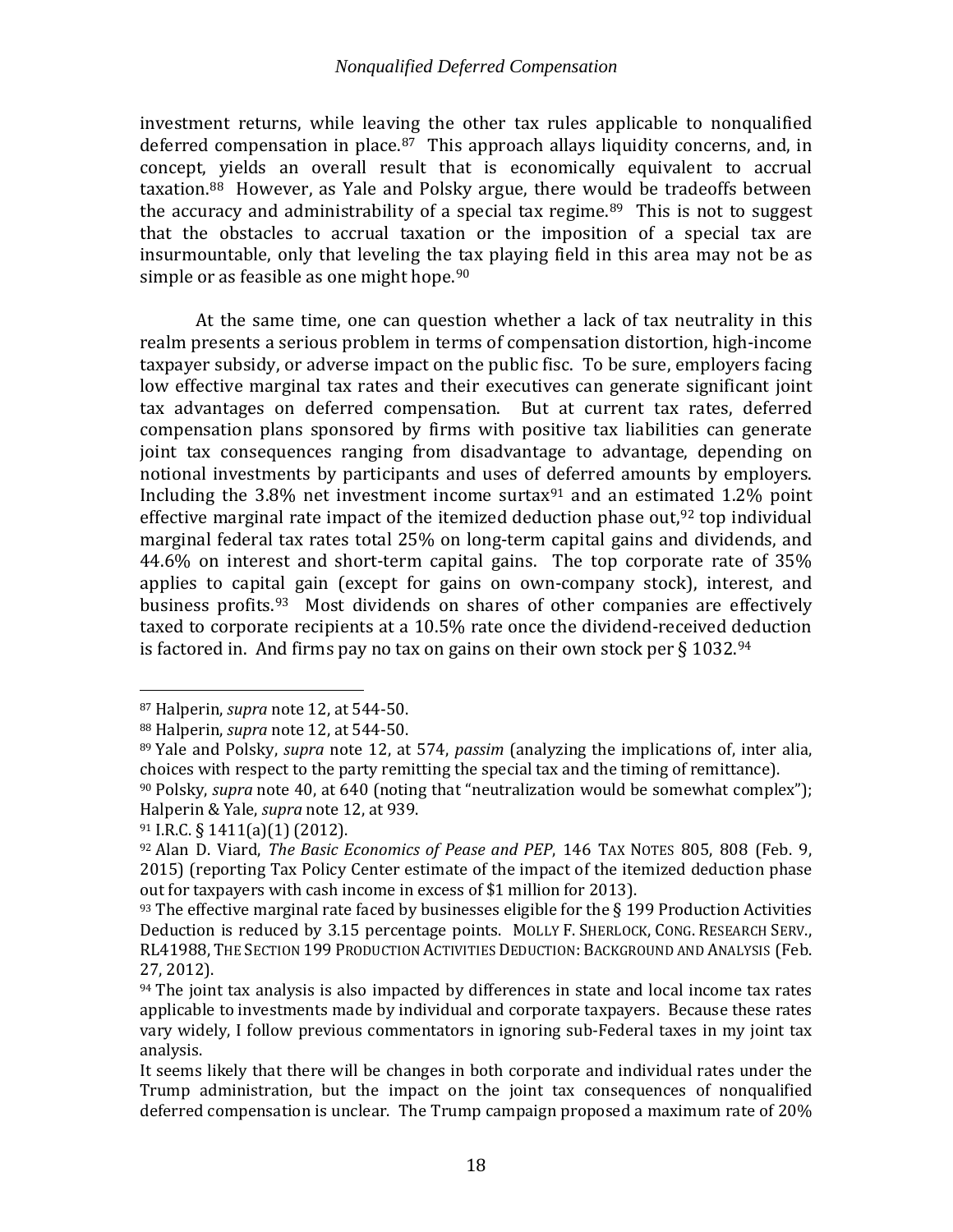Firms and executives may be operating nonqualified deferred compensation plans in such a way as to generate joint tax advantages, or they may not. Various frictions may prevent firms and executives from doing so. As we have seen, accounting rules may conflict with tax-optimizing behavior, and participants seeking to optimize their investment portfolios may desire to notionally invest nonqualified DC amounts in ways that are not conducive to minimizing the joint tax bill. There are, in short, tensions between the various objectives of participants, plan sponsors, and shareholders.

How these tensions are resolved is an empirical question. But given the difficulties (political or otherwise) of achieving tax neutrality, it is worth investigating how nonqualified deferred compensation plans are operated in practice to determine whether or to what extent frictions or other considerations deter firms and executives from minimizing taxes associated with nonqualified deferred compensation. Is achieving tax neutrality worth it?[95](#page-21-0)

Currently, firms are not required to disclose the notional nonqualified defined contribution investments of senior executives or other plan participants;<sup>[96](#page-21-1)</sup> nor are they required to disclose how deferred amounts arising from DB or DC programs are used. These decisions are almost totally opaque. Firms are required to disclose annual returns on nonqualified DC balances for their "top 5" executives, and in recent work, Jackson and Honigsberg utilized this data to reach inferences regarding executive notional investment. [97](#page-21-2)

The strategy employed in this paper is different. I interviewed ten individuals at eight firms with extensive experience in the nonqualified deferred

<span id="page-21-2"></span><sup>97</sup> *See infra* note [121.](#page-27-0)

i<br>I on capital gains and dividends received by individuals and a maximum corporate rate of 15%. Jim Nunns et al., *An Analysis of Donald Trump's Tax Plan*, URBAN INSTITUTE & BROOKINGS<br>INSTITUTION TAX POLICY CENTER (Dec. 22, 2015). INSTITUTION TAX POLICY CENTER (Dec. 22, 2015), http://www.taxpolicycenter.org/publications/analysis-donald-trumps-tax-plan/full. In 2016, House Republicans proposed a maximum corporate rate of 20% and a top rate of 16.5% on individual receipt of interest, dividends, and capital gains. Kyle Pomerleau, *Details and Analysis of the 2016 House Republican Tax Reform Plan, TAX FOUNDATION (July 5, 2016)*<br>2016), http://taxfoundation.org/article/details-and-analysis-2016-house-republican-tax-2016), http://taxfoundation.org/article/details-and-analysis-2016-house-republican-taxreform-plan.

<span id="page-21-0"></span><sup>95</sup> Yale and Polsky, *supra* note [12,](#page-6-4) at 589 (2007) ask whether revising nonqualified deferred compensation taxation is worth it, but they focus on the possibility of firms shifting to other tax-advantaged compensation instruments, such as equity pay, if the nonqualified deferred compensation opportunity is eliminated. This is a valid question, but I am asking whether nonqualified deferred compensation tax reform is "worth it" from a different perspective. Given frictions and other considerations, does the current regime result in substantial adverse consequences?

<span id="page-21-1"></span><sup>96</sup> Jackson & Honigsberg, *supra* note [39,](#page-12-8) at 507-08, propose mandatory disclosure of senior executive notional nonqualified deferred compensation investments.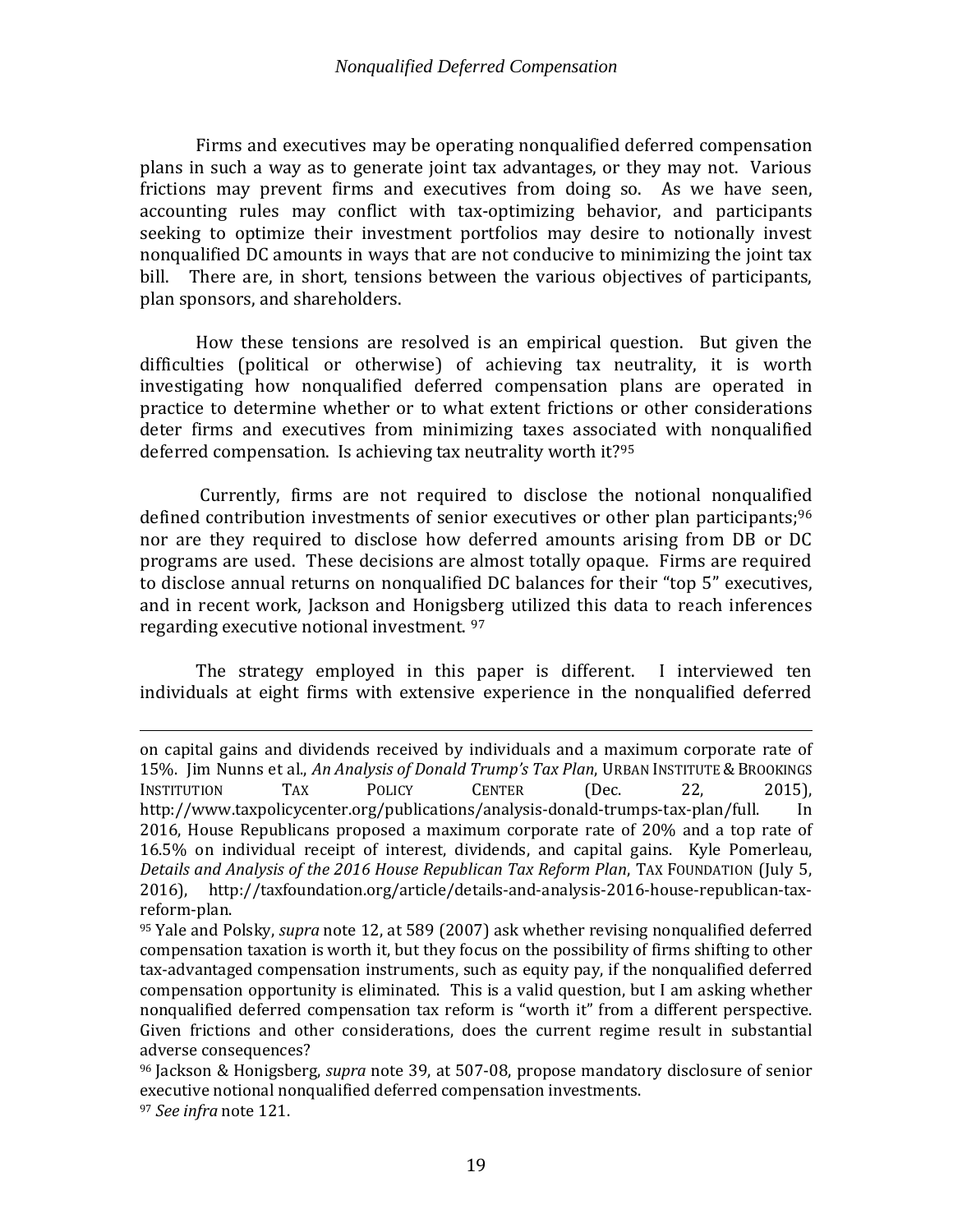compensation "space." These individuals include consultants that advise companies with respect to the adoption and design of nonqualified deferred compensation plans, and individuals employed by firms engaged in administering nonqualified deferred compensation plans.<sup>98</sup> These individuals have access to information that is not publicly available. I also consulted surveys conducted by nonqualified deferred compensation administrators, Newport Group and MullinTBG, and other public sources. However, as discussed below, I was cautioned that survey responses are not random and that while the survey information is quite helpful, some of the data is likely to be affected by a response bias.

The interviews were open-ended telephonic discussions that focused on factual, often numeric questions, such as "what fraction of your clients informally fund nonqualified deferred compensation obligations," although sources very generously took the time to explain motivations, e.g., why accounting rules encourage funding in certain situations. While there was some variation in views among these sources, perhaps reflecting differences in client bases or experience, these individuals painted a reasonably consistent picture of [n](#page-22-1)onqualified deferred compensation programs as they currently operate in practice. 99

The interview and survey evidence was supplemented with hand-collected data gleaned from the proxy statements and nonqualified defined contribution deferred compensation plan documents of a small sample of S&P 500 companies. These documents shed considerable light on the range of what is permissible within nonqualified deferred compensation plans, but only limited light on actual practices[.100](#page-22-2)

<span id="page-22-0"></span> <sup>98</sup> Interviewees included individuals employed by the large, well-known executive benefit consultancies including Ernst & Young, Mercer, and Willis Towers Watson; and by smaller consulting and/or plan administration firms Lockton, MullinTBG, Newport Group and October Three. Some sources had experience in both plan administration and plan design. Some sources preferred that their names and company affiliations not be disclosed and are referenced accordingly.

Interviewees were identified in several ways. Some individuals were listed as contacts on whitepapers or client memos issued by their firms that addressed various nonqualified deferred compensation topics. Others were identified through referrals within the various organizations.

<span id="page-22-1"></span><sup>99</sup> While the interview evidence must be classified as anecdotal, I gained confidence in the information I received as a result of internal coherence, consistency with survey evidence and proxy statement disclosures (when available), and consistency with theory.

<span id="page-22-2"></span><sup>100</sup> I began with a random sample of 50 S&P 500 companies. Proxy statement disclosures indicate the 40 of these companies have an active nonqualified DC deferred compensation program. Of course, proxy statement disclosures pertain only to the most senior "named executive officers" (NEOs) of a company. It is possible that some of these firms operate nonqualified programs that are not open to their NEOs, but this seems unlikely. Data reported on usage of the identified nonqualified programs is necessarily limited to usage by the NEOs.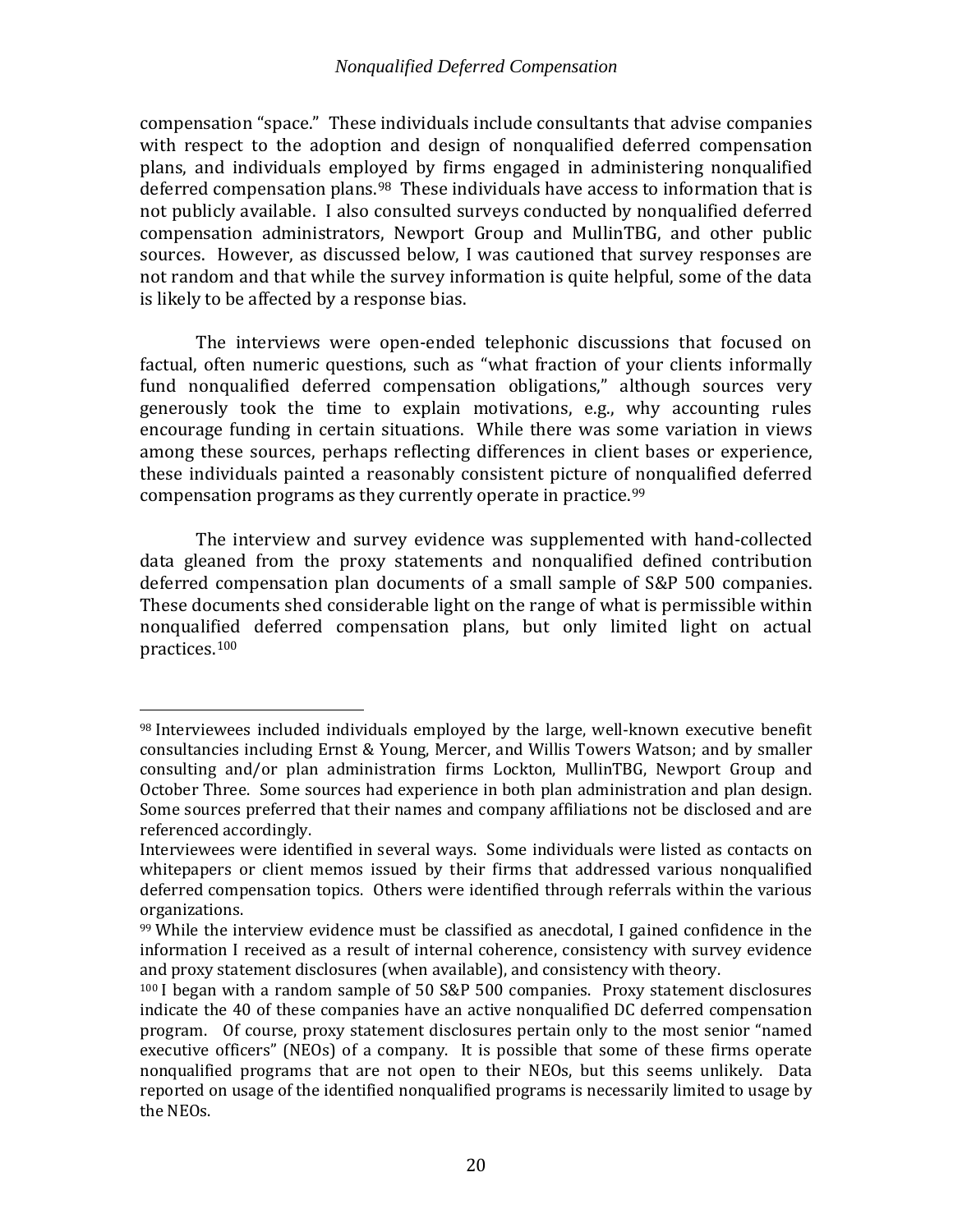# **III. Nonqualified Deferred Compensation in Practice**

<span id="page-23-0"></span>This Part describes evidence from surveys, interviews, and company filings that bears on notional investments by nonqualified DC plan participants and plan sponsor use of funds freed up as a result of the decision to defer compensation. Both are critical factors in determining the joint tax consequences of nonqualified plans as they operate in practice, as detailed in the final section of this Part.

# <span id="page-23-1"></span>**A. Participation and Source of Funds**

<span id="page-23-5"></span>While plan details vary, most nonqualified DC plans involve elective deferrals by participants of a fraction of salary, annual bonus, and sometimes other compensation.[101](#page-23-2) But employer contributions to nonqualified DC plans are common, as well. Fifty percent of firms responding to the Newport Group survey that maintain nonqualified DC plans reported that they make company contributions to these plans. [102](#page-23-3) Sources generally agreed, however, that participant elective deferrals make up well over 50% of total nonqualified DC plan contributions[.103](#page-23-4) Of course, the nominal source of funds does not establish which party bears the burden, but the nominal source of funds may be important when it comes to the notional investment of these funds. Some plans place vesting or investment allocation restrictions on "company" funds that do not apply to "participant" contributions.

<span id="page-23-2"></span> <sup>101</sup> *E.g.*, Newport Group Survey, *supra* note [37,](#page-11-5) at 23 (indicating that 93% of responding companies allow participants to defer some or all of their base salary and annual bonus and that most of these firms allowed participants to defer 75% or more of these sources of income). Six percent of the firms responding to the Newport Group's survey indicated that participants are permitted to defer restricted stock and restricted stock units. *Id.*

<span id="page-23-3"></span><sup>102</sup> Newport Group Survey, *supra* note [37,](#page-11-5) at 15. An executive who makes elective nonqualified DC plan deferrals will often face a reduction in company matching funds under her firm's qualified 401(k) plan. "Make-up" contributions to the executive's nonqualified DC plan make the executive whole with respect to the reduction. This is the most common company approach, but some firms make discretionary contributions to nonqualified DC plans, and some firms match participant contributions as if the 401(k) plan had no ceiling on contributions. Newport Group Survey, *supra* note [37,](#page-11-5) at 15.

<span id="page-23-4"></span><sup>103</sup> Telephone Interview with Douglas B. Frederick, Partner, and Kevin L. Mitchell, Principal, Mercer [hereinafter Frederick & Mitchell Interview] (Feb. 29, 2016); Telephone Interview with Michael D. Shannon, Vice President, Non-Qualified Consulting, Newport Group [hereinafter Shannon Interview] (Feb. 23, 2016) (estimating that, depending on economic conditions, 80% of the contributions in nonqualified DC plans come from participants); Telephone Interview with Senior Vice President of Executive Benefits Consulting and Design Firm [hereinafter Interview with Senior VP of Executive Benefits Consulting and Design Firm] (Feb. 19, 2016) (estimating that 90% of contributions are from participants); Telephone Interview with Executive Benefits Consultants with an International Firm, *supra* note [39.](#page-12-8) For my sample of S&P 500 firms, 73% of the contributions in the most recent year consisted of employee dollars.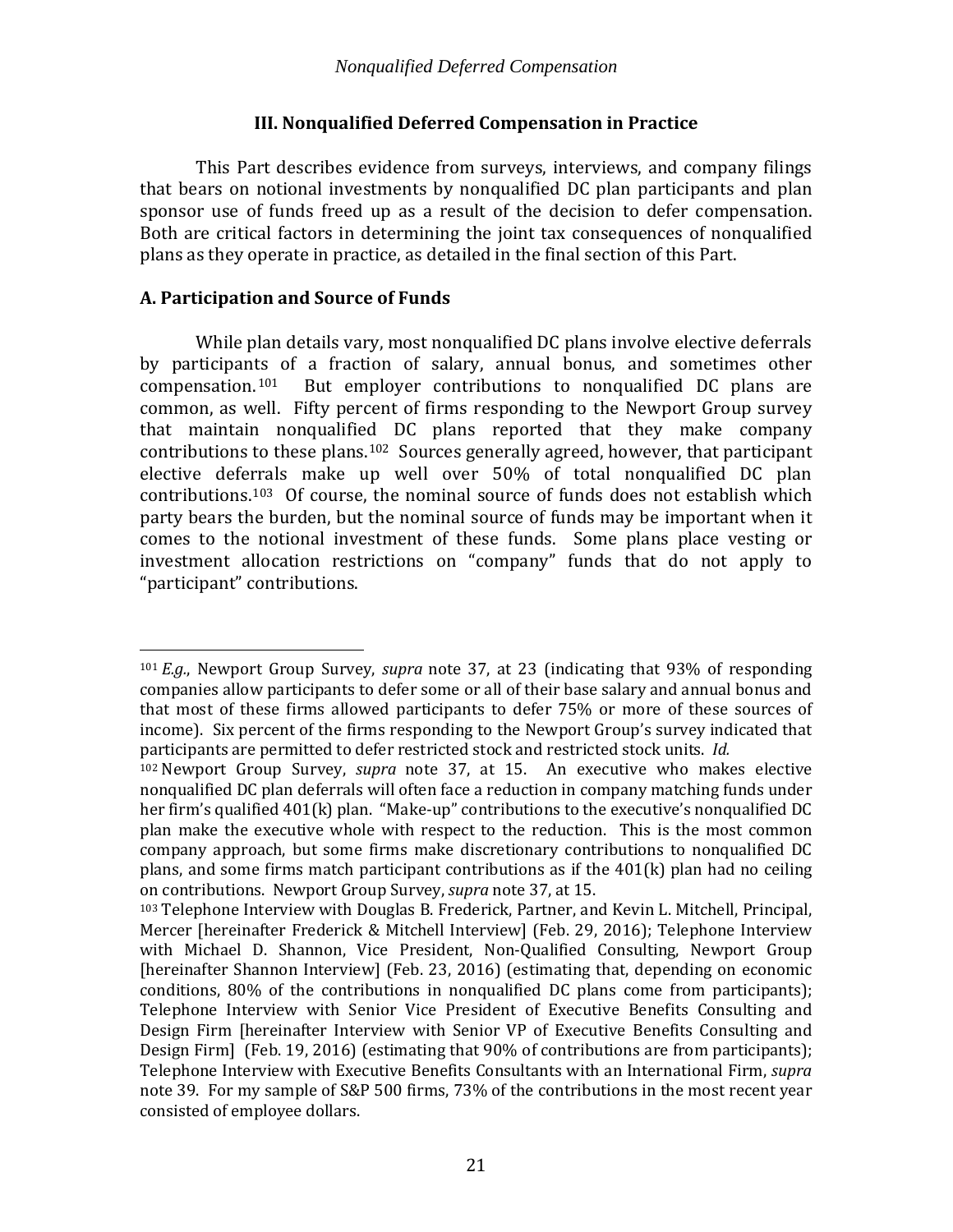Nonqualified DC plans are generally open to executives and employees beyond the senior executive suite. Eligibility is generally determined by position (most commonly senior vice presidents or above) or by compensation level (most commonly in the  $$115,000-\$150,000$  range or above).<sup>[104](#page-24-1)</sup> Respondents to the Newport Group survey reported that about 46% of eligible individuals elected to defer compensation in 2013.[105](#page-24-2)

Nonqualified DB plans are commonly structured as supplemental executive retirement plans. Participation is defined by contract, and the plan sponsor generally makes all contributions.

## <span id="page-24-0"></span>**B. Participant Notional Investment**

DB plans are typically designed to replace a fraction of participants' preretirement income.[106](#page-24-3) The plan sponsor is responsible for ensuring that funds will be available to provide benefits, and participants are not involved in these decisions. There is no notional investment in own-company stock, or any other notional investment for that matter, in these DB plans.

<span id="page-24-5"></span>DC plans generally shift the investment responsibility, at lease notionally, to participants. Companies are still responsible for ensuring that funds are available to provide benefits (recall that the benefit reflects an unsecured promise to pay), but the level of promised benefits is determined by participant notional investment choices, not by a pre-determined formula.

Typically, participants are offered a range of notional investment options that is the same as or similar to the range of investments offered in a firm's 401(k) program. Two-thirds of the firms responding to the Newport Group survey that offered mutual fund investments reported that their plans included ten to nineteen investment options.[107](#page-24-4) One source suggested that the i[dea](#page-24-5) is to cover all of the major investment categories, while minimizing duplication.<sup>108</sup>

<span id="page-24-6"></span><span id="page-24-1"></span> <sup>104</sup> Newport Group Survey, *supra* note [37,](#page-11-5) at 18-19.

<span id="page-24-2"></span><sup>105</sup> Newport Group Survey, *supra* note [37,](#page-11-5) at 21.

<span id="page-24-3"></span><sup>106</sup> Newport Group Survey, *supra* note [37,](#page-11-5) at 42.

<span id="page-24-4"></span><sup>107</sup> Newport Group Survey, *supra* note [37,](#page-11-5) at 24. Forty percent of a sample of S&P 500 firms that offer nonqualified DC plans disclosed in proxy materials or plan documents that the notional investment options were the same as or similar to their  $401(k)$  investment options, but about half of firms failed to make any disclosures on this issue.

An obscure, but possibly important reason for mirroring 401(k) investment menus is qualification of nonqualified DC benefits as "retirement income" under a federal statute that bars states from taxing retirement income received by out-of-state residents. 4 U.S.C. § 114 (1996). For example, suppose that an executive works in New York (a high tax state) and subsequently retires to Florida (a no tax state). Under regular tax principles, New York would have grounds for taxing retirement income earned in New York although received in Florida. 4 U.S.C. § 114 bars such out-of-state taxation, but only to the extent of "retirement income," a defined term. Retirement income includes nonqualified DC benefits that are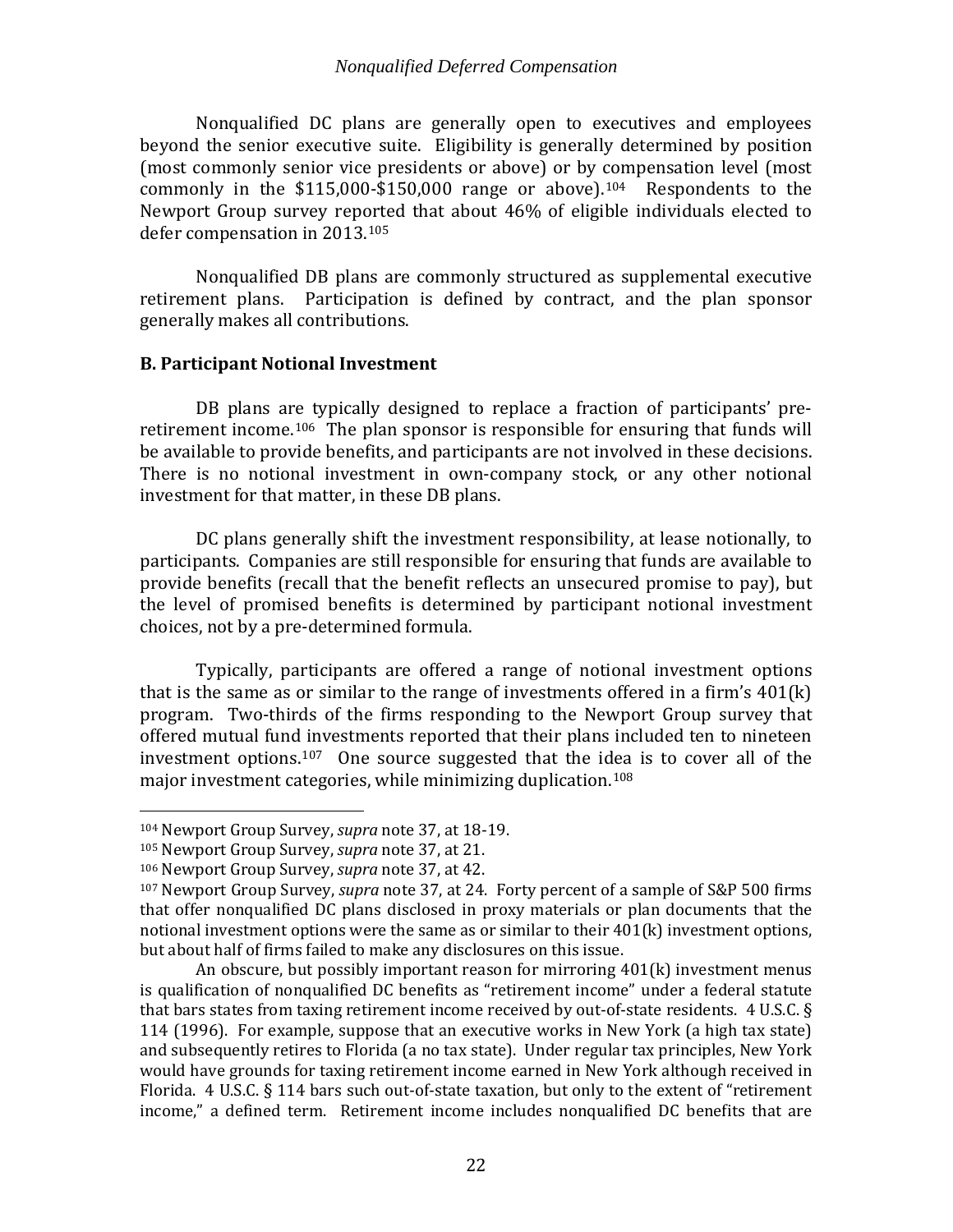<span id="page-25-4"></span>Survey and interview responses indicate that a minority of firms allow participants to notionally invest in own-company stock. Only 21% of the firms responding to the Newport Group's survey reported that company stock was a permissible investment option.[109](#page-25-0) Interview sources confirmed that most firms do not include own-company stock as a notional investment option.<sup>[110](#page-25-1)</sup>

<span id="page-25-3"></span>Sources agreed that a primary reason many companies exclude owncompany stock from their notional investment menus is the difficulty of managing income statement volatility associated with this investment choice.<sup>111</sup> But other

i<br>I received in the form of a ten-year or longer annuity, but lump sum payments are considered retirement income only if the DC program exists "solely" to supplement a tax-limited qualified plan. Although the law on this point has not been clarified, firms may think it prudent to mimic 401(k) terms as closely as possible in order to qualify lump sum nonqualified deferred compensation payouts as retirement income that is insulated from out-of-state taxation.

<sup>108</sup> Interview with Executive Benefits Consultants with an International Firm, *supra* note [39.](#page-12-8) Sources noted that some plans limit investment choices with respect to unvested employer contributions, e.g., to fixed income investments only. Telephone Interview with Eric Kaufman, Senior Vice President, Lockton Companies (Feb. 16, 2016); Shannon Interview, *supra* note [103.](#page-23-5)

While one might expect highly compensated corporate executives to gravitate towards hedge funds and other aggressive investment alternatives, I have no evidence of these alternatives being offered through nonqualified deferred compensation arrangements.

<span id="page-25-0"></span><sup>109</sup> Newport Group Survey, *supra* note [37,](#page-11-5) at 26. Only 6.5% of firms responding to a survey conducted by nonqualified deferred compensation plan administrator MullinTBG reported company stock as an investment option, but this fraction seems too low to be plausible. I do not have the survey questionnaire, but perhaps there was confusion between offering company stock as one option or as the sole vehicle. MULLINTBG, 2014 EXECUTIVE BENEFIT SURVEY, SUMMARY OF RESULTS 7 (2015) [hereinafter MullinTBG Survey].

<span id="page-25-1"></span><sup>110</sup> Telephone Interview with Peter Neuwirth, Senior Consultant, Willis Towers Watson [hereinafter Neuwirth Interview] (Feb. 19, 2016); Interview with Executive Benefits Consultants with an International Firm, *supra* note [39;](#page-12-8) Shannon Interview, *supra* note [103;](#page-23-5) Interview with Senior VP of Executive Benefits Consulting and Design Firm, *supra* note [103.](#page-23-5) *See also* Chenyang Wei & David Yermack, *Investor Reactions to CEOs' Inside Debt Incentives*, 24 REV. FIN. STUDIES 3813, 3823 (2011) (finding that 38% of a sample of large companies in which CEOs had positive nonqualified deferred compensation balances prohibited notional investment in own-company stock); Frederick Tung & Xue Wang, *Bank CEOs, Inside Debt Compensation, and the Global Financial Crisis* 53 (Boston Univ. Sch. of Law, Working Paper No. 11-49, 2012) (reviewing proxy statements for 83 banking companies and finding that 28 allowed senior executives to notionally invest in own-company stock, that 27 did not provide this option, and that another 27 did not offer nonqualified deferred compensation or had CEOs with a zero balance). Eleven of the forty S&P 500 companies I analyzed allow participants to direct their contributions into company stock; eight did not allow this; the rest were silent on this issue.

<span id="page-25-2"></span><sup>111</sup> Newport Group Survey, *supra* note [37,](#page-11-5) at 26; Interview with Executive Benefits Consultants with an International Firm, *supra* note [39;](#page-12-8) Shannon Interview, *supra* note [103;](#page-23-5) Interview with Senior VP of Executive Benefits Consulting and Design Firm, *supra* note [103.](#page-23-5)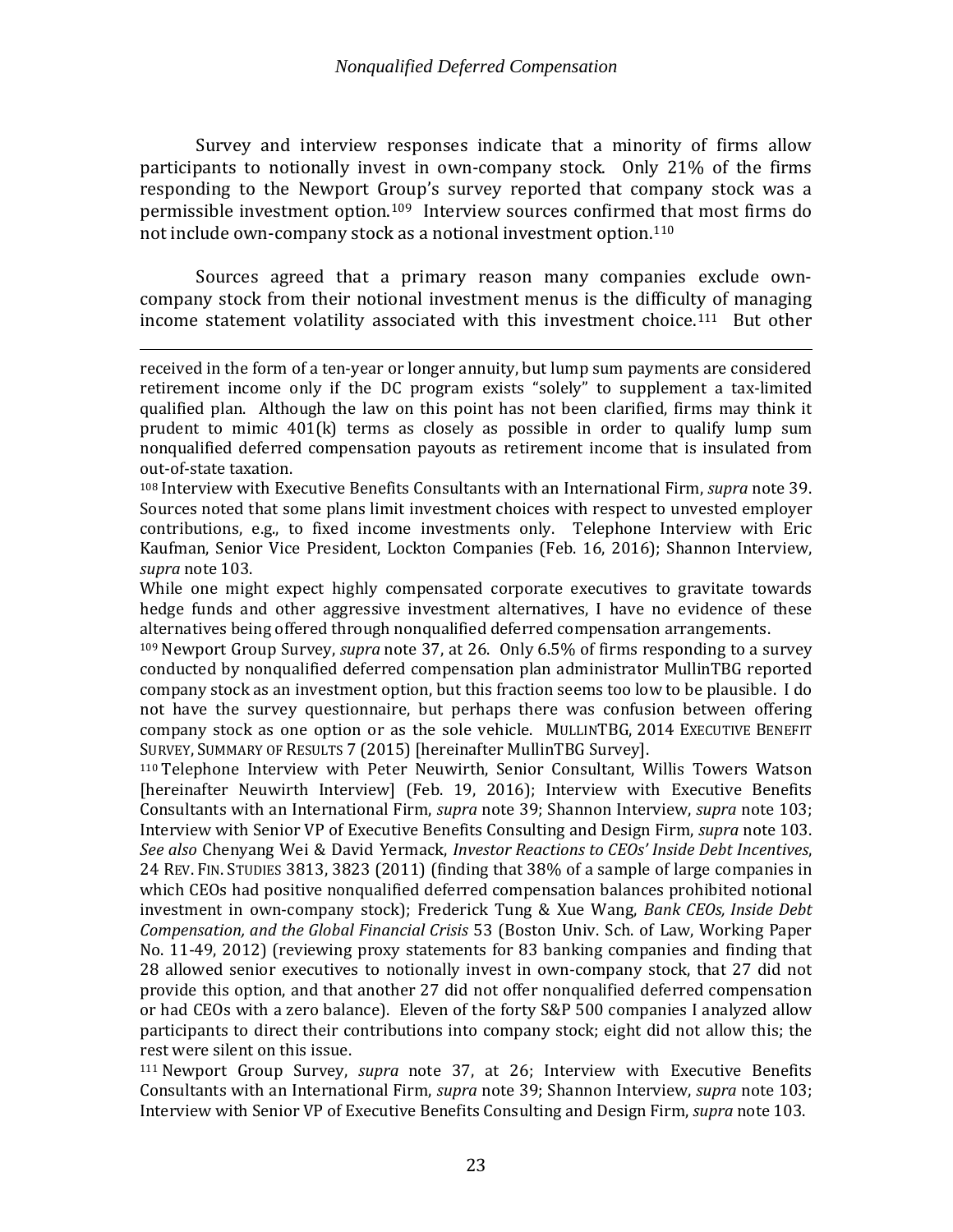reasons were offered as well.[112](#page-26-0) Notional nonqualified deferred compensation investment in own-company stock held by directors and officers is treated like other company shares held by these individuals for purposes of proxy disclosure; Securities Exchange Act (SEA) § 16 reporting requirements and short-swing trading restraints under SEA § 16(b); and Sarbanes-Oxley limitations, including trading restrictions during qualified plan blackout periods.[113](#page-26-1) 

Some companies, however, allow or even encourage notional DC investment in own-company stock. Six percent of the companies responding to the Newport Group's survey indicated that participants are permitted to defer restricted stock or restricted stock units. Typically, these deferrals would be in and remain in the form of shares, avoiding the accounting problems associated with diversifiable or cash settled balances tied to own-company stock.<sup>[114](#page-26-2)</sup> More generally, one source indicated that about 10% of his clients require nonqualified DC investment to be in own-company stock.[115](#page-26-3)

In my sample of S&P 500 nonqualified DC programs, no companies limited *participant* contributions to own company stock, but three companies tied *employer*  $contributions$  to their stock prices, $116$  and two companies provided significant incentives for participants to notionally invest in own-company stock. Leggett & Platt provides a 20% bonus for deferred amounts notionally invested in company stock.<sup>[117](#page-26-5)</sup> Aetna offe[rs o](#page-26-6)nly two choices for investment – a company stock fund and a fixed income fund.<sup>118</sup> But such cases seem rare. Much more common are But such cases seem rare. Much more common are

<span id="page-26-3"></span><sup>115</sup> Neuwirth Interview, *supra* note [110.](#page-25-3)

<span id="page-26-0"></span> <sup>112</sup> In addition to the obstacles that follow, MullinTBG notes that in some states owncompany shares held in a rabbi trust count towards dilution in addition to the notional own-company shares held in participant DC portfolios, doubling the dilutive impact of hedging own-company stock in kind. MULLINTBG, AN OVERVIEW TO DEFERRAL PLAN NOTIONAL STOCK ACCOUNTING (2014).

<span id="page-26-1"></span><sup>113</sup> 15 U.S.C. § 78p (2012); 15 U.S.C. § 7244 (2012); COMPLEMENTING RESTRICTED STOCK,*supra*  note [69;](#page-17-3) Andrew C. Liazos, *Sarbanes-Oxley Act - Implications for Executive Compensation*, MCDERMOTT, WILL & EMORY (Sep. 9, 2002); Frederick & Mitchell Interview, *supra* note [103;](#page-23-5) Shannon Interview, *supra* note [103;](#page-23-5) Interview with Senior VP of Executive Benefits Consulting and Design Firm, *supra* not[e 103.](#page-23-5)

<span id="page-26-2"></span><sup>114</sup> Newport Group Survey, *supra* note [37,](#page-11-5) at 23; Shannon interview, *supra* note [103.](#page-23-5) Thirty percent of the S&P 500 companies I analyzed permitted RS/RSU deferrals, although senior executives took advantage of this opportunity at only 3 or 4 of the 40 firms.

<span id="page-26-4"></span><sup>116</sup> These companies are The Home Depot, J.M. Smucker, and PPG Industries. THE HOME DEPOT, PROXY STATEMENT AND NOTICE OF 2016 ANNUAL MEETING OF SHAREHOLDERS 38 (Mar. 24, 2016); THE J.M. SMUCKER COMPANY, PROXY STATEMENT AND NOTICE OF 2015 ANNUAL MEETING OF SHAREHOLDERS 48-49 (Jul. 1, 2015); PPG INDUSTRIES, INC., DEFERRED COMPENSATION PLAN 14 (as amended and restated effective Jan. 1, 2011) (Exhibit 10.11 to Form 10-K filed Feb. 18, 2016).

<span id="page-26-5"></span><sup>117</sup> LEGGETT & PLATT, INC., PROXY STATEMENT AND NOTICE OF 2016 ANNUAL MEETING OF SHAREHOLDERS 26 (Mar. 30, 2016).

<span id="page-26-6"></span><sup>118</sup> AETNA, INC., PROXY STATEMENT AND NOTICE OF ANNUAL MEETING OF SHAREHOLDERS OF AETNA, INC. 49 (April 8, 2016).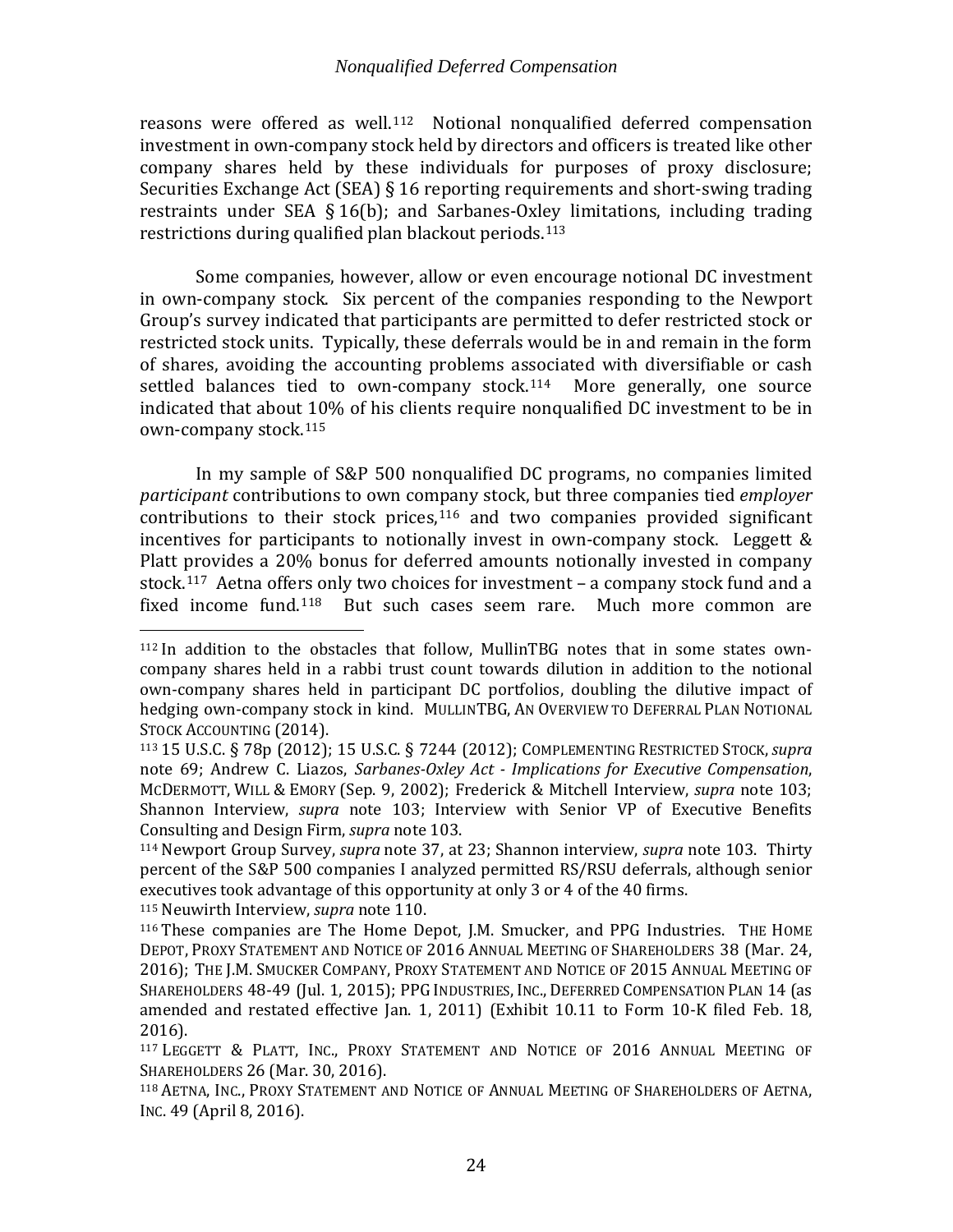nonqualified DC plans that mirror 401(k)s and provide no apparent incentive for investment in own-company stock.

So how do nonqualified DC participants actually (notionally) invest? Surveys and proxy statement disclosures do not reach this question, but interview sources agreed on the general picture. Consistent with their diversification needs, participants generally do not voluntarily invest deferred cash compensation in owncompany stock. Some sources simply noted that they generally do not see executives investing in their own companie[s' s](#page-27-2)tock.<sup>119</sup> Another indicated that participants do so only when required to do so.<sup>120</sup>

<span id="page-27-4"></span><span id="page-27-0"></span>Most sources declined to estimate the fraction of nonqualified DC funds notionally invested in own-company stock, preferring to focus on the limited opportunity to do so, but one source suggested that less than 20% of fund balances were notionally invested in own-company stock among their clients, in aggregate.[121](#page-27-3)

While consistent with diversification pressures and limited access to investment in own-company stock, the relatively modest notional investment in own-company stock by nonqualified DC plan participants described by sources appears to run counter to findings in recent work by Jackson and Honigsberg. *See* Jackson & Honigsberg, *supra* not[e 39,](#page-12-8) at 496. Jackson and Honigsberg were interested in whether executive retirement account balances were notionally invested so as to align executive incentives with debtholders, as some had theorized. Jackson and Honigsberg argued that to the extent that retirement balances were notionally invested in own-company stock, they tended to align executives with shareholders, rather than with debtholders. Because notional retirement plan investments are not disclosed, Jackson and Honigsberg looked for a correlation between defined contribution plan returns, which are disclosed for "top 5" executives, and company stock returns. Jackson and Honigsberg noted that this approach has limitations, but they found evidence suggesting that "the value of a large proportion of executive retirement pay is linked to company stock prices," and that "the retirement benefits of more than one out of three executives are invested entirely in [their] company's stock." Jackson & Honigsberg, *supra* note [39,](#page-12-8) at 481. Although I cannot readily identify the source of the discrepancy, one factor that might contribute is that proxy statement disclosures of nonqualified deferred compensation include vested, but undelivered restricted stock and performance shares, even if these shares are deferred for only two or three years. In my sample of S&P 500 companies, short-term deferrals at two banks – Goldman Sachs and Morgan Stanley – accounted for almost 70% of aggregate contributions to nonqualified deferred compensation accounts as disclosed in proxy statements.

To be clear, Jackson and Honigsberg were only interested in notional investment of account balances and the impact on the incentives of the executives holding these balances. They were not interested in what companies did with the deferred compensation amounts prior to payout. The latter question, as we will see, is of greater importance in determining the joint tax consequences of nonqualified deferred compensation.

<span id="page-27-1"></span> <sup>119</sup> Telephone Interview with John Lowell, Consultant, October Three [hereinafter Lowell Interview] (Feb. 16, 2016); Interview with Executive Benefits Consultants with an International Firm, supra note 39.

<span id="page-27-2"></span><sup>&</sup>lt;sup>120</sup> Neuwirth Interview, *supra* note [110.](#page-25-3)

<span id="page-27-3"></span><sup>121</sup> Frederick & Mitchell Interview, *supra* note [103.](#page-23-5)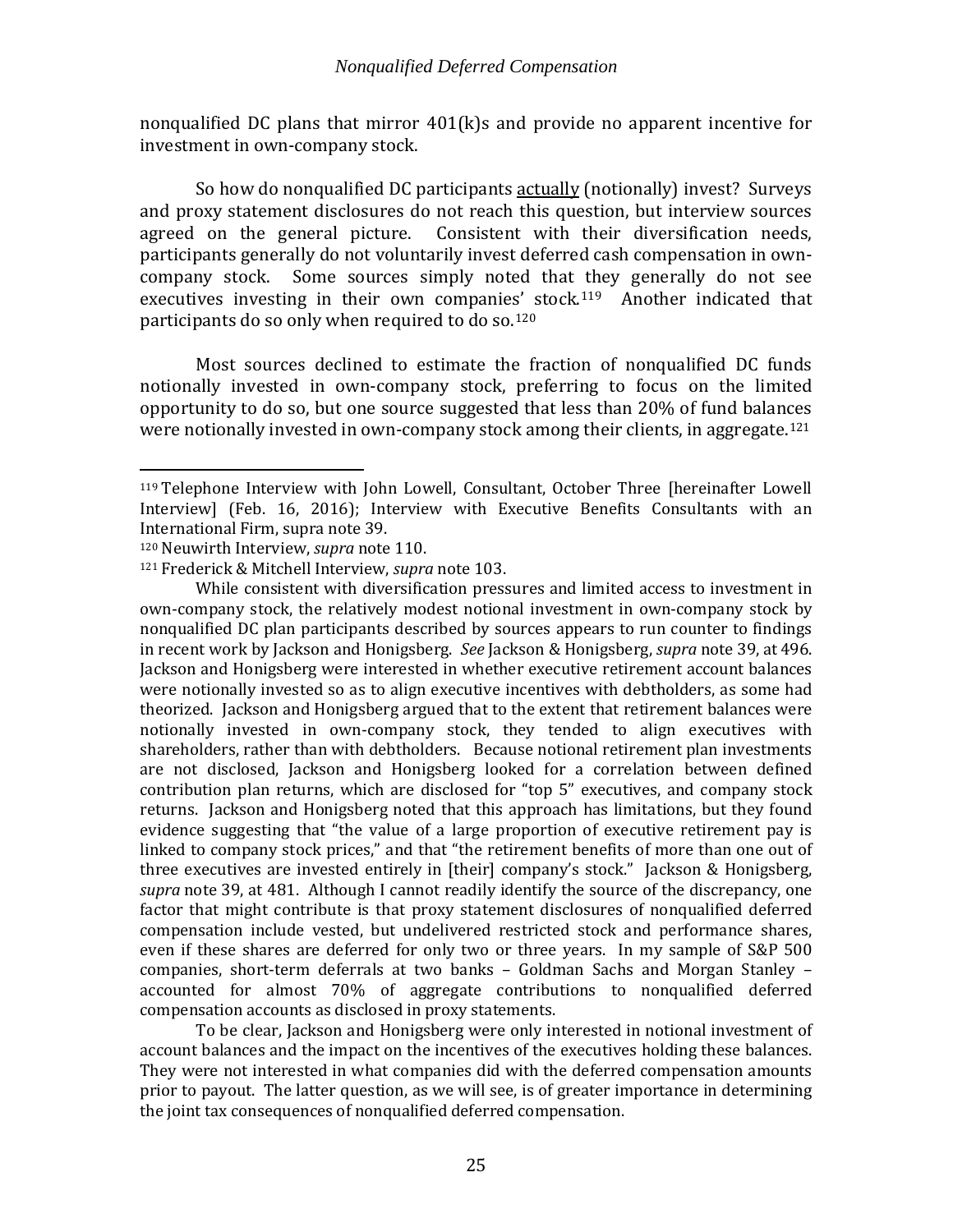Moving beyond own-company stock, one source suggested that participants generally select notional investments in an economically rational manner, with a greater emphasis on equities during early earning years, shifting to more debt as participants near retirement.<sup>[122](#page-28-1)</sup> Other sources suggested that balances were typically notionally invested somewhat more conservatively than  $401(k)$  balances.  $123$  One source explained that because nonqualified deferred One source explained that because nonqualified deferred compensation is an unsecured promise to pay, participants were advised to draw down these funds before drawing on secured qualified plan funds, leading to a shorter investment horizon and a more conservative investment strategy.<sup>[124](#page-28-3)</sup> Another source noted that some participants use nonqualified elective deferral plans as a means of saving for their children's college education, rather than for retirement, again suggesting a shorter horizon and a more conservative investment approach.<sup>125</sup> Again, most sources declined to estimate the typical investment portfolio, but one source suggested a ballpark estimate for aggregate defined contribution [bala](#page-28-5)nces at large firms of 40% debt/10% own-company stock/50% other equities. 126

# <span id="page-28-0"></span>**C. Informal Funding By Plan Sponsors**

Companies sponsoring nonqualified plans face three decisions in the interim between deferral and payout: 1) to what extent to set aside or informally fund obligations versus using deferred amounts in the business and operating the plan on a pay-as-you-go basis, and if funds are set aside, 2) what vehicles to use to manage these funds, if any, and 3) how to invest those funds.

*Extent of Informal Funding*. Firms cannot formally fund nonqualified plan obligations as they would qualified plan obligations without jeopardizing participant tax deferral. But firms can, and often do, informally set aside funds that offset nonqualified plan obligations. The first decision is whether to set aside funds or leave those funds in the business, reduce borrowing, etc. Sources and surveys provide several rationales for informal funding. First, income statement volatility arising from plan obligations (company stock excepted) can be managed by setting aside funds and purchasing identical securities.<sup>127</sup> Second, ratings agencies and

<span id="page-28-2"></span><span id="page-28-1"></span> <sup>122</sup> Interview with Executive Benefits Consultants with an International Firm, *supra* not[e 39.](#page-12-8) <sup>123</sup> Frederick & Mitchell Interview, *supra* note [103.](#page-23-5)

<span id="page-28-3"></span><sup>124</sup> Frederick & Mitchell Interview, *supra* note [103.](#page-23-5) Johnson & Honigsberg's study confirms executives do tend to heed this advice. *See* Jackson & Honigsberg, *supra* note [39,](#page-12-8) at 501 (finding that the median executive in their sample receives all retirement pay within three years of their separation from the company).

<span id="page-28-5"></span><span id="page-28-4"></span><sup>&</sup>lt;sup>125</sup> Neuwirth Interview, *supra* note [110.](#page-25-3)<br><sup>126</sup> Frederick & Mitchell interview, *supra* note 103.

<span id="page-28-6"></span><sup>126</sup> Frederick & Mitchell interview, *supra* [no](#page-11-5)te [103.](#page-23-5) 127 Newport Group Survey, *supra* note 37, at 50; MullinTBG Survey, *supra* note [109,](#page-25-4) at 9; Neuwirth Interview, *supra* note [110;](#page-25-3) Interview with Executive Benefits Consultants with an International Firm, *supra* note [39](#page-12-8) .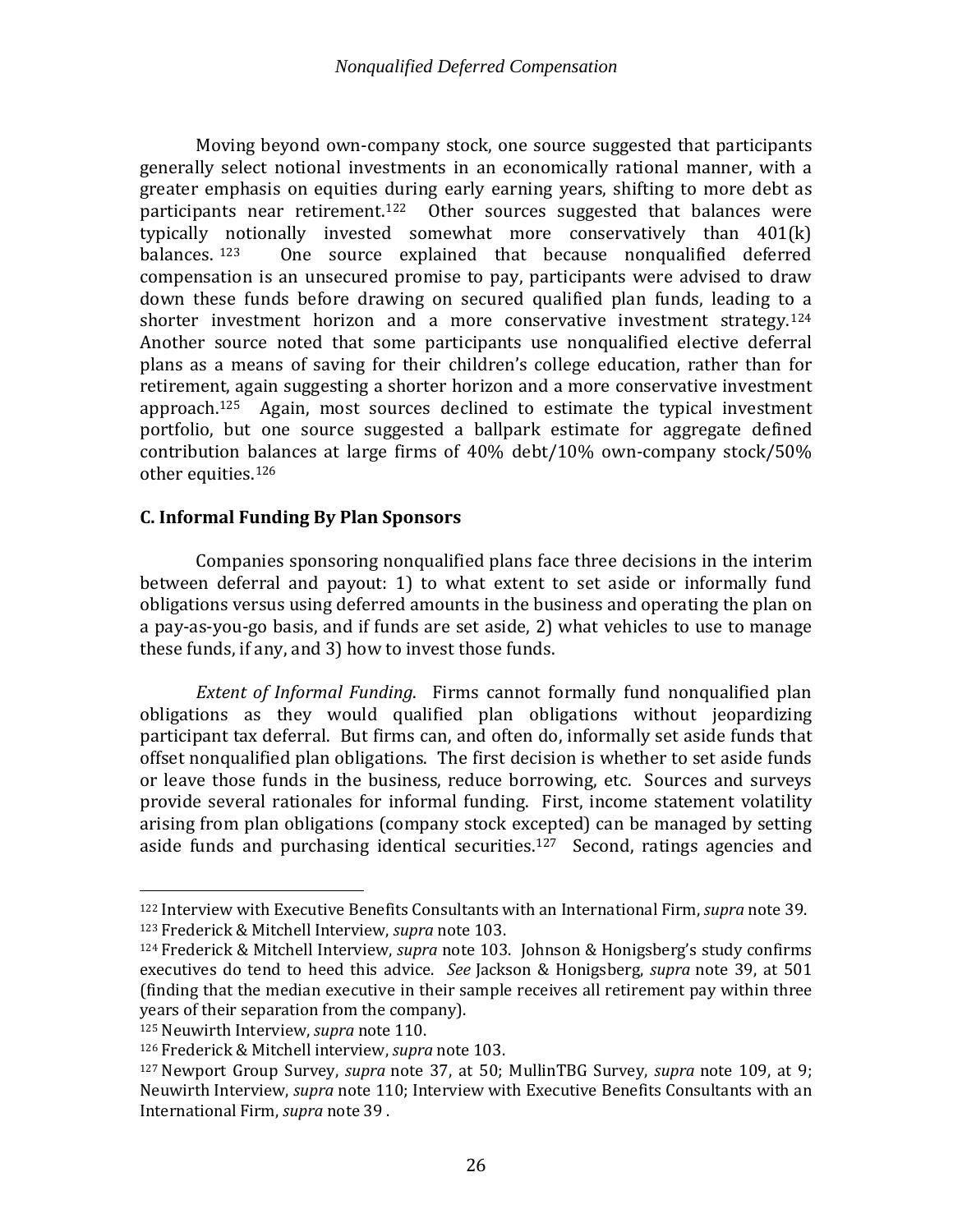analysts may be uncomfortable with large, unfunded plan liabilities on company balance sheets.<sup>[128](#page-29-0)</sup> Third, informal funding may, in fact, provide added security for plan participants in the event of bankruptcy or insolvency. One source recounted as conventional wisdom that while funds set aside in a rabbi trust technically are available to general creditors, the existence of such a trust tends to result in plan participants receiving a larger share of assets in bankruptcy or insolvency proceedings.[129](#page-29-1)

<span id="page-29-8"></span>On the other hand, large companies with relatively small nonqualified plan obligations may feel little need to set aside funds, while other firms may prefer to use the deferred compensation amounts in the business.<sup>[130](#page-29-2)</sup>

Practitioner Robert Miller, writing in 2002, reported that it was most common *not* to informally fund nonqualified plans,<sup>[131](#page-29-3)</sup> but the situation apparently has changed. Sixty-two percent of the firms responding to the MullinTBG survey reported that they informally funded nonqualified plan obligations, while 71% of the Newport Group's respondents reported funding nonqualified DC obligations and 55% reported funding nonqualified DB obligations.[132](#page-29-4) [O](#page-29-5)ne source cautioned that these surveys may overstate the prevalence of funding,<sup>133</sup> but interviewee estimates were not materially different, ranging from 50% to 80-90% of firms informally funding nonqualified plan obligations to some degree.<sup>[134](#page-29-6)</sup>

<span id="page-29-7"></span><span id="page-29-0"></span> <sup>128</sup> MullinTBG Survey, *supra* note [109,](#page-25-4) at 9; Interview with Senior VP of Executive Benefits Consulting and Design Firm, *supra* not[e 103.](#page-23-5)

<span id="page-29-1"></span><sup>129</sup> Neuwirth Interview, *supra* note [110.](#page-25-3) *See also* COMPLEMENTING RESTRICTED STOCK 3 (reporting that "there is anecdotal experience that an informally funded [nonqualified deferred compensation] arrangement does have some increased likelihood of successfully navigating the dangers of company insolvency"); M BENEFIT SOLUTIONS, WHITE PAPER: WHY COMPANIES USE RABBI TRUSTS 4 ("M Benefit Solutions has had several clients go through a bankruptcy and the existence of a rabbi trust, we believe, helped executives there to obtain payment of all or a large percentage of their nonqualified deferred compensation benefits. Whether they would have been able to obtain this result without an asset already set aside to make the benefit payments is difficult to say, but is less likely.").

To be sure, some of the sources of this anecdotal evidence have a financial interest in firms adopting rabbi trusts or other informal funding vehicles, but increased protection against insolvency risk would run counter to the nonqualified deferred compensation bargain.

<span id="page-29-2"></span><sup>130</sup> MullinTBG Survey, *supra* note [109,](#page-25-4) at 9; Newport Group Survey, *supra* note [37,](#page-11-5) at 52; Lowell interview, *supra* note [119;](#page-27-4) Interview with Executive Benefits Consultants with an International Firm, *supra* note [39.](#page-12-8)

<span id="page-29-3"></span><sup>131</sup> MILLER, *supra* note [34,](#page-11-0) at 284.

<span id="page-29-5"></span><span id="page-29-4"></span><sup>132</sup> MullinTBG Survey, *supra* note [109,](#page-25-4) at 9; Newport Group Survey, *supra* note [37,](#page-11-5) at 51.

<sup>133</sup> Lowell Interview, *supra* note [119.](#page-27-4) The concern is that the firms conducting the surveys are providers of funding vehicles, such as COLI, and that clients of these firms may respond at a higher rate than firms without a client relationship.

<span id="page-29-6"></span><sup>134</sup> The estimates I received were as follows: 50-65% (Frederick and Mitchell Interview, *supra* note [103\)](#page-23-5), 55% (Neuwirth Interview, *supra* note [110\)](#page-25-3), 65% (Interview with Executive Benefits Consultants with an International Firm, *supra* note [39\)](#page-12-8), 75-90% (Lowell Interview,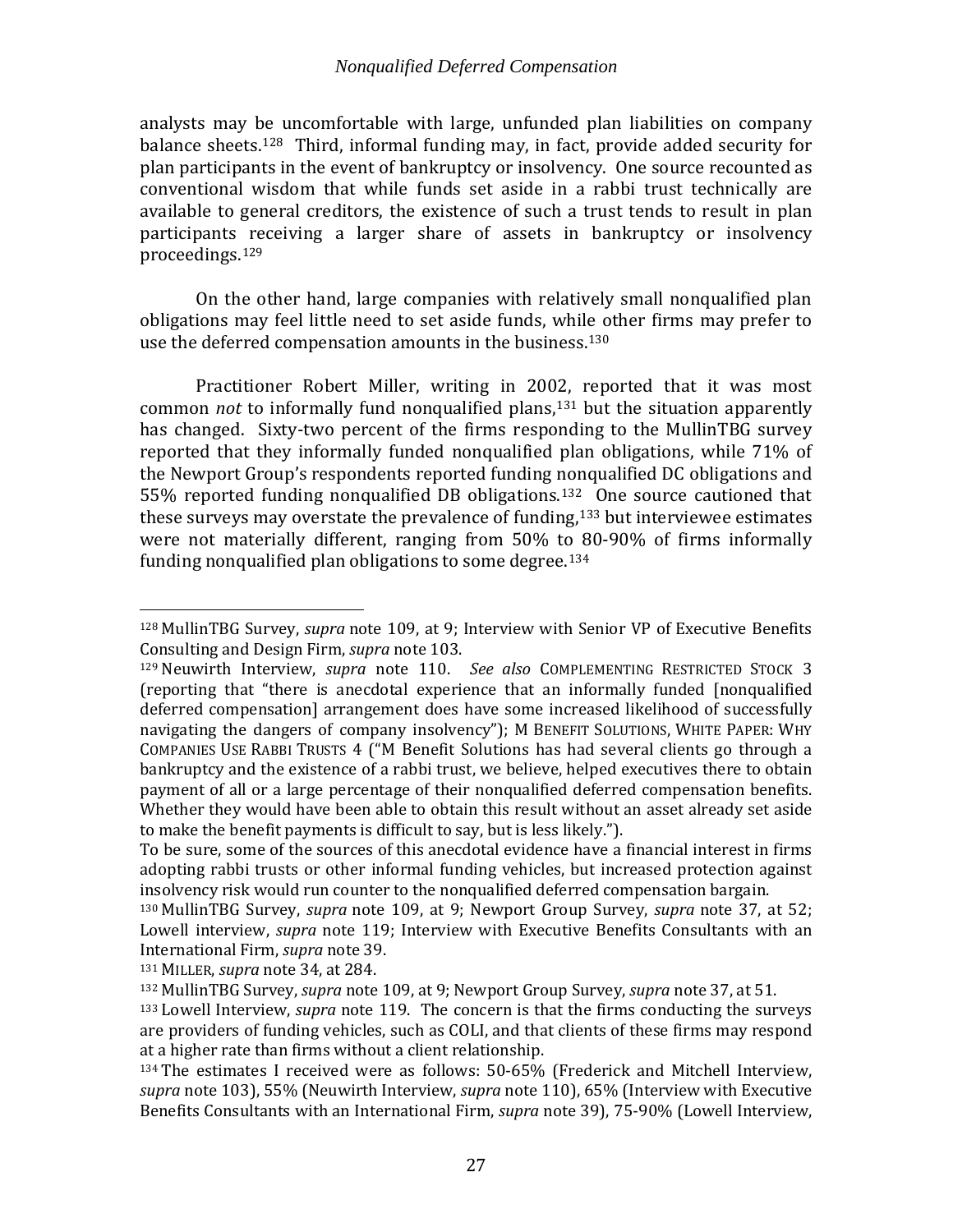Informal funding is not an all or nothing decision. Less than half of the firms responding to MullinTBG's survey reported funding 100% of liabilities.[135](#page-30-0) One source indicated that some of his clients fund only the equity portion of the DC notional investment portfolios of participants. Liabilities tied to debt securities are less volatile, and some firms see less of a need to hedge these liabilities.<sup>[136](#page-30-1)</sup>

*Informal Funding Vehicles*. Firms that informally fund nonqualified plan obligations must choose a vehicle or vehicles to do so. The options are essentially rabbi trusts, corporate owned life insurance policies, and segregated accounts, although these can be and often are combined.

Rabbi trusts are very common.<sup>137</sup> A rabbi trust is a grantor trust, and typically these trusts are designed to [be](#page-30-2) irrevocable, providing plan participants with protection against an employer's change of heart or a possible change of control.[138](#page-30-3) But, as noted, trust assets are available to general corporate creditors. Income earned within rabbi trusts is taxed to the employer, and thus holding set aside funds in a rabbi trust (versus in a non-trust segregated account) has no tax consequences.[139](#page-30-4) Rabbi trusts are frequently used because they are simple and inexpensive to implement, because they provide a platform for hedging activities, and because, despite the requirement that trust assets remain available to general creditors, in practice they may provide some participant security, as explained above.[140](#page-30-5)

Formerly, employers sometimes held set aside funds in offshore trust accounts as a means of increasing participant security. However, I.R.C. § 409A(b) now provides for current participant taxation with respect to assets set aside in a foreign trust to informally fund nonqualified deferred compensation obligations, unless substantially all participant services are performed in the foreign jurisdiction. Presumably, substantially all rabbi trusts backing U.S. employmentbased nonqualified deferred compensation are located in the U.S.

i<br>I *supra* note [119\)](#page-27-4), 80-90% (Interview with Executive Benefits Consultants with an International Firm, *supra* note [39\)](#page-12-8).

<span id="page-30-0"></span><sup>135</sup> MullinTBG Survey, *supra* note [109,](#page-25-4) at 9.

<span id="page-30-2"></span><span id="page-30-1"></span><sup>136</sup> Neuwirth Interview, *supra* note [110.](#page-25-3)

<sup>137</sup> Newport Group Survey, *supra* note [37,](#page-11-5) at 54 (88% of DC plans with informal funding and 71% of DB plans with informal funding utilized rabbi trusts in 2013). But note that these figures may be overestimated because of the likely survey response bias discussed *supra* not[e 133.](#page-29-7)

<span id="page-30-3"></span><sup>138</sup> The term "rabbi trust" reflects the historical accident that the first IRS letter ruling on these vehicles addressed a trust created by a congregation for the benefit of its rabbi. The IRS has provided a model rabbi trust document that serves as a safe harbor for these arrangements and specifies the basic terms. Rev. Proc. 92-64, 1992-2 CB. 22.

<span id="page-30-4"></span><sup>139</sup> Grantor trust tax rules are found in I.R.C. §§ 671-679 (2012).

<span id="page-30-5"></span><sup>140</sup> *See* text accompanying *supra* notes [66,](#page-16-8) [129.](#page-29-8)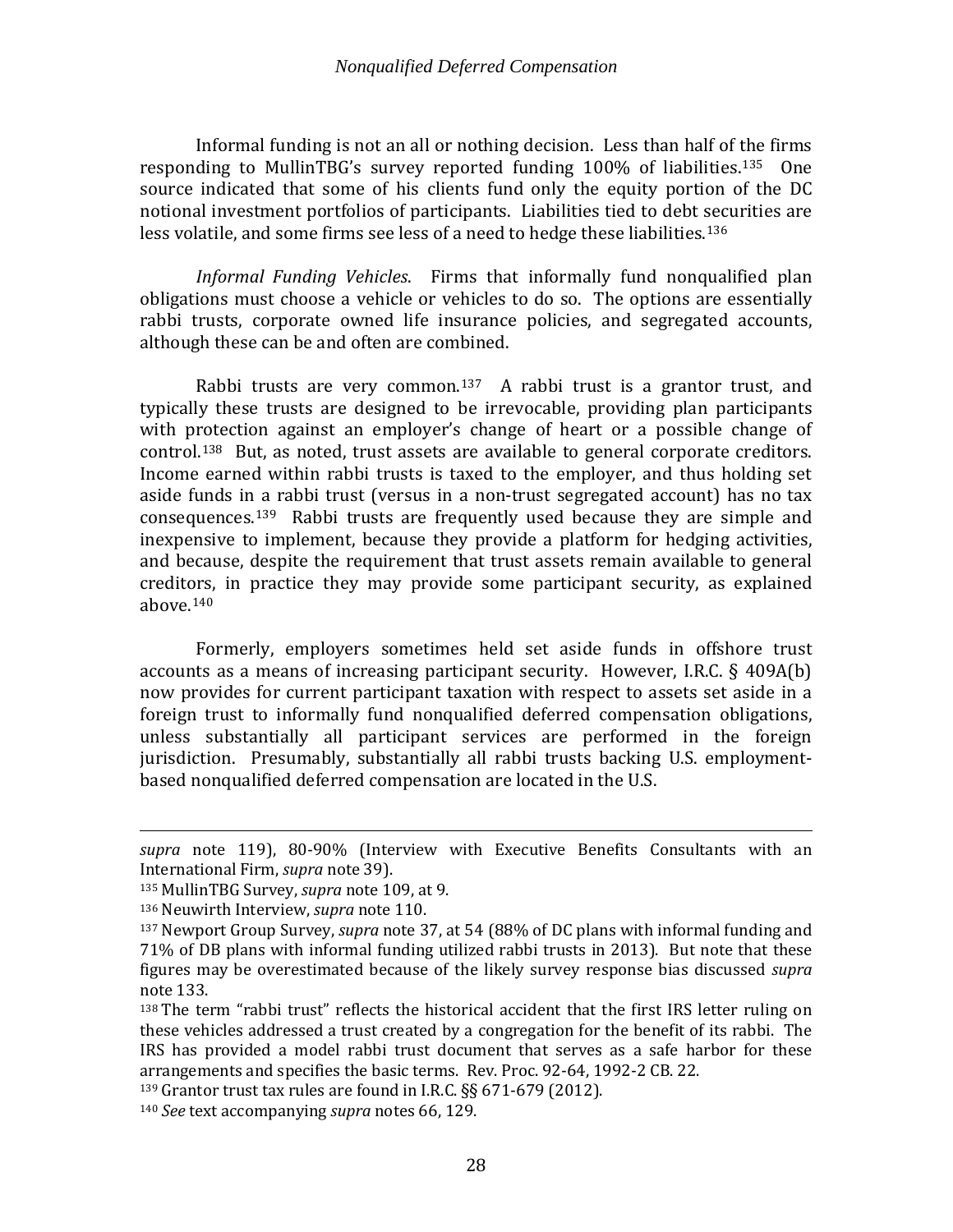Corporate-owned life insurance is commonly employed as a means of informally funding and sometimes managing nonqualified deferred compensation arrangements. COLI insures the lives of current and former employees,[141](#page-31-0) but the policies are owned by plan sponsors who pay the premiums and are the beneficiaries. A COLI policy is a general corporate asset, although a policy may be held within a rabbi trust, providing limited security to plan participants as discussed above. Alternatively, employers can use COLI products to manage set-aside assets and hedge participant notional investments without the necessity of creating a rabbi trust.[142](#page-31-1) Either way, employers typically purchase variable universal life insurance policies that allow them to select a mix of investments that match participant notional investment portfolios and to adjust these investments over time.[143](#page-31-2)

COLI products provide certain tax benefits. Although premiums are not deductible,[144](#page-31-3) tax is deferred on the cash value buildup while a policy is in force, allowing plan sponsors to rebalance their hedging portfolios without incurring current tax; and death benefits, including both the pure insurance payout and investment returns, are received tax free if certain IRS requirements are met.[145](#page-31-4) In the not uncommon case in which a policy is liquidated prior to the death of an

<span id="page-31-0"></span> <sup>141</sup> Although the cases are not uniform, employers have been held to have an insurable interest in the lives of their employees under state law, and that interest extends beyond the termination of their employment. Social security system data is used to determine when death benefits are due with respect to former employees. *See* ROBERT E. KEETON ET AL, INSURANCE LAW: A GUIDE TO THE FUNDAMENTAL PRINCIPLES, LEGAL DOCTRINES, AND COMMERCIAL PRACTICES 158 (2d ed. 1988) (noting that some "courts have … upheld COLI programs, at least when the employee consented to the placement of the life insurance on the employee's life and the employer made a colorable claim of financial loss resulting from the death of the employee"). Moreover, statutes have been enacted in some states explicitly recognizing that employers may have insurable interests in the lives of employees. *See* STEVEN PLITT ET AL, COUCH ON INSURANCE 3D,  $\S 43:14$  (2009) (citing Indiana Code  $\S 27-1-12-17-1$  as an example). <sup>142</sup> Interview with Senior VP of Executive Benefits Consulting and Design Firm, *supra* note

<span id="page-31-2"></span><span id="page-31-1"></span> $103.$ <sub>143</sub> <sup>143</sup> *Frequently Asked Questions about Coli*, BOLICOLI.COM, http://www.bolicoli.com/frequently-asked-questions-about-coli.

<span id="page-31-3"></span><sup>144</sup> I.R.C. § 264(a)(1) (2012) disallows deductions for insurance premiums when the taxpayer is the beneficiary.

<span id="page-31-4"></span><sup>145</sup> Nunn, *supra* note [64,](#page-16-0) at 201 (citing I.R.C. §§ 101(j), 72(e)(5)(A), (e)(10) (2012)); *Nonqualified Plan Basics*, WELLS FARGO (2013), *available at*  https://www08.wellsfargomedia.com/assets/pdf/commercial/retirement-employee-

benefits/perspectives/nonqualified-plan-basics.pdf. Death benefits are taxable if a corporate owner fails to comply with IRC § 101(j). *See infra* note [178.](#page-42-2) Note also that COLI use can also result in increased Alternative Minimum Tax obligations. *Tax Consequences of NQDC for the Employer*, *in* TAXATION AND FUNDING OF NONQUALIFIED DEFERRED COMPENSATION 41-43 (Marla J. Aspinwall and Michael G. Goldstein, eds., 2d ed. 2012).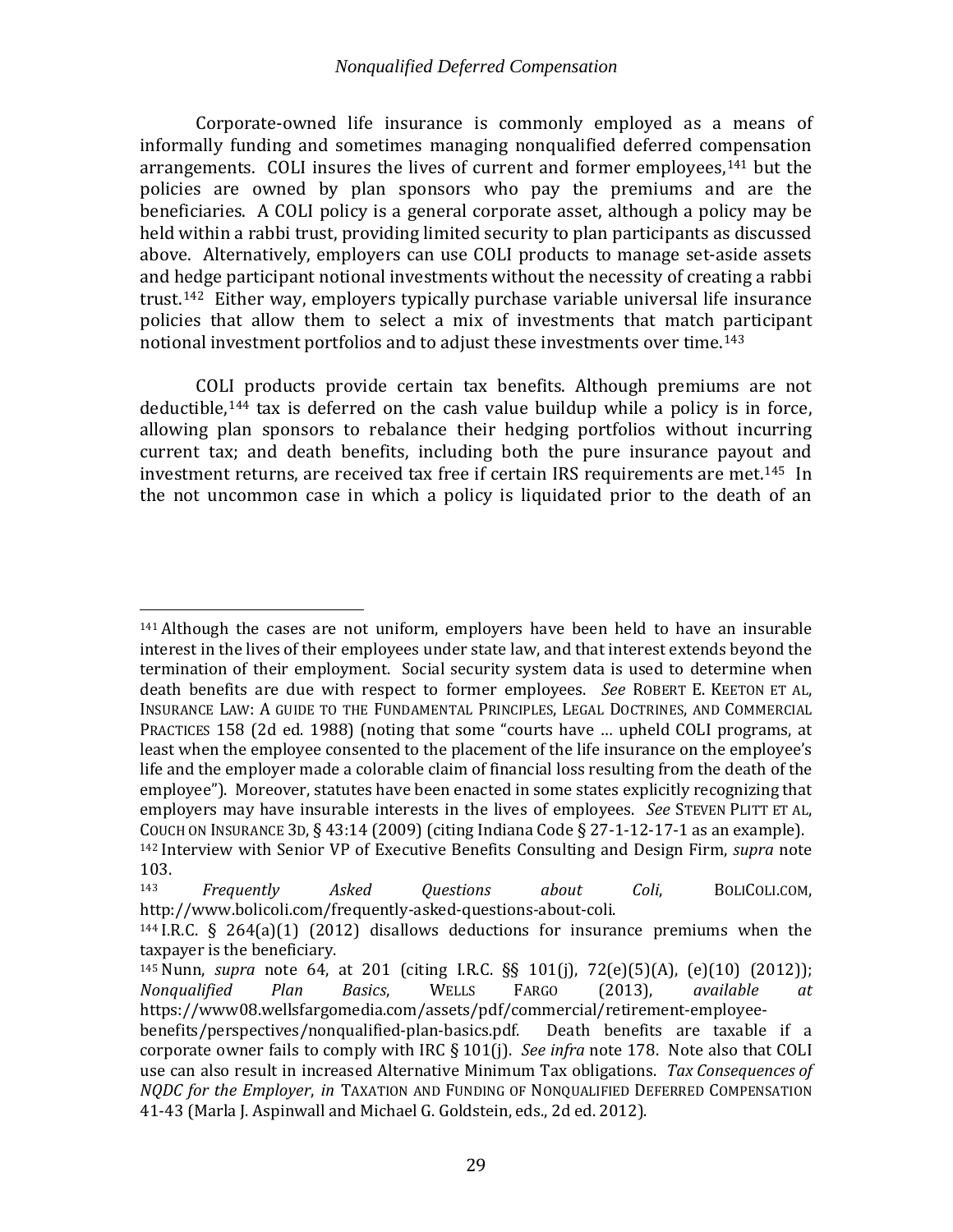insured employee, gains are taxed at that point, resulting in deferral of tax but not exemption.[146](#page-32-0)

<span id="page-32-6"></span>While Congress has acted several times to limit abusive, leveraged COLI plans,[147](#page-32-1) few steps have been taken to address the fundamental tax advantages arising from COLI. The Pension Protection Act of 2006 is a notable exception. That act created I.R.C. § 101(j), which curtails the exclusion of death benefits in the case of employer-owned life insurance. COLI death benefits are now excluded from income only if the universe of insured employees is limited to directors and the top 35% of earners and insured employees provide informed written consent. Congress has not acted, however, to curtail the benefit of deferral of tax on the cash value build up within these plans.[148](#page-32-2)

While tax advantaged, COLI products are expensive and complex.<sup>[149](#page-32-3)</sup> Firms purchasing these policies are paying for insurance, in addition to a tax-preferred investment vehicle. And one source noted that it can take up to a year to put a COLI in place.[150](#page-32-4) A further potential drawback is that investment options within a COLI vehicle are generally limited and may not perfectly match the options available to plan participants.[151](#page-32-5) One source suggested as a general matter that COLI use is prevalent for large plans with large obligations since the tax benefits offset the

<span id="page-32-0"></span> <sup>146</sup> Frederick & Mitchell Interview, *supra* note [103,](#page-23-5) noting that many firms using COLI fail to reap the full tax advantages since they tend to liquidate policies to satisfy plan obligations before death benefits are paid.

<span id="page-32-1"></span><sup>147</sup> Leveraged COLI plans, often covering thousands of employees (and generally having little or nothing to do with nonqualified deferred compensation), were a popular tax shelter during the 1980s and 1990s. In a typical arrangement, a plan sponsor would pay premiums using a combination of death benefits, dividends, and loans from the insurance company derived from the cash value build up within the plan. Deduction of interest and fees could turn a pre-tax losing arrangement into a post-tax winner. Leveraged COLIs of this type were eliminated through a combination of IRS litigation victories, based primarily on antiabuse principles, and a change of law in 1996 that significantly limited the deductibility of interest on COLI-backed loans. Because money is fungible, it remains possible for firms to indirectly leverage COLI arrangements. *See* Jennifer L. Brown, *The Spread of Aggressive Corporate Tax Reporting: A Detailed Examination of the Corporate-Owned Life Insurance Shelter*, 86 ACCT. REV. 23, 23-25 (2011) (describing the leveraged COLI shelter and legislative and judicial responses); Mark P. Gergen, *The Logic of Deterrence: Corporate Tax Shelters*, 55 TAX L. REV. 255, 256-57 (2002) (same); BAIRD WEBEL &DONALD J. MARPLES, CONG. RESEARCH SERV., RL33414, CORPORATE-OWNED LIFE INSURANCE (COLI): INSURANCE AND TAX ISSUES (Jan. 21, 2011) (describing and analyzing evolving COLI tax rules).

<span id="page-32-2"></span><sup>148</sup> As discussed more fully in text accompanying *infra* note [179,](#page-42-3) legislation has been offered as recently as 2003 that would, with limited exceptions, require employers to include COLI cash value build up in income on an annual basis and eliminate exclusion of death benefits.

<span id="page-32-3"></span><sup>149</sup> COLI purchase also introduces counterparty risk, which can be significant given the long time horizons involved. Nunn, *supra* not[e 64,](#page-16-0) at 202.

<span id="page-32-4"></span><sup>150</sup> Frederick & Mitchell Interview, *supra* note [103](#page-23-5)

<span id="page-32-5"></span><sup>151</sup> Neuwirth Interview, *supra* note [110.](#page-25-3)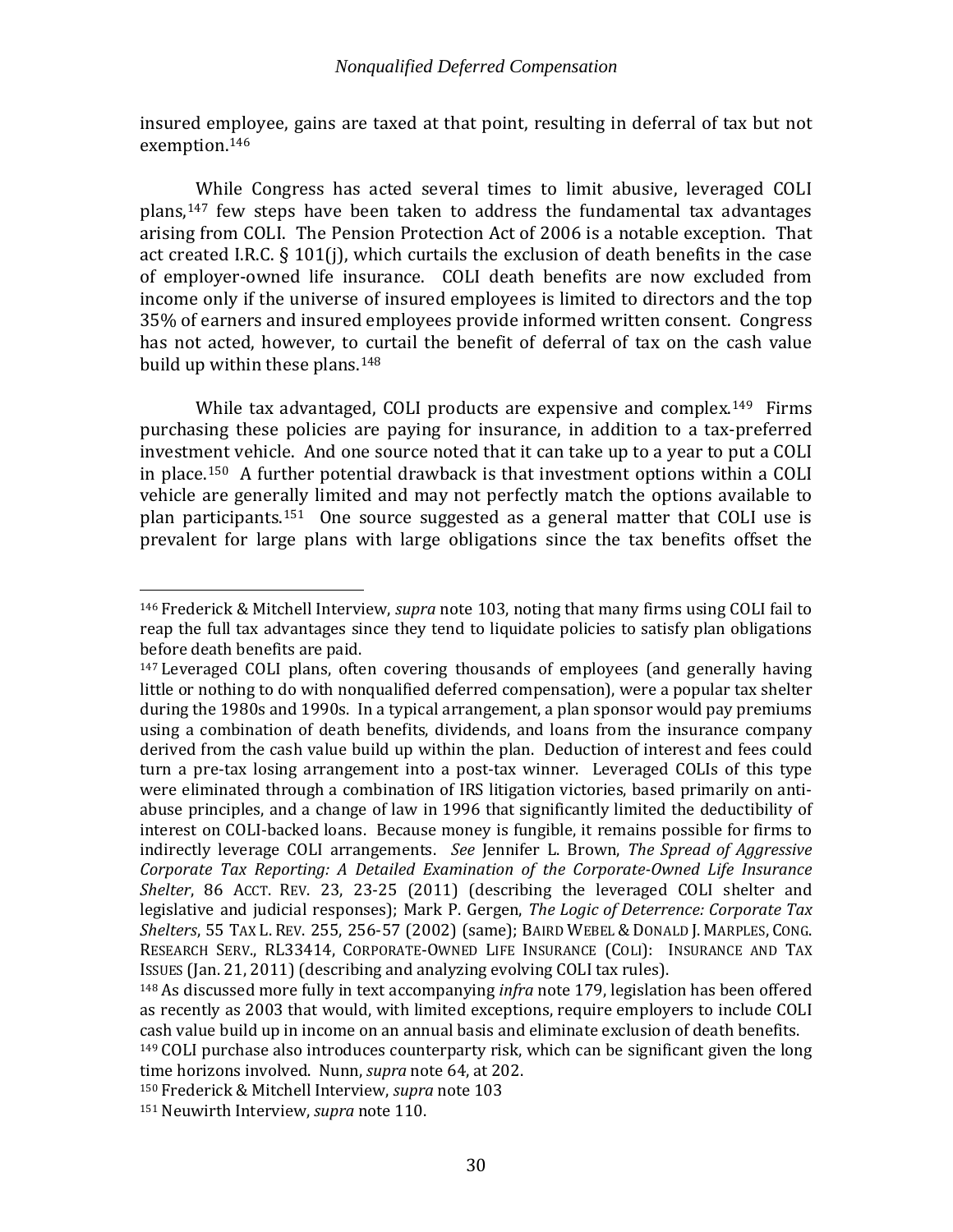administrative costs and other drawback[s.1](#page-33-1)[52](#page-33-0) Another source suggested that COLI use is actually declining among his clients.153

<span id="page-33-9"></span>*Ultimate Investment of Set Aside Funds*. From a joint tax perspective, the important questions here involve the extent of COLI use and the ultimate investment of set aside funds. The two surveys suggest extensive use of COLI. Fifty-four percent of firms that informally fund and responded to MullinTBG's survey reported using COLI,  $42\%$  taxable securities, and  $19\%$  cash.<sup>154</sup> Obviously, some firms combine these. Newport Group's survey respondents indicated even more overlapping use of funding mechanisms for DC plans with 73% using COLI to some extent, 39% taxable mutual funds, 14% bonds, 13% company stock, and 11% separately managed investment accounts.<sup>155</sup> Sources, however, suggested that these surveys likely overstate COLI use. Sources estimated that funding was divided about 50/50 between COLI and taxable securities. [156](#page-33-4) Generally, these taxable securities would be held in a rabbi trust, but, as noted above, the interposition of a rabbi trust has no impact on joint tax consequences.

<span id="page-33-10"></span>Companies appear to only rarely informally fund nonqualified deferred compensation liabilities with their own stock. Thirteen percent of Newport Group's survey respondents reported funding DC obligations to some degree with their own stock, while none reported funding DB liabilities in this fashion.[157](#page-33-5) One [so](#page-33-6)urce estimated that less than 10% of funds set aside are in company stock.<sup>158</sup> He explained that when participant notional investment is in company stock and will be paid in stock, firms often set aside shares to fund the obligation, but when notional stock investment will be paid in cash, firms generally do not set aside shares because doing so does not offset the income statement volatility.[159](#page-33-7) Thus, it is not surprising that if participant notional investment in stock is modest to begin with, informal funding in company stock is even more modest.[160](#page-33-8)

<span id="page-33-6"></span><sup>158</sup> Shannon Interview, *supra* note [103.](#page-23-5)

<span id="page-33-0"></span> <sup>152</sup> Neuwirth Interview, *supra* note [110.](#page-25-3)

<span id="page-33-1"></span><sup>153</sup> Frederick & Mitchell Interview, *supra* note [103.](#page-23-5)

<span id="page-33-2"></span><sup>154</sup> MullinTBG Survey, *supra* note [109,](#page-25-4) at 9.

<span id="page-33-3"></span><sup>155</sup> Newport Group Survey, *supra* note [37,](#page-11-5) at 53.

<span id="page-33-4"></span><sup>156</sup> Frederick & Mitchell Interview, *supra* note [103;](#page-23-5) Interview with Executive Benefits Consultants with an International Firm, *supra* not[e 39.](#page-12-8)

<span id="page-33-5"></span><sup>157</sup> Newport Group Survey, *supra* note [37,](#page-11-5) at 53. Company stock was not listed as an informal funding vehicle used by MullinTBG Survey responders, but it is not clear whether this should be interpreted as zero use of company stock, a failure to list company stock as an option on the survey, or something else. It is unlikely, however, that funding with owncompany stock is prevalent for MullinTBG Survey responders, given the silence.

<span id="page-33-7"></span><sup>159</sup> Shannon Interview, *supra* note [103.](#page-23-5) Alternatively, plan sponsors may hedge cash-settled notional own-company stock investments with mutual funds that approximate the performance of the shares. COMPLEMENTING RESTRICTED STOCK, *supra* note [69.](#page-17-3)

<span id="page-33-8"></span><sup>160</sup> It is interesting to compare the use of own-company stock to fund nonqualified plan obligations to its use in funding qualified plan obligations. While ERISA rules cap owncompany stock holdings at 10% of qualified DB plan assets, until recently own-company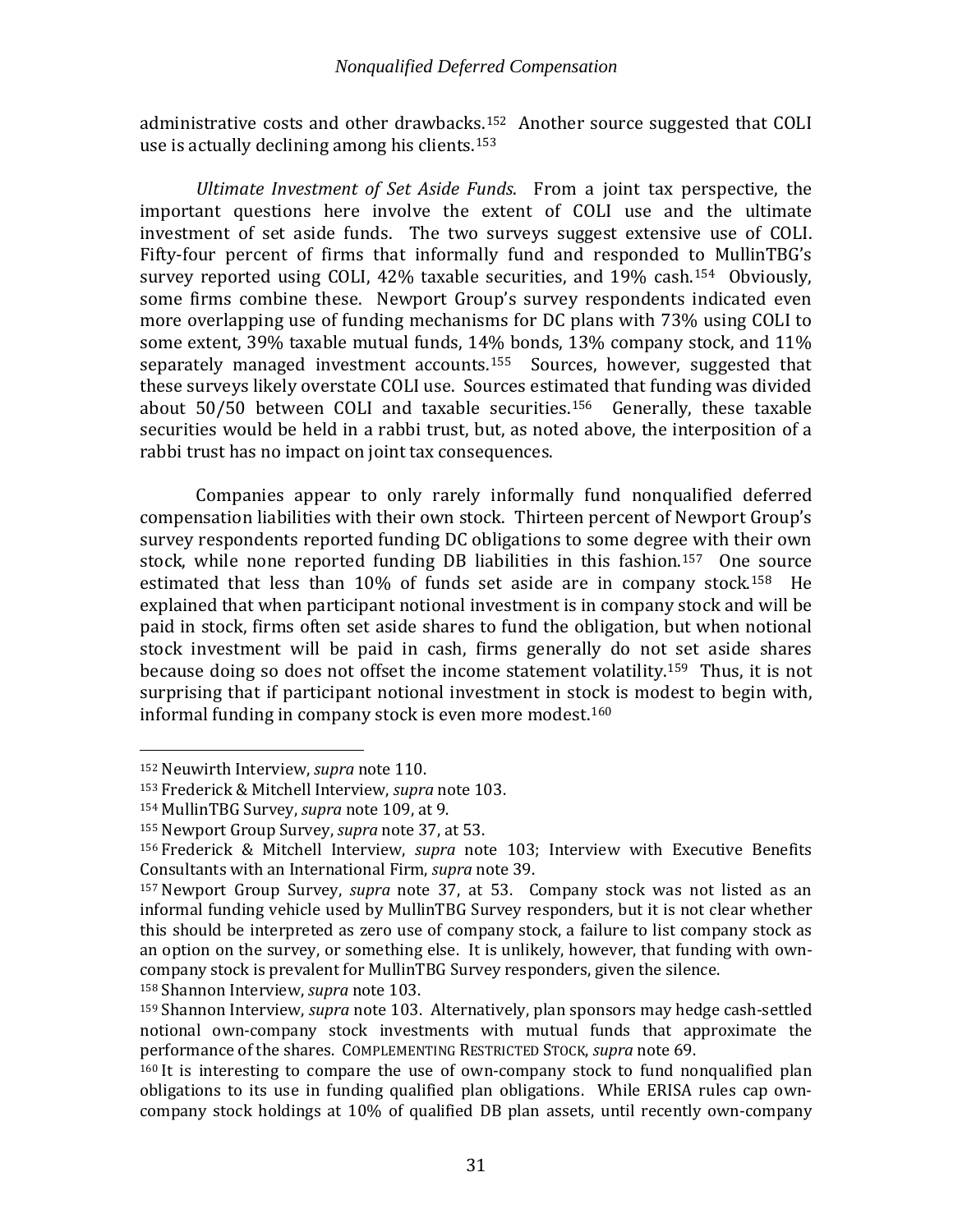With the exception of own-company stock, it is reasonable to assume that funds set aside by nonqualified DC plan sponsors are ultimately invested in such a way as to mirror as closely as possible the notional investment portfolios of participants. This follows from plan sponsors' emphasis on managing the income statement volatility arising from the liabilities, and should generally be true whether the funding vehicle is a COLI or a taxable account.

It is less obvious how amounts set aside to fund DB liabilities would ultimately be invested. The Newport Group survey suggests that firms commonly use COLI to fund these obligations, and that among taxable investments, mutual funds are employed about twice as often as bonds.<sup>161</sup> Of course, the fact that twice as many sponsors utilize taxable mutual funds as bonds does not tell us that the ratio of dollars is two to one, but it does suggest a mix of debt and equity is held outside of COLI accounts.

*Non-Set Aside Funds*. What happens to deferred dollars that are not set aside to meet plan liabilities? These funds are used in the business, often substituting for borrowing. One source noted that in deciding whether or to what extent to fund, his clients typically look at one of three benchmarks for returns on non-set aside funds – their borrowing costs, return on cash investments, or internal rate of return.[162](#page-34-2) The appropriate benchmark would depend on a firm's particular circumstances.

# <span id="page-34-0"></span>**D. Joint Tax Consequences of Nonqualified Plans in Practice**

The joint tax consequences of nonqualified plans in practice are a function of employer actual use of deferred amounts as compared with counterfactual participant investment outside the plan. In the analysis that follows, I use notional participant investments in DC plans as a proxy for these hypothetical outside investments. In cases in which sponsors informally fund DC plan obligations, I generally assume that the instruments are the same, e.g., equity hedging equity or debt hedging debt.

The one exception to this is that not all notional investment in own-company stock is hedged with company stock given the fact that gains or losses on stock held to hedge notional stock investments do not flow through to income statements. The § 1032 tax advantage is limited to the extent of sponsor hedging with own-company stock. Suppose, for example, that IBM employees notionally invest nonqualified DC accounts in IBM stock and that IBM purchases S&P 500 index funds as a hedge, placing these index funds in a taxable account. Participants will receive cash benefits based on IBM's return, but IBM will pay tax at its regular rates on index

<span id="page-34-1"></span><sup>161</sup> Newport Group Survey, *supra* note [37,](#page-11-5) at 53.

i<br>I stock accounted for half of qualified DC plan assets for almost 20% of participants in the largest plans. *See infra* Part IV(E).

<span id="page-34-2"></span><sup>162</sup> Neuwirth Interview, *supra* note [110.](#page-25-3)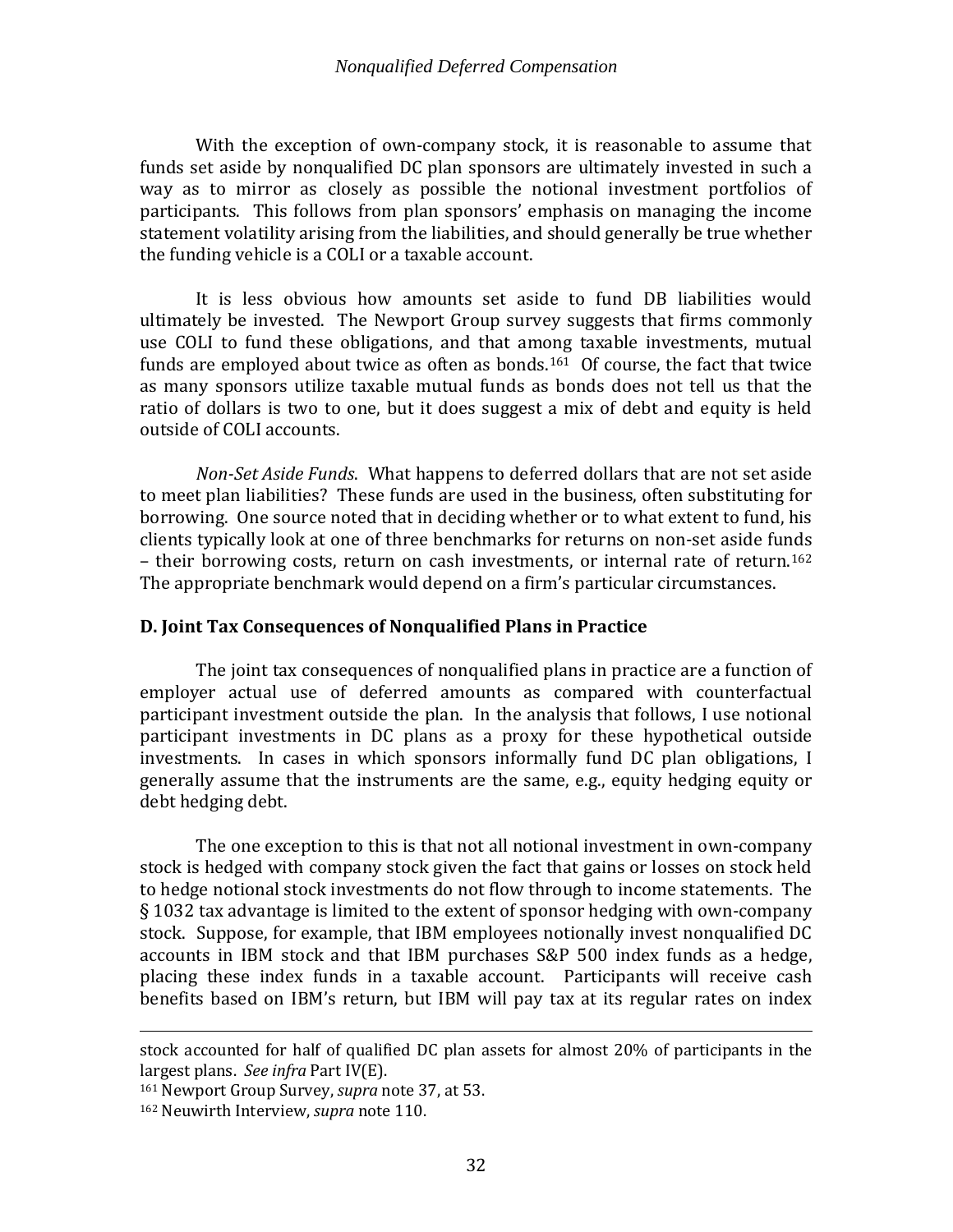fund gains and losses and dividends. The joint tax advantage or disadvantage in this case would be determined by comparing IBM's tax rate on the index fund investment with participants' counterfactual tax rate on outside investments in IBM stock (or other equities, which is largely the same).

In cases in which sponsors do not informally fund nonqualified plan obligations, taxation of business returns is compared with counterfactual participant investment in debt or equity securities, as suggested by DC notional investments.

<span id="page-35-3"></span>In the analysis that follows, I assume that corporations and individuals generally are taxed at the highest U.S. marginal rates,[163](#page-35-0) and I add the net investment income surtax to individual rates. I assume that COLI returns are taxed at a zero rate, despite the suggestion of one source that COLI policies are often liquidated prematurely.[164](#page-35-1) I ignore the possibilit[y th](#page-35-2)at individuals use life insurance products to reduce taxes on outside investments.165 While comparing COLI funded deferred compensation with fully taxable outside investment might be considered an apples to oranges comparison, it is the assumption that maximizes the joint tax advantage I am attempting to identify and helps us appreciate the worst-case scenario from the perspective of the public fisc. Moreover, there is no particular reason to match COLI funded deferred compensation with insurance-based outside investment. Any individual willing to absorb the cost can reduce taxes on his or her savings by investing through life insurance products.

<span id="page-35-0"></span><sup>&</sup>lt;sup>163</sup> Given the effective prohibition under I.R.C. § 409A on offshore rabbi trusts, it seems reasonable to analyze non-COLI-based employer investments using U.S. corporate income tax rates. Of course, the effective marginal tax rate on U.S. income may be less than the top marginal rates as a result of NOLs. *See infra* Part IV.A.3.

<span id="page-35-1"></span><sup>164</sup> As discussed in text accompanying *supra* notes [91](#page-20-8)[-94,](#page-20-9) the marginal rates assumed are as follows:

Individual: long-term capital gains and dividends, 25%; interest and short-term capital gains, 44.6%.

Corporate: own stock gains and COLI returns, 0; dividends, 10.5%; capital gain, interest, and business profits, 35%.

These rates are likely to change under the Trump administration, but at this point the impact of the joint tax consequences of nonqualified deferred compensation are unclear.

COLI policies that are liquidated prematurely would still provide the benefit of tax deferral, but not exemption. The tax benefit, however, would be offset by the unrecovered cost of the insurance.

As noted *supra* note [94,](#page-20-9) I follow previous commentators in ignoring the impact of state local income taxes on the joint tax analysis.

<span id="page-35-2"></span><sup>165</sup> MICHAEL J. GRAETZ & DEBORAH J. SCHENK, FEDERAL INCOME TAXATION, PRINCIPLES AND POLICIES 159-61 (7th ed. 2013) (describing the preferential tax treatment (and limitations) associated with life insurance contracts).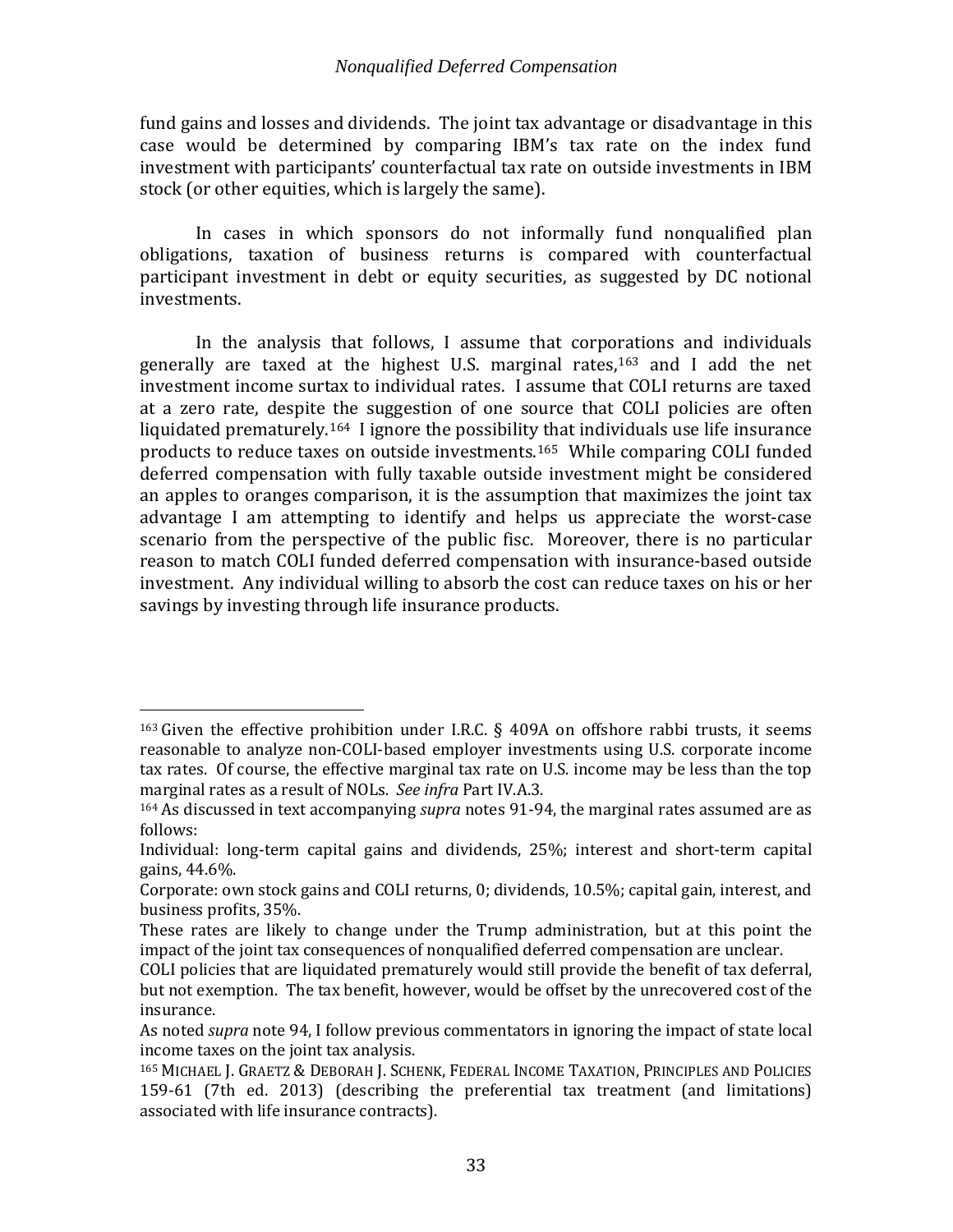To place the following analysis in perspective, note that DC commitments probably represent [ab](#page-36-1)out half of total nonqualified deferred compensation obligations currently, <sup>166</sup> but that the DC fraction is increasing over time.

# <span id="page-36-0"></span>**1. Defined Contribution Plans**

As an initial matter, let us assume that about 50% of deferred DC sums are set aside by plan sponsors to meet future obligations.<sup>[167](#page-36-2)</sup> Sources suggest that no more than 10% of dollars set aside by plan sponsors (perhaps 5% of total DC commitments) are invested in own-company stock to hedge stock-based obligations to participants. The joint tax advantage is large. A plan sponsor pays no tax on gains on its own stock; the participant would have paid tax at individual rates topping out at 25%. But the § 1032 advantage is currently being enjoyed on only about 5% (and unlikely to be more than 10%) of total DC balances.

| Employer           | Participant           | Joint Tax Advantage |
|--------------------|-----------------------|---------------------|
| Own stock: $t = 0$ | Own stock: $t = 25\%$ | 25%                 |

Sources suggest a roughly even split between the use of COLI and taxable ies in funding plan obligations.<sup>168</sup> If so, roughly a quarter of total securities in funding plan obligations.<sup>[168](#page-36-3)</sup> commitments would be funded with COLI. These COLI dollars are used primarily to hedge the income statement volatility of participant notional investments, so in aggregate COLI contain a mix of debt and equity mirroring participant investment. It appears, however, that firms are somewhat less likely to fund the debt side of participant portfolios. If so, COLI likely hold somewhat more equity than a 40/60 overall debt/equity notional investment estimate would suggest. In any event, use of a COLI does generate a joint tax advantage. That advantage is greater if the counterfactual investment would be individual investment in debt securities (or short term capital gains), but it is significant, nonetheless.

| Employer            | Participant        | Joint Tax Advantage |
|---------------------|--------------------|---------------------|
| $\vert$ COLI: t = 0 | Equity: $t = 25\%$ | 25%                 |
| COLI: t = 0         | Debt: $t = 44.6\%$ | 44.6%               |

The use of taxable securities to fund nonqualified DC commitments results in mixed joint tax consequences. Long-term capital gains are taxed at a higher rate to corporations than to individuals (35% versus 25%), while interest, dividends, and short-term capital gains are taxed at a lower rate (interest and short-term capital

<span id="page-36-1"></span> <sup>166</sup> Jackson & Honigsberg found that DC balances accounted for 44% of total nonqualified deferred compensation for senior executives in 2011. Jackson & Honigsberg, *supra* note [39,](#page-12-8) at 491-92.

<span id="page-36-2"></span><sup>167</sup> Sources suggest that over 50% of plan sponsors set aside funds to manage DC obligations but firms frequently fund less than 100% of those obligations, so 50% of dollars set aside seems a reasonable assumption.

<span id="page-36-3"></span><sup>168</sup> *Supra* text accompanying notes [154](#page-33-9)[-156.](#page-33-10)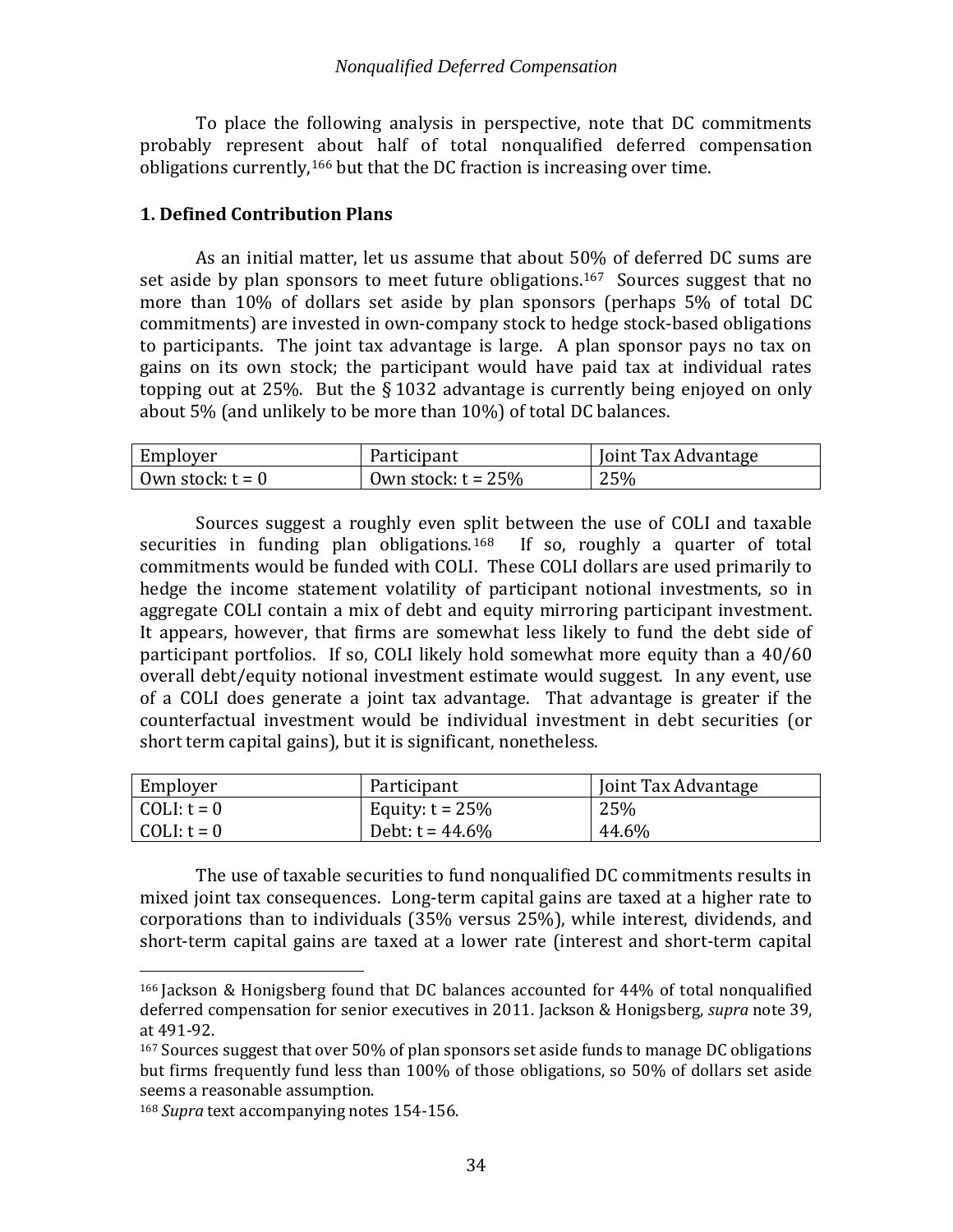gains: 35% versus 44.6%; dividends: 10.5% versus 25%). Sources suggest that firms are more likely to set aside funds to hedge the equity-side of notional portfolios, but returns to equity in the form of long-term capital gains are tax disadvantaged, while short-term capital gain and dividend returns are tax advantaged. In aggregate, dividends have accounted for over almost half of S&P 500 company returns over the long haul and a somewhat lesser percentage of U.S. equity returns overall.<sup>[169](#page-37-0)</sup> Nonetheless, without further data, it would appear that the joint tax consequences of notional equity investment hedged with taxable securities are roughly neutral.[170](#page-37-1)

| Employer                   | Participant        | Joint Tax Advantage |
|----------------------------|--------------------|---------------------|
| Taxable LTCG: $t = 35\%$   | $LTCG: t = 25%$    | $(10\%)$            |
| Taxable divs: $t = 10.5\%$ | Divs: $t = 25%$    | 14.5%               |
| Taxable debt: $t = 35\%$   | Debt: $t = 44.6\%$ | 9.6%                |

Finally, we have the roughly 50% of deferred DC dollars that are left in the business. These dollars are associated with notional debt and equity investments of participants that may be somewhat more debt-heavy than our overall 40% debt/60% equity benchmark, because firms are somewhat more likely to leave debt obligations un-hedged.

Assuming that the appropriate tax rate on business profits is 35% (and that business returns roughly mirror market returns), the parties face a joint tax disadvantage on equity held in participant portfolios (both long-term gains and dividends: 35% corporate versus 25% individual) and a joint tax advantage on debt returns (35% corporate versus 44.6% individual).

| Employer             | Participant        | Joint Tax Advantage |
|----------------------|--------------------|---------------------|
| Business: $t = 35\%$ | Equity: $t = 25\%$ | $(10\%)$            |
| Business: $t = 35\%$ | Debt: $t = 44.6\%$ | 9.6%                |

These joint tax consequences are summarized in the graphic that follows. Joint tax advantage is good from the point of view of the private parties, hence green, and joint tax disadvantage is bad, hence red. Neutral is yellow. More intense colors represent larger joint tax advantage or disadvantage. For simplicity, I have assumed a 60/40 equity/debt split and that equity returns are an equal mix of

<span id="page-37-0"></span> <sup>169</sup> Adam Johnson, *Show Me the Money: Why Dividends Matter*, BLOOMBERG (Sept. 10, 2014, 11:52 AM), http://www.bloomberg.com/news/articles/2014-09-10/show-me-the-moneywhy-dividends-matter (calculating that dividends accounted for 46% of the total return on the S&P 500 between 1989 and 2014).

<span id="page-37-1"></span><sup>170</sup> It is in the context of sponsor funding with taxable securities (and the context of unfunded liabilities which follows) that any change in marginal rates adopted during the Trump administration will be most consequential for the joint tax analysis of nonqualified deferred compensation.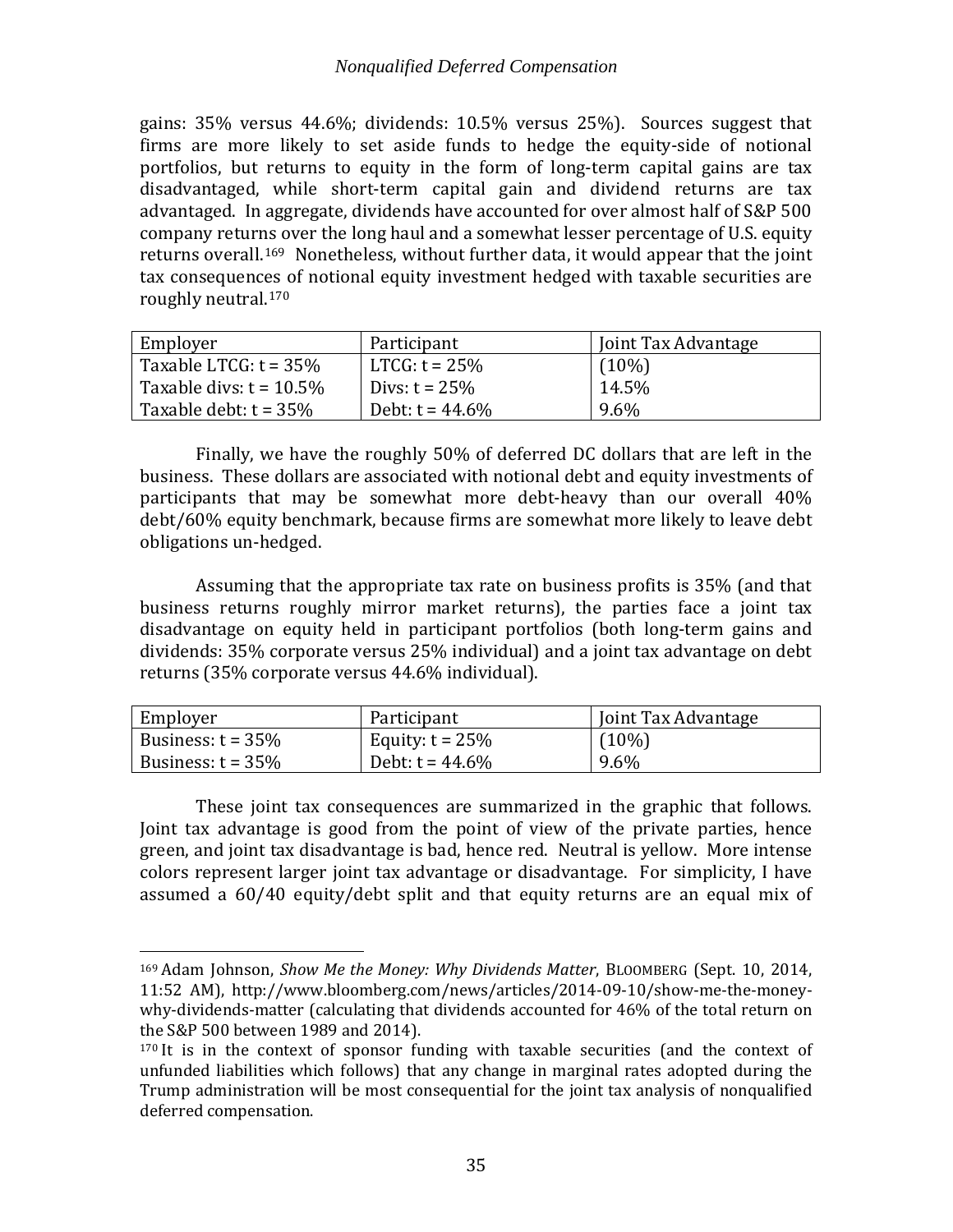

dividends and long-term capital gains. Obviously, this chart reflects only a rough approximation of joint tax consequences in practice.

# <span id="page-38-0"></span>**2. Defined Benefit Plans**

Although DB plans are declining in importance, many Fortune 500 executives are grandfathered into DB plans, and DB plans will likely continue to be important in certain industries, such as utilities. There are no notional participant investments and there is little income statement volatility associated with these plans, and, as a result, they are less likely to be funded. It seems likely that well under 50% of DB obligations are funded.

Companies do not report using their own shares as a funding mechanism for DB plans, so § 1032 plays little or no role here. However, firms often do use COLI products to fund DB liabilities. Half or even three-quarters of dollars funding DB liabilities may be invested through COLI, likely generating a joint tax benefit.

| Employer    | Participant        | Joint Tax Advantage |
|-------------|--------------------|---------------------|
| COLI: t = 0 | Equity: $t = 25\%$ | 25%                 |
| COLI: t = 0 | Debt: $t = 44.6\%$ | 44.6%               |

The remaining set-aside funds are invested in a taxable fashion, which may or may not result in a joint tax benefit. Interest and dividends are taxed at a lower rate to companies than individuals; long-term capital gains are taxed at a higher rate.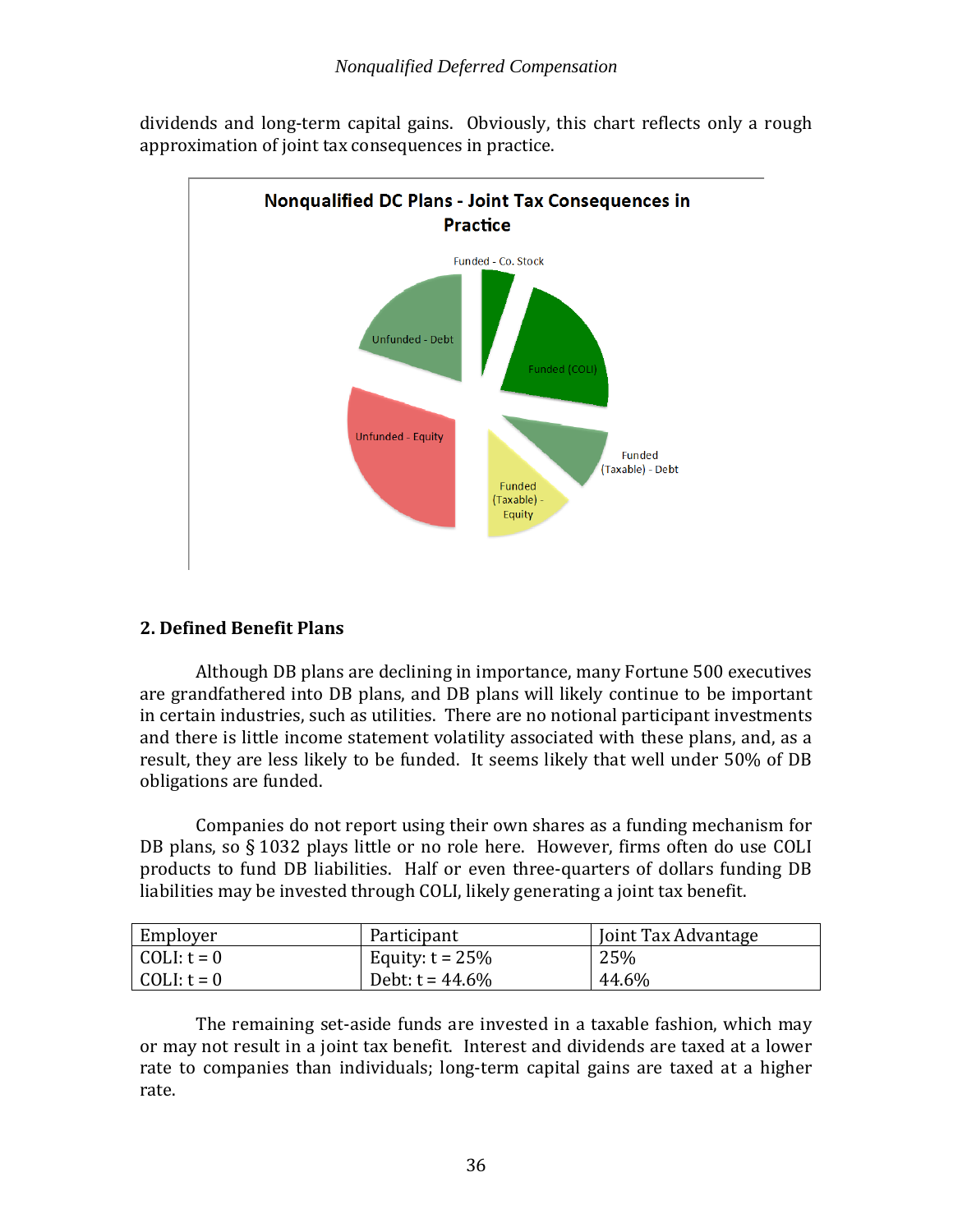| Employer                   | Participant        | Joint Tax Advantage |
|----------------------------|--------------------|---------------------|
| Taxable LTCG: $t = 35\%$   | $LTCG: t = 25\%$   | $(10\%)$            |
| Taxable divs: $t = 10.5\%$ | Divs: $t = 25%$    | 14.5%               |
| Taxable debt: $t = 35\%$   | Debt: $t = 44.6\%$ | 9.6%                |

As in the case of DC plans, firm use of deferred DB dollars in their business operations may result in a joint tax advantage or disadvantage, depending on the counterfactual outside investment by participants. The corporate tax rate counterfactual outside investment by participants. applicable to business earnings is greater than the individual rate on long-term capital gains and dividends (joint tax disadvantage) but lower than the individual rate on interest and short-term capital gains (joint tax advantage).

| Employer             | Participant        | Joint Tax Advantage |
|----------------------|--------------------|---------------------|
| Business: $t = 35\%$ | Equity: $t = 25\%$ | $(10\%)$            |
| Business: $t = 35\%$ | Debt: $t = 44.6\%$ | 9.6%                |

These joint tax consequences of nonqualified DB plans in practice are portrayed in the graphic that follows. As before, I have assumed a 60/40 equity/debt split and that equity returns are long-term capital gains. Again, this chart reflects only a rough approximation of joint tax consequences in practice.

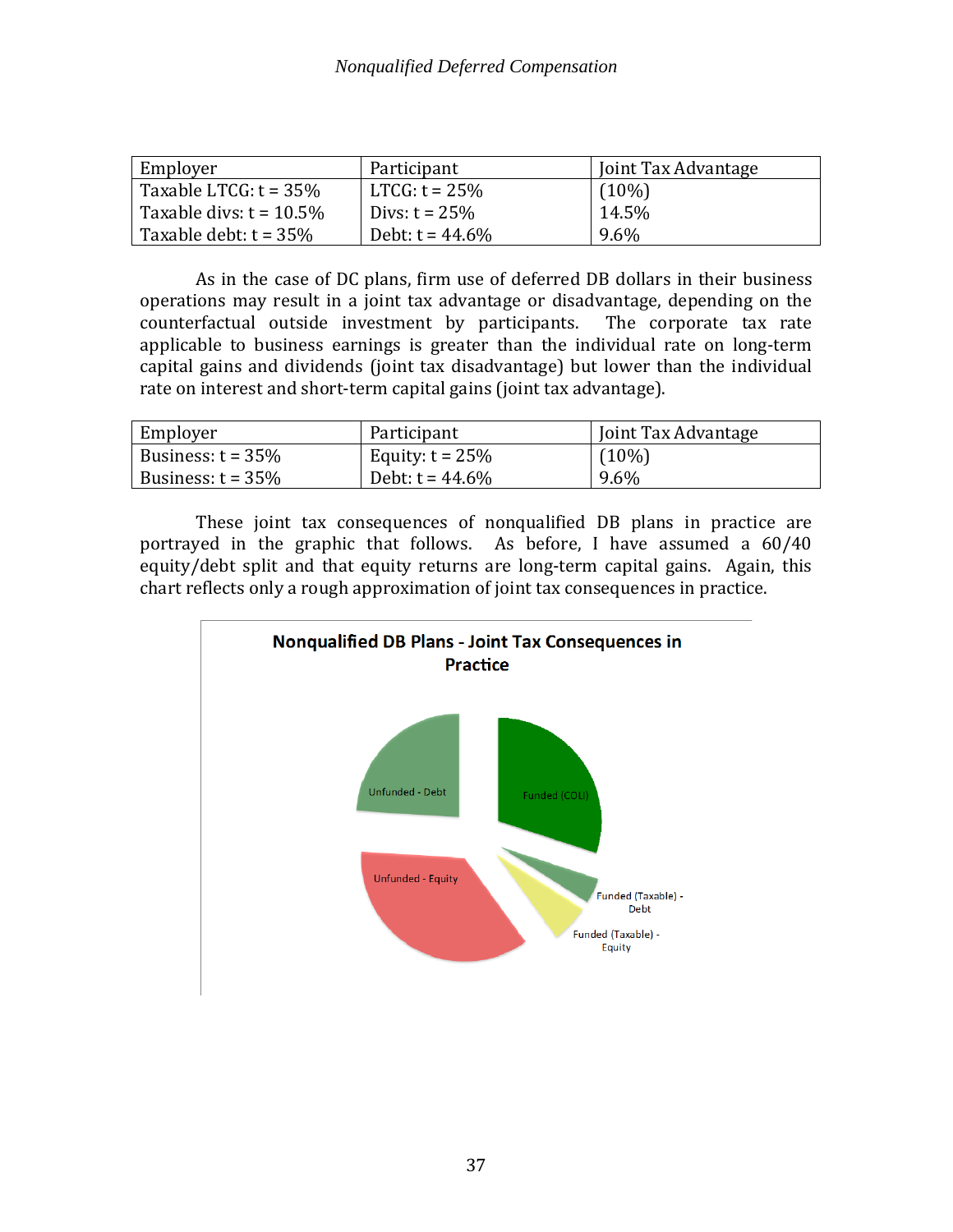# **IV. Discussion**

# <span id="page-40-1"></span><span id="page-40-0"></span>**A. Is There a Joint Tax Advantage Issue to Worry About, and, If So, What Is It?**

It is not clear that the joint tax advantage enjoyed by nonqualified deferred compensation participants and sponsors justifies reform of the basic tax rules. On the other hand, it may be worth considering reform targeted at COLI use.

# **1. I.R.C. § 1032**

Section 1032 is less relevant to nonqualified deferred compensation practice than one might surmise. [171](#page-40-2) Diversification concerns deter participants from tying deferred compensation returns to own-company stock and accounting concerns tend to deter sponsors. As discussed below, apparently no more own-company stock is set aside to informally fund nonqualified deferred compensation liabilities than has historically been contributed to *qualified* plan trusts, despite the fact that § 1032 prov[ides](#page-40-3) a tax advantage only with respect to nonqualified plan contributions. 172

To be sure, some firms may hold treasury shares that are not specifically allocated to informally funding nonqualified deferred compensation liabilities, and these firms may have deferred compensation liabilities that exceed amounts set aside in rabbi trusts or COLI accounts. Should we assume a zero employer rate of tax on nonqualified deferred compensation to the extent that a firm holds treasury shares and has unfunded liabilities? In my view we should not. If treasury shares are held for another reason – to provide a pool for issuing restricted stock or options or because firm management thought its shares undervalued and a good investment – and if we posit that these shares would be held irrespective of any deferred compensation liabilities, then it does not make sense to effectively treat these treasury shares as funding deferred compensation. Of course, we generally cannot be certain whether there is or is not a connection absent an explicit tie, but given the prevalence of informal funding arrangements, it seems sensible to assume that unfunded liabilities are indeed unfunded.

# **2. COLI**

The largest source of joint tax advantage in private-sector nonqualified arrangements likely stems from the use of COLI to informally fund these plans. The prevalence of COLI use is, in fact, consistent with a story in which plan sponsors fail to minimize joint tax burdens through investment decisions. If, for example, firms were using § 1032 to minimize the joint tax burden of nonqualified deferred

<span id="page-40-2"></span> $171$  Recall that under § 1032 companies pay no tax on gains or losses on own-company stock. *See supra* text accompanying not[e 55.](#page-14-5)

<span id="page-40-3"></span><sup>172</sup> *Infra* text accompanying notes [212-](#page-52-1)[217.](#page-52-2)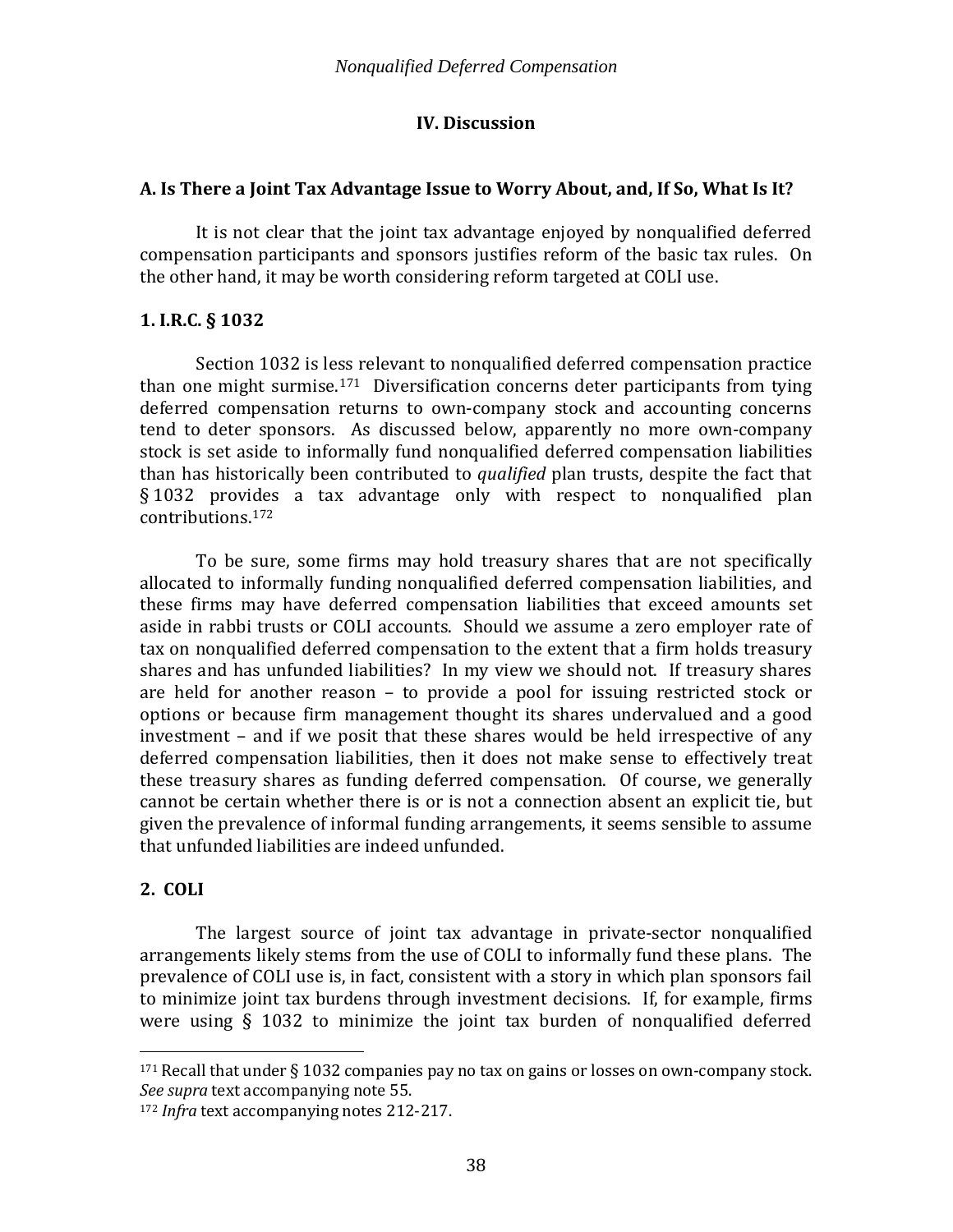compensation, there would be no need to purchase COLI. As noted, firms pay a price to gain the COLI tax advantage, but apparently the tax benefit outweighs the cost at many companies. And even if the potential COLI tax benefit is often not fully realized because of premature policy liquidations, the use of COLI raises legitimate tax policy concerns with respect to high-income taxpayer subsidy, cost to the public fisc, and potential distortions in compensation design.

<span id="page-41-0"></span>On the other hand, one could argue that the COLI tax advantage simply parallels the tax benefit available to individuals who use life insurance products as savings vehicles.<sup>[173](#page-41-1)</sup> My impression is the use of COLI as an investment vehicle may be more common than individual investment through insurance products, but it is difficult to distinguish tax motivated individual investing from insurance acquisition, and ultimately this is an empirical question. Moreover, whatever one thinks of the market failure arguments put forward to justify tax preferences for individual purchase of life insurance, these arguments do not extend to COLI.[174](#page-41-2)

One could also argue that the COLI issue is separable from the nonqualified deferred compensation issue per se. COLI is widely used to fund various employee benefits, such as health care benefits, and for other purposes, such as providing "key man" insurance. [175](#page-41-3)

Nonetheless, I would argue that social welfare would be enhanced by limiting or eliminating the tax benefits of COLI as used to fund nonqualified deferred compensation and similar employee benefits. This is not the appropriate forum for exhaustive prescription and analysis, so I will simply sketch out possible avenues of attack. Luckily, several are already in the public record.

As discussed above, there are two main tax issues associated with COLI – the underlying tax benefits of deferral and exemption and the additional tax arbitrage associated with leveraged arrangements. Tax savings from direct leverage – borrowing tied directly to cash value build up – have been all but eliminated. Under current law, interest is deductible on no more than \$50,000 of COLI-based debt with

<span id="page-41-1"></span> <sup>173</sup> Whole life and other long-term insurance arrangements involve a savings element in addition to insurance. Investment gains under these policies are excluded from income when received as death benefits, IRC  $\S 101(a)$ , and, although the rules are more complex, as a practical matter, investment gains generally are excluded from income even when amounts are withdrawn prior to death. GRAETZ & SCHENK, *supra* note [165,](#page-35-3) at 159-61.

<span id="page-41-2"></span><sup>&</sup>lt;sup>174</sup> It is sometimes argued that individuals systematically underestimate the risk and cost of death and that adverse selection undermines accurate insurance pricing, but these concerns, even if valid, do not translate to COLI. WEBEL & MARPLES, *supra* note [147,](#page-32-6) at 6-7. Of course, companies and insurance providers will argue that preferential COLI tax treatment is needed to incent firms to provide nonqualified deferred compensation and other employee benefits. But Congress has already decided that non-qualified plans should not be tax advantaged, so this argument should carry little weight.

<span id="page-41-3"></span><sup>175</sup> WEBEL & MARPLES, *supra* note [147,](#page-32-6) at 1.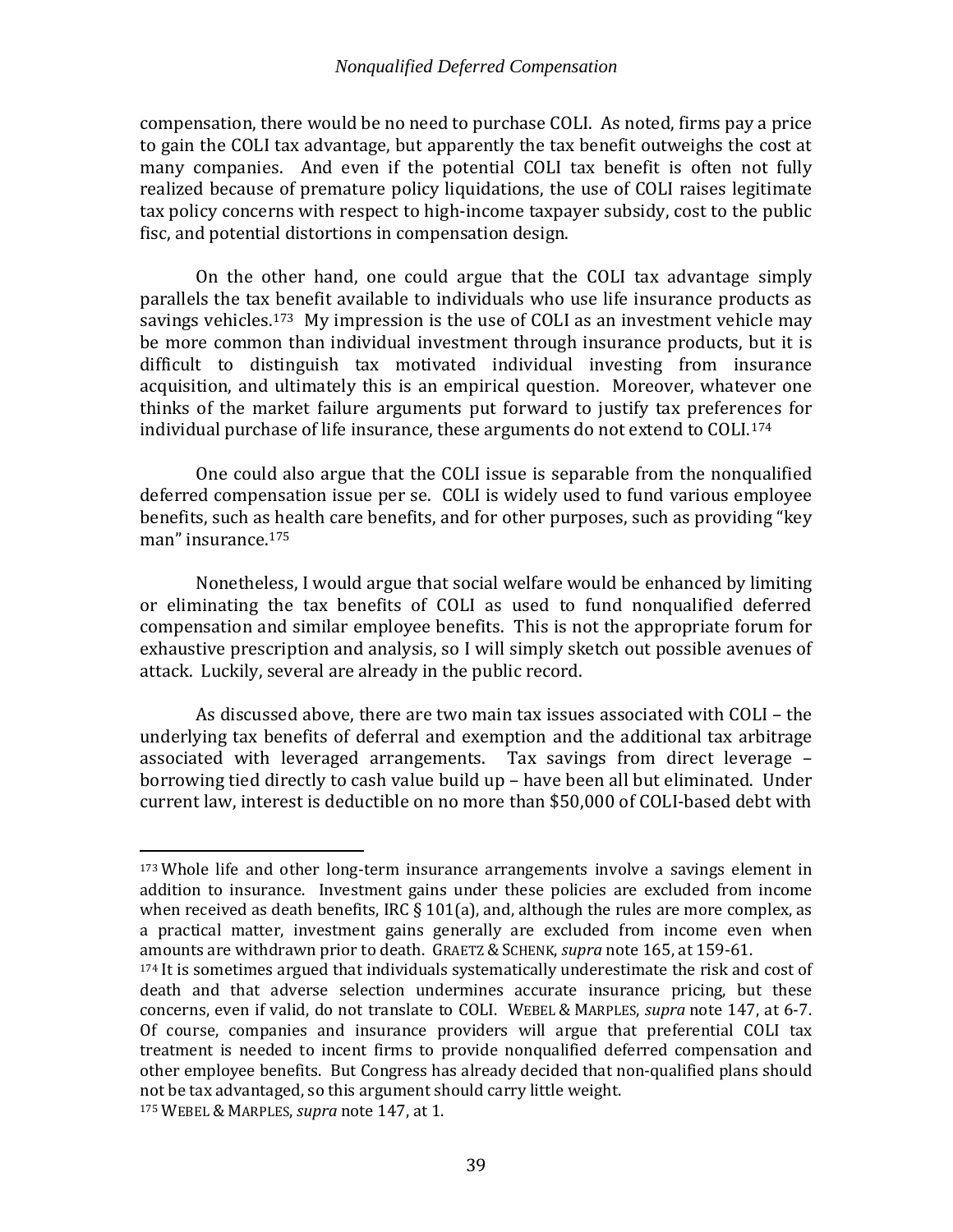respect to at most 20 individuals at a particular company.[176](#page-42-4) But indirect leverage is still possible. Firms may borrow money for other purposes and deduct the interest on those borrowing while simultaneously holding COLI policies with large cash values. The Obama administration attempted to combat this indirect leverage by limiting the deductibility of employer interest payments based on the ratio of COLI cash values to total firm assets, whether or not the debt was incurred to pu[rcha](#page-42-5)se or carry the COLI, and irrespective of the identity of the insured employees. <sup>177</sup> This proposal has not been adopted by Congress but remains on the shelf.

<span id="page-42-2"></span>The second COLI tax issue has to do with deferral of tax on investment income and exclusion of death benefits, the "normal" tax preferences associated with investing through insurance products. If one concludes that these preferences are not warranted for COLI type arrangements, they should simply be eliminated.[178](#page-42-6) In 2003, Representative Rahm Emanuel offered legislation in the House that would have done just that. Under that legislation, with certain specific exceptions for, e.g., "key man" insurance, employers would have been required to include income earned on COLI products each year, and death benefits in excess of premiums paid and gains already taxed would have been fully includable, as well.<sup>179</sup> If these reforms were to be enacted, presumably COLI would disappear as a means of informally funding nonqualified deferred compensation, while, of course, tax neutral rabbi trusts would remain.

# <span id="page-42-3"></span>**3. Low Marginal Tax Rate Employers**

<span id="page-42-1"></span><span id="page-42-0"></span>The use of nonqualified deferred compensation by governmental and other formally tax-exempt organizations raises a distinct set of issues and is not a focus of this Article. [180](#page-42-8) However, the use of nonqualified deferred compensation by private

<span id="page-42-4"></span> <sup>176</sup> I.R.C. § 264(a)(4), (e) (2012). *See also* WEBEL & MARPLES, *supra* note [147,](#page-32-6) at 3-4.

<span id="page-42-5"></span><sup>177</sup> *Proposal to Modify the Tax Treatment of Corporate-Owned Life Insurance Continues to Receive Attention*, WR NEWSWIRE, AN AALU WASHINGTON REPORT (Feb. 3, 2014), http://rosestreetadvisors.com/wp-

content/uploads/sites/22/2016/02/022014ProposaltoModifytheTaxTreatmentofCOLICon tinuetoReceiveAttention.pdf; WEBEL & MARPLES, *supra* note [147,](#page-32-6) at 4.

<span id="page-42-6"></span><sup>&</sup>lt;sup>178</sup> The use of COLI has already been circumscribed to some extent by recent legislation. The "COLI Best Practices Act," part of the Pension Protection Act of 2006, restricts the full tax advantage (tax free death benefits) to policies insuring directors, five percent owners, and the 35% most highly compensated employees, and also requires employers to obtain informed consent prior to taking on policies on insureds. I.R.C. § 101(j) (2012); Pension Protection Act of 2006, Pub L. No. 109-280, § 863(j), 120 Stat. 786 (Aug. 17, 2006).

<span id="page-42-7"></span><sup>179</sup> H.R. 2127, 108th Congress, 1st Session (2003). *See also* WEBEL & MARPLES, *supra* note [147,](#page-32-6) at 11.

<span id="page-42-8"></span><sup>180</sup> This is not to suggest that these issues are unimportant, and under recently proposed regulations, their importance may grow. Unfunded, nonqualified deferred compensation offered by tax-exempt entities (other than churches) is regulated under IRC  $\S$ 457 and consists of "eligible plans" regulated under § 457(b) and "ineligible plans" regulated under §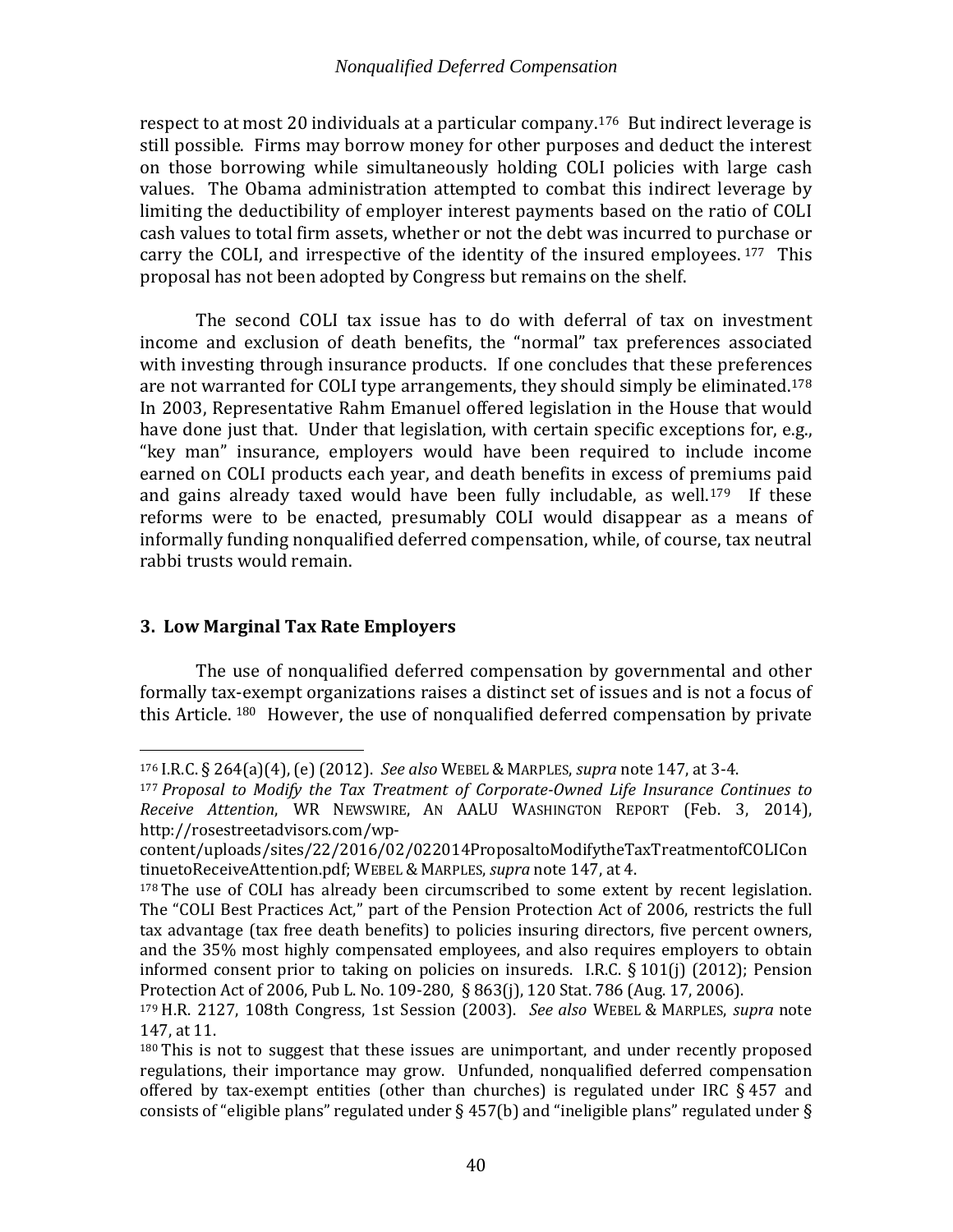sector firms that are *effectively* tax exempt, or that face low effective marginal tax rates generally, is fair game and is potentially troubling from a tax policy perspective. The returns on investments at these firms face little or no tax, which might incent these firms to shift current compensation into deferred compensation, and impose a cost on the public fisc that we might wish to recover through accrual taxation or a special tax on nonqualified plan investment returns.<sup>[181](#page-43-0)</sup>

Further work is needed to determine how widespread a problem this really is and whether the effort involved in specifying and identifying low marginal tax rate companies and excessive use of nonqualified deferred compensation by these companies would be worth it.[182](#page-43-1) Preliminary investigation, however, suggests that

i<br>I 457(f). § 457(b) eligible plans provide limited deferral opportunities that mirror private sector nonqualified deferred compensation, but, because the plan sponsor is tax-exempt, § 457(b) plans produce after-tax results similar to those achieved through qualified plans. However, excluding "catch-ups," the maximum § 457(b) contribution for 2015 was \$18,000 per employee. IRS, PUB. NO. 4484, TAX EXEMPT AND GOVERNMENT ENTITIES EMPLOYEE PLANS (2015). § 457(f) ineligible plans provide for unlimited deferral, but taxation is imposed at the point at which deferred amounts are no longer subject to a substantial risk or forfeiture (SROF). *See also* Mark P. Altieri, *Nonqualified Deferred Compensation Plans*, 75 CPA J. 54, (2005); Kilgour, *supra* note [27,](#page-9-7) at 179. In the wake of the enactment of § 409A, which incorporates a rather strict definition of SROF and IRS Notice 2007-62, which suggested an intent to apply that definition to  $\S$  457(f) plans, some practitioners and commentators assumed that elective deferred compensation would be taxed on an accrual basis (although tax on the earnings would be deferred). Doran, *supra* note [12,](#page-6-4) at 5 n. 21; Polsky, *supra* note [40,](#page-12-1) at 640 n. 24. However, proposed regulations issued in June 2016 adopt a more flexible definition of SROF, providing that certain non-competition agreements can create a SROF and specifically recognizing that elective deferral is not inconsistent with a SROF in certain situations. I.R.S. Reg. 147196-07, 2016-28 I.R.B. *See also* Amy S. Elliott & Andrew Velvarde, *Treasury Finally Issues Deferred Comp Rules for Tax-Exempts*, 2016 TAX NOTES TODAY 120-1, *available at* http://www.taxnotes.com/tax-notes-today/benefits-and-pensions/treasuryfinally-issues-deferred-comp-rules-tax-

exempts/2016/06/22/18521201?highlight=treasury%20finally%20issues%20deferred%2 0comp%20rules (June 22, 2016). Assuming that the proposed regulations are adopted essentially as drafted, we may see increased tax-advantaged deferrals by or on behalf of exempt organization employees.

<span id="page-43-0"></span><sup>181</sup> There is precedent for applying accrual taxation to nonqualified deferred compensation paid by tax-indifferent organizations. *See* I.R.C. § 457(f) (including "ineligible" deferred compensation of employees of tax-exempt entities in gross income in the first year in which there is no substantial risk of forfeiture);  $\S$  457A (2012) (applying accrual taxation to vested nonqualified deferred compensation paid by, e.g., foreign companies unless substantially all income is effectively connected with a U.S. trade or business or is subject to a comprehensive foreign income tax). However, identification of effectively tax-exempt domestic firms may be somewhat more difficult than identification of tax indifferent foreign firms.

<span id="page-43-1"></span><sup>182</sup> The existing literature examining the relationship between firm tax status and use of nonqualified deferred compensation is slim and relies on rough proxies for company marginal tax rates. These studies typically find no statistically significant relationship. *See* Kelli A. Alces & Brian D. Galle, *The False Promise of Risk-Reducing Incentive Pay: Evidence*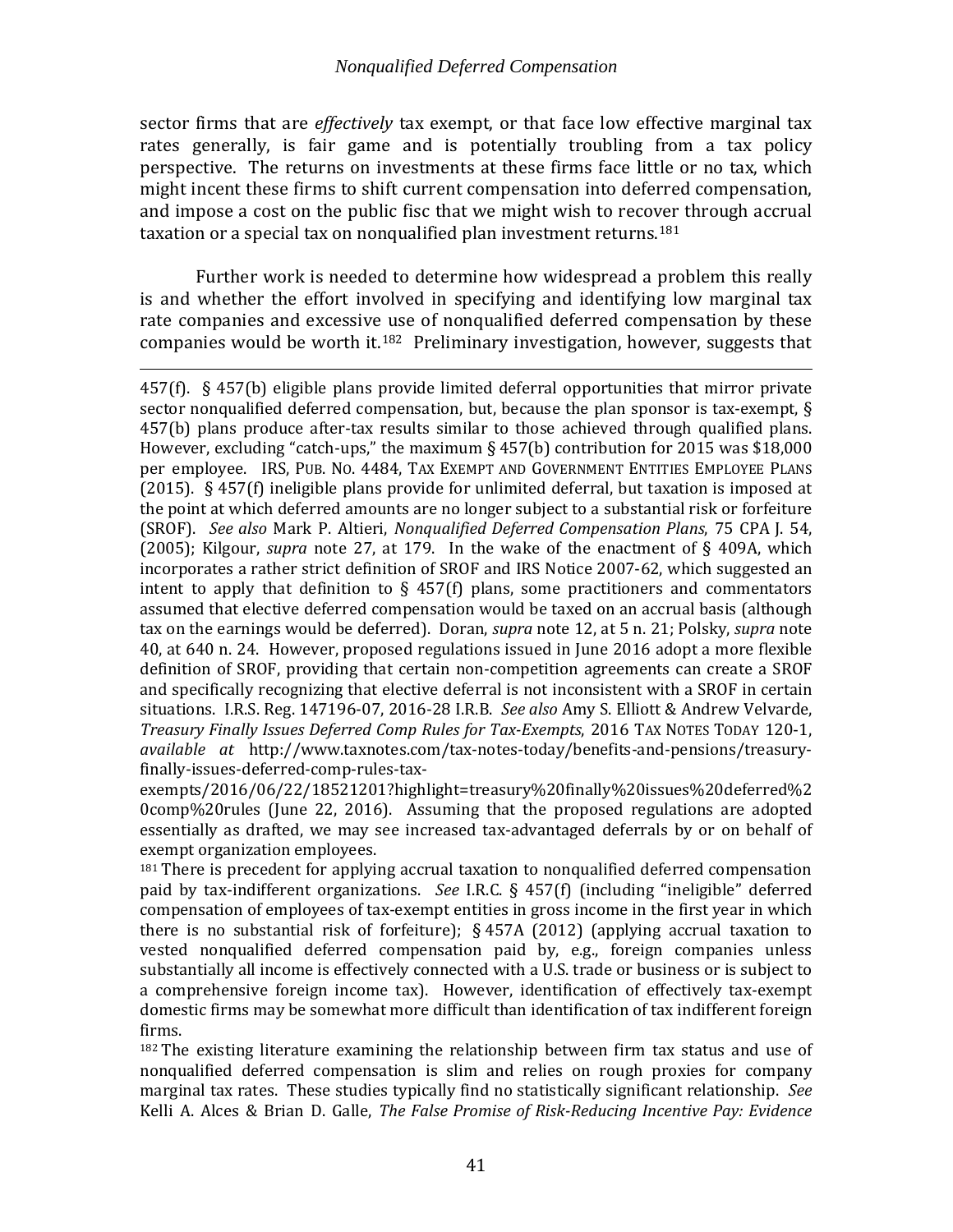firms facing low effective marginal tax rates may not be exploiting the opportunity to minimize their joint tax bills on executive retirement savings through use of nonqualified deferred compensation.

I analyzed contributions to nonqualified defined contribution accounts for fiscal year 2012 by the "top five" senior executives of the companies included in the Compustat Execucomp database, and by employers on behalf of these executives.[183](#page-44-0) Deferred compensation by and on behalf of these executives is reported in annual proxy statements. For each firm, I calculated the aggregate of executive and employer contributions as a fraction of aggregate total compensation for these individuals.[184](#page-44-1) Next, I accessed estimated U.S. effective marginal federal income tax rates (EMTRs) for each firm from two sources: 1) estimates produced using the methodology developed by Jennifer Blouin, John Core, and Wayne Guay and provided in the Compustat database, $185$  and 2) estimates determined by John Graham, which are available through his website.<sup>[186](#page-44-3)</sup> Although largely similar in approach, the two sources often provide significantly different estimates. Given this, I sorted the firms into three categories – those with a U.S. EMTR of 0.10 or less according to the estimates of both Graham and Blouin, Core, and Guay (low EMTR firms), those with an EMTR of 0.30 or more according to both estimates (high EMTR firms), and all others. For the low EMTR group of firms, total NQDC contributions averaged only 0.48% of total compensation (0 median), while total NQDC

i<br>I *from Executive Pensions and Deferred Compensation*, 38 J. CORP. L. 53, 99 (2012) (including NOL level and taxes paid as variables); Wei Cen, *The Determinants of CEO Inside Debt and its Components* 30 (Working Paper, Jan. 2011) (employing an NOL indicator variable); Rangarajan K. Sundaram & David L. Yermack, *Pay Me Later: Inside Debt and its Role in Managerial Compensation*, 57 J. FIN. 1551, 1574, Table VI (2007) (same).

<span id="page-44-0"></span><sup>183</sup> Of course, the five most highly compensated executives at each firm would generally be a subset of the population eligible to participate in nonqualified deferred compensation programs, but this is the only data that is publicly available. The Compustat Execucomp database is accessible through the Wharton Research Data Service: https://wrds-<br>web.wharton.upenn.edu/wrds/.

<span id="page-44-1"></span> $184$  Total compensation is measured per Execucomp variable TDC1.

<span id="page-44-2"></span><sup>185</sup> Jennifer Blouin et al., *Have the Tax Benefits of Debt Been Overestimated?*, 98 J. FIN. ECON. 195 (2010). In a nutshell, Blouin, Core, and Guay (BCG) develop a nonparametric (nonrandom walk) approach to estimating a firm's future taxable income that can be used to determine the total present value of current and future U.S. federal income taxes associated with an additional dollar of income today. Using accounting data, they calculate effective marginal tax rates both before and after deductions for interest, the latter being the appropriate rate for incremental decision-making with respect to matters such as use of nonqualified deferred compensation. The BCG effective marginal tax rate database is available through Compustat. BCG's estimation approach is a refinement of that developed in John R. Graham, *Debt and the Marginal Tax Rate*, J. FIN. ECON. 41 (1996).

An implicit assumption in utilizing either BCG or Graham's marginal tax rate data is that the income generated on deferred compensation is taxed in the U.S. Given the effective prohibition under I.R.C. § 409A on offshore rabbi trusts, this seems a reasonable assumption, at least for a large fraction of deferred compensation.

<span id="page-44-3"></span><sup>186</sup> https://faculty.fuqua.duke.edu/~jgraham/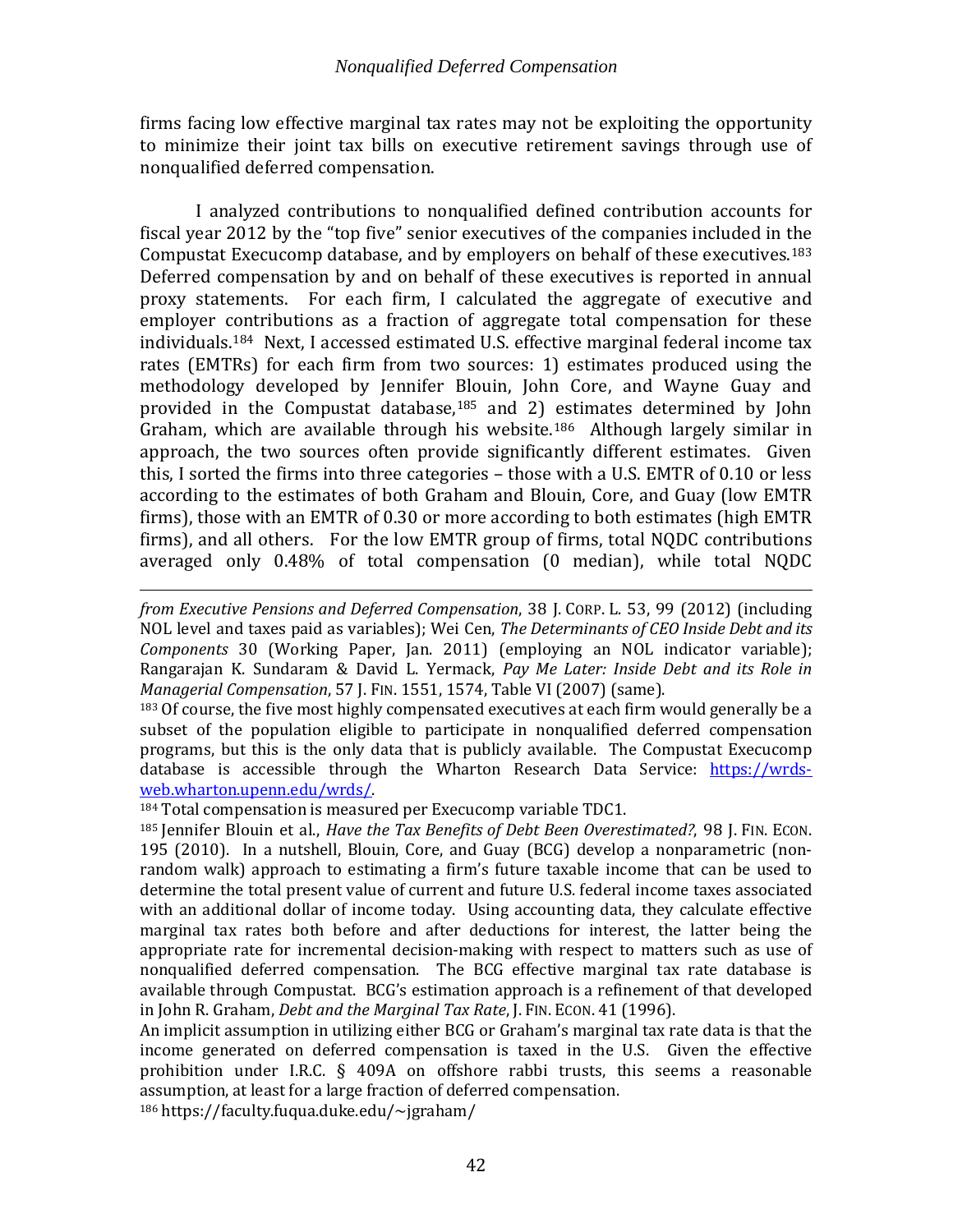contributions averaged 4.24% of total pay for the high EMTR group of firms (0.68% median).[187](#page-45-0) Despite the potential joint tax advantage, participation in nonqualified deferred compensation at low EMTR firms appears to be relatively meager.<sup>[188](#page-45-1)</sup>

I plan to investigate the relative paucity of nonqualified deferred compensation participation at low marginal rate firms in future work, but three potential explanations come immediately to mind. First, some firms with low effective marginal rates may be on shaky ground financially, in which case executives might be loath to defer current compensation in exchange for an unsecured promise to pay in the future. Second, nonqualified deferred unsecured promise to pay in the future. compensation use varies by industry and industry effects may explain part of the picture. Third, consistent with recent survey evidence provided by John Graham, Michelle Hanlon, Terry Shevlin, and Nemit Shroff,<sup>[189](#page-45-2)</sup> some firms may not take their low effective marginal tax rates into account in deciding how aggressively to push nonqualified deferred compensation.

Further work may sharpen or even flip this picture. After controlling for firm size, industry, etc., it may turn out that low effective marginal tax rate firms do exploit the nonqualified deferred compensation opportunity. Even if that turns out to be the case, however, as discussed below, it seems likely that shareholders enjoy the benefit of the tax savings on deferred dollars at low marginal tax rate firms, not plan participants. [190](#page-45-3) If so, this distributional consequence would not alleviate all of the concerns associated with tax-preferred nonqualified deferred compensation use by low effective marginal tax rate employers but would mitigate the concern that the subsidy flows to high-income taxpayers.

\* \* \* \* \*

With respect to taxable plan sponsors facing marginal tax rates at or near the statutory maximum, and setting COLI use aside, nonqualified deferred compensation in practice seems to yield little or no aggregate joint tax advantage.

<span id="page-45-0"></span> $187$  The difference in means is statistically significant at the  $1\%$  level. 62 firms satisfied the low EMTR criteria; 492 satisfied the high EMTR criteria.

<span id="page-45-1"></span><sup>&</sup>lt;sup>188</sup> Data from other years yields a pattern that is generally consistent with the 2012 data discussed herein.

<span id="page-45-2"></span><sup>189</sup> John R. Graham et al., *Tax Rates and Corporate Decision Making* (Working Paper, March 2016) (evaluating survey responses from tax executives at 500 companies subject to the U.S. corporate tax and finding that most firms use either the U.S. statutory tax rate or their GAAP effective tax rate (an average rate) instead of effective marginal tax rates in making incremental decisions). To be sure, while statutory rates will generally be larger than marginal rates, the GAAP effective rate can be larger or smaller than the marginal rate.

<span id="page-45-3"></span><sup>190</sup> *Infra* Part IV(B) (arguing that nonqualified DC plan participants generally enjoy effective above-market returns whether employed by tax-paying or effectively tax-exempt employers and that shareholders bear the costs, if any, associated with taxation of gains on deferred amounts held by employers).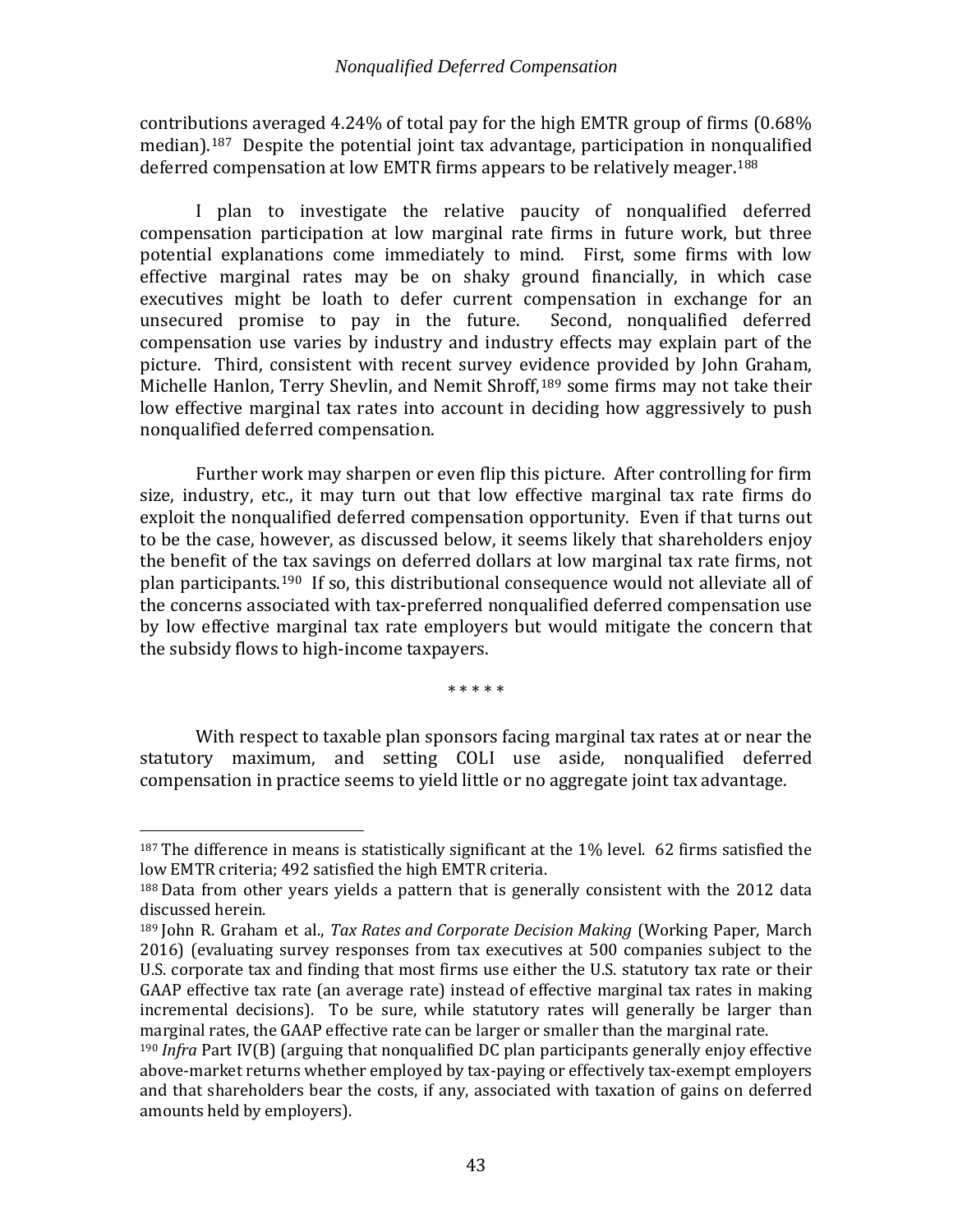Of course, one might take a different tack entirely and argue that the policy focus should be on potential joint tax advantage, not realized advantages. The fact that a firm fails to realize a potential joint tax advantage in this area might simply reflect better after-tax opportunities elsewhere. For example, firms that fail to fully hedge nonqualified liabilities notionally invested in dividend paying equities seem to be squandering the benefit of the dividend received deduction, but might just have better uses for the funds.

One response to this line of argument is that firms often do set aside assets to satisfy nonqualified plan liabilities and sometimes the result is a clear joint tax disadvantage, such as when firms hedge notional investment in growth stocks with taxable funds. Another response is that the concerns of those advocating for a special tax or accrual taxation are less in evidence when, for example, a firm invests freed up assets in its business generating robust but relatively high-tax returns rather than hedging participant notional investments at relatively low rates. Where is the cost to fisc, subsidy of high-earner savings, or distributional concern in that scenario?

## <span id="page-46-0"></span>**B. What Are the Distributional Consequences of Deferred Compensation?**

Nonqualified defined contribution plan terms typically mirror those of qualified plans, such as 401(k)s, promising participants returns on their notional investments that are undiminished by tax during the deferral period; i.e., tax-free growth. Nominally, participants gain an advantage – the difference between pre-and post-tax returns<sup>[191](#page-46-1)</sup> - and shareholders bear the cost of providing this tax-free investment growth to plan participants, to the extent that the firm incurs taxes on the returns on the deferred dollars. Many plan sponsors also match participant deferrals to some degree or make other contributions to nonqualified accounts. But one may question whether or to what extent these benefits are shifted back to the firm and shareholders through adjustments to other terms of compensation.

The short answer is that we don't know the distributional consequences of these arrangements. However, for several reasons, I am skeptical that the nominal benefit of tax-free growth on deferred dollars is shifted away from plan participants. First, the population of participants is heavily weighted in favor of a firm's most

<span id="page-46-1"></span> <sup>191</sup> The advantage can be substantial when returns are substantial. Applying the assumptions employed by Professors Halperin and Warren in their example, an executive deferring compensation in a nonqualified plan operating under these terms could accumulate 30% more assets over ten years than she could by investing after-tax pay in the same instrument. *See* Appendix. To be sure, Halperin and Warren employ a 10% annual pre-tax rate of return to simplify their example, a return that has not been generally achievable for some time. On the other hand, they also assume a 30% individual marginal tax rate, which exceeds the top effective rate on individual equity returns but is far less than the current top effective rate on debt returns. The net advantage to participants in these plans increases with pre-tax returns and with individual tax rates.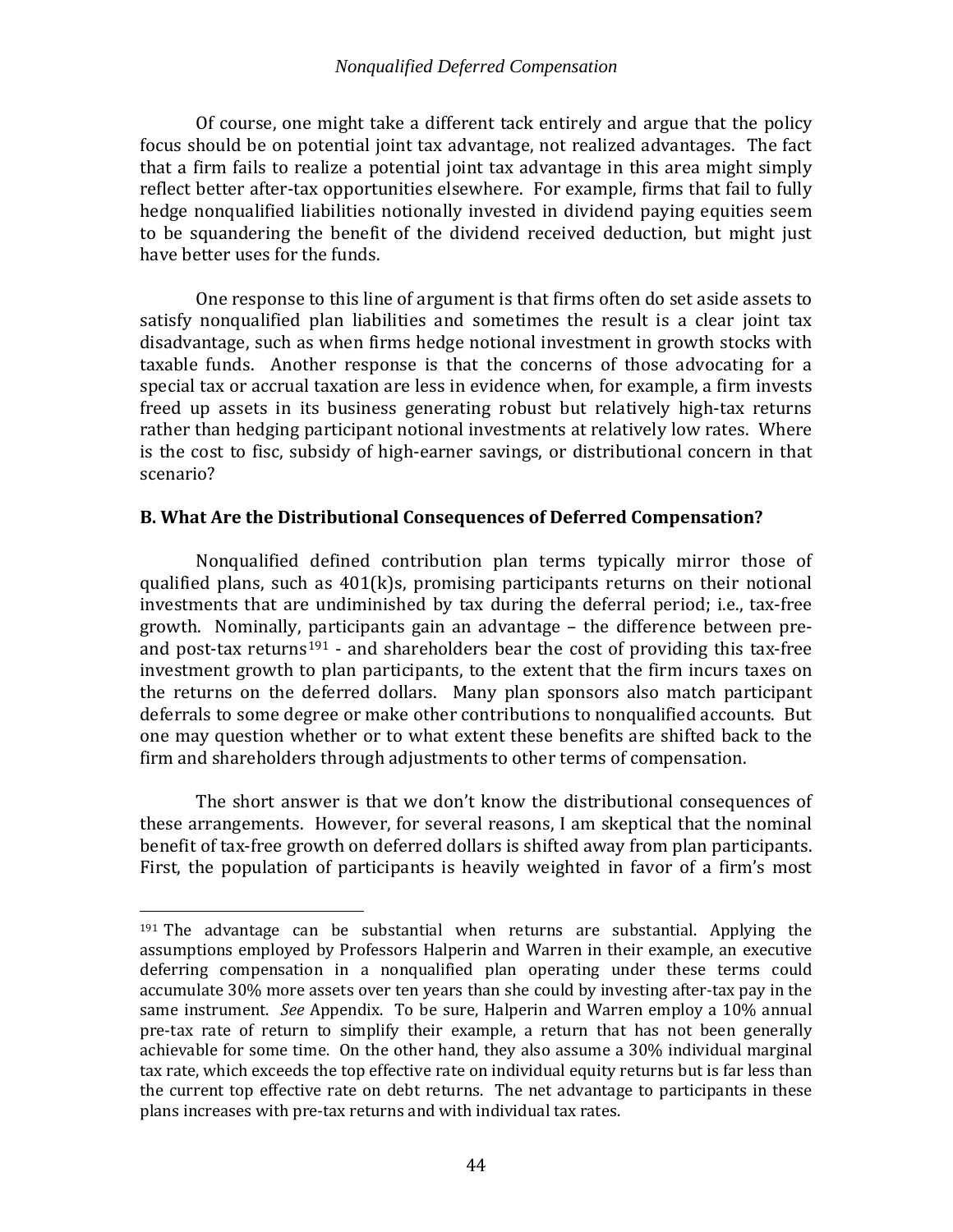highly compensated and most powerful employees. Second, the cost of providing what are effectively above-market returns is not specifically disclosed to shareholders. Firms are required to disclose above-market returns accruing on deferred compensation accounts held by their most senior executives, but returns that match those available under qualified plans are not considered above-market returns for the purposes of these disclosures, even if plan sponsors incur greater costs in delivering these returns on nonqualified accounts.[192](#page-47-0) Third, DC plan participation is largely elective and by no means universal. It would be difficult for firms to adjust other terms of compensation to offset the deferred compensation return advantage when less than half of eligible individuals elect to defer compensation in any given year.[193](#page-47-1) Fourth, some firms provide explicitly abovemarket returns on nonqualified deferred compensation.[194](#page-47-2) It would seem odd for firms subject to investor scrutiny to provide such visible benefits through the front door and then to remove them surreptitiously through the back door. Fifth, to repeat, most nonqualified DC participants are getting the same deal as 401(k) participants. The dollars are larger and the firm tax consequences are less favorable, but firms are unlikely to adjust other terms of employment to offset this obscure advantage when the arrangement seems comparable on the surface to a  $401(k)$ .

Of course, at firms that are effectively tax-exempt or that face very low effective marginal rates, there would be little or no cost to providing tax-free growth on nonqualified deferred compensation dollars for the shareholders to bear. But I see no reason to think that plan participants would realize a better deal at these firms; no reason, in other words, to think that the firm-level tax benefit would flow through to participants. Of course, it might. Plans might be more generous or other compensation terms more generous at these firms, reflecting the tax savings on nonqualified deferred compensation, but this seems unlikely. Absent evidence to this effect, it seems sensible to assume that shareholders, not participants, enjoy the tax savings at these firms.

In sum, it seems likely that DC plan participants enjoy returns that are undiminished by tax during the deferral period. In some cases, providing this return results in no cost to shareholders. This would be the case at effectively tax-exempt firms and at tax paying firms to the extent that participants and sponsors take

<span id="page-47-0"></span> <sup>192</sup> SEC, REG. S-K, COMPLIANCE & DISCLOSURE INTERPRETATIONS § 219.01 (Jan. 24, 2007) ("A registrant need not report earnings on compensation that is deferred on a basis that is not tax qualified as above-market or preferential earnings within the meaning of Item  $402(c)(2)(viii)(B)$  where the return on such earnings is calculated in the same manner and at the same rate as earnings on externally managed investments to employees participating in a tax-qualified plan providing for broad-based employee participation.").

<span id="page-47-1"></span><sup>193</sup> Newport Group Survey, *supra* note [37,](#page-11-5) at 21 (reporting that 46% of eligible individuals elected to defer compensation in 2013).

<span id="page-47-2"></span><sup>194</sup> In my sample of 40 S&P 500 companies with active nonqualified deferred compensation plans, two provided explicitly above-market returns.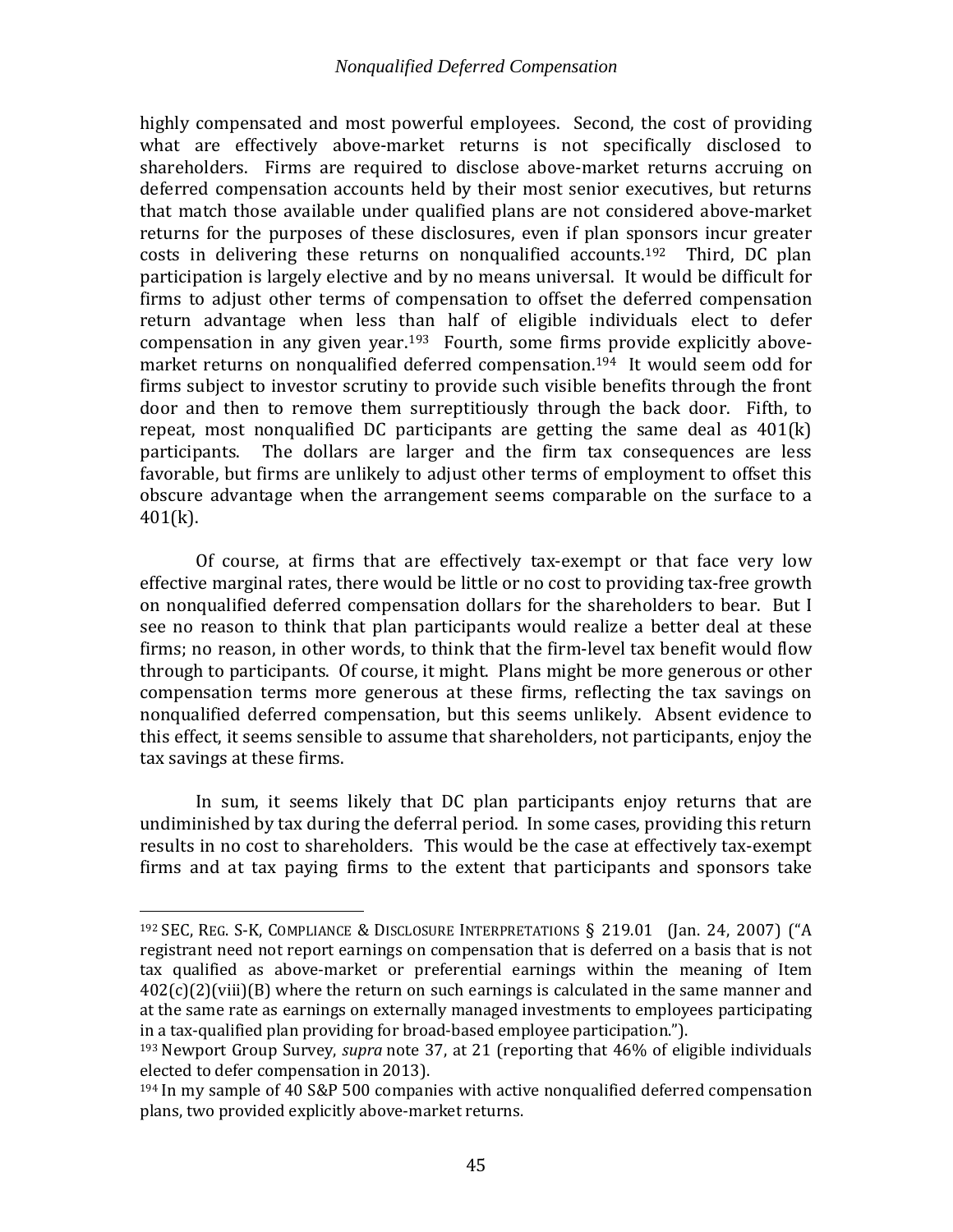advantage of IRC § 1032. In other cases, shareholders likely bear a cost that may be relatively low (e.g., when COLI products are employed) or quite significant (e.g., when participant accounts are hedged with taxable investment in securities.

I also suspect, but am less confident, that employer matching contributions made to nonqualified DC accounts are not offset by other terms of employment. All of the arguments favoring participant retention of above-market returns apply to employer contributions except for their visibility. These contributions, to the extent received by the NEOs, are explicitly disclosed in a prominent table in company proxy statements. In this sense, matching contributions are similar to other perquisites that are received by senior executives and are disclosed. The difference, I think, is that executive participation in qualified 401(k) and nonqualified 401(k) supplemental programs seems egalitarian compared to many disclosed perks, such as use of company cars and planes. As a result, investors may be more likely to view company matching dollars as an expected incident of employment, not an added give-away to executives.

The distributional consequences of nonqualified DB plans are also somewhat unclear, but it remains likely that participants win, while shareholders lose or break even. As with nonqualified DC plans, nonqualified DB plans often mirror the terms of the corresponding qualified DB plans. The terms of the plans incorporate the tax advantages of qualified plans. And, again, other compensation terms are unlikely to be adjusted because the benefit is not disclosed and is obscure, and because participation is focused at the top of the corporate hierarchy. On the other hand, nonqualified DB plans tend not to be elective, making it easier for employers to adjust other terms of employment, if they were to choose to do so.

To be sure, nonqualified plan participants pay a price for their above-market returns and employer matching dollars. Even if their notional investments are diversified, these individuals remain unsecured creditors and face the risk of total loss of nonqualified benefits in the event of company bankruptcy. And, given  $§$  409A, it is much more difficult to protect against this possibility than it was formerly.<sup>195</sup> However, participation in nonqualified plans is almost entirely However, participation in nonqualified plans is almost entirely voluntary. Use of these plans indicates that the perceived benefits outweigh the risks. [196](#page-48-2)

# <span id="page-48-0"></span>**C. What Role Do Taxes Play in the Adoption or Operation of Nonqualified Deferred Compensation Arrangements?**

<span id="page-48-1"></span> <sup>195</sup> *Supra* Part I(C).

<span id="page-48-2"></span><sup>196</sup> Should the SEC mandate disclosure of effective above-market returns provided to nonqualified deferred compensation participants? In principle, they should, but estimation of the benefit would be complex as it depends on rates of return achieved over the deferral period as well as on current and projected individual tax rates. Given the apparently limited impact of executive pay disclosures on the magnitude of executive pay (*see* Walker, *supra*  not[e 75,](#page-18-5) at 246), it is not clear that the benefits of such disclosure would justify the costs.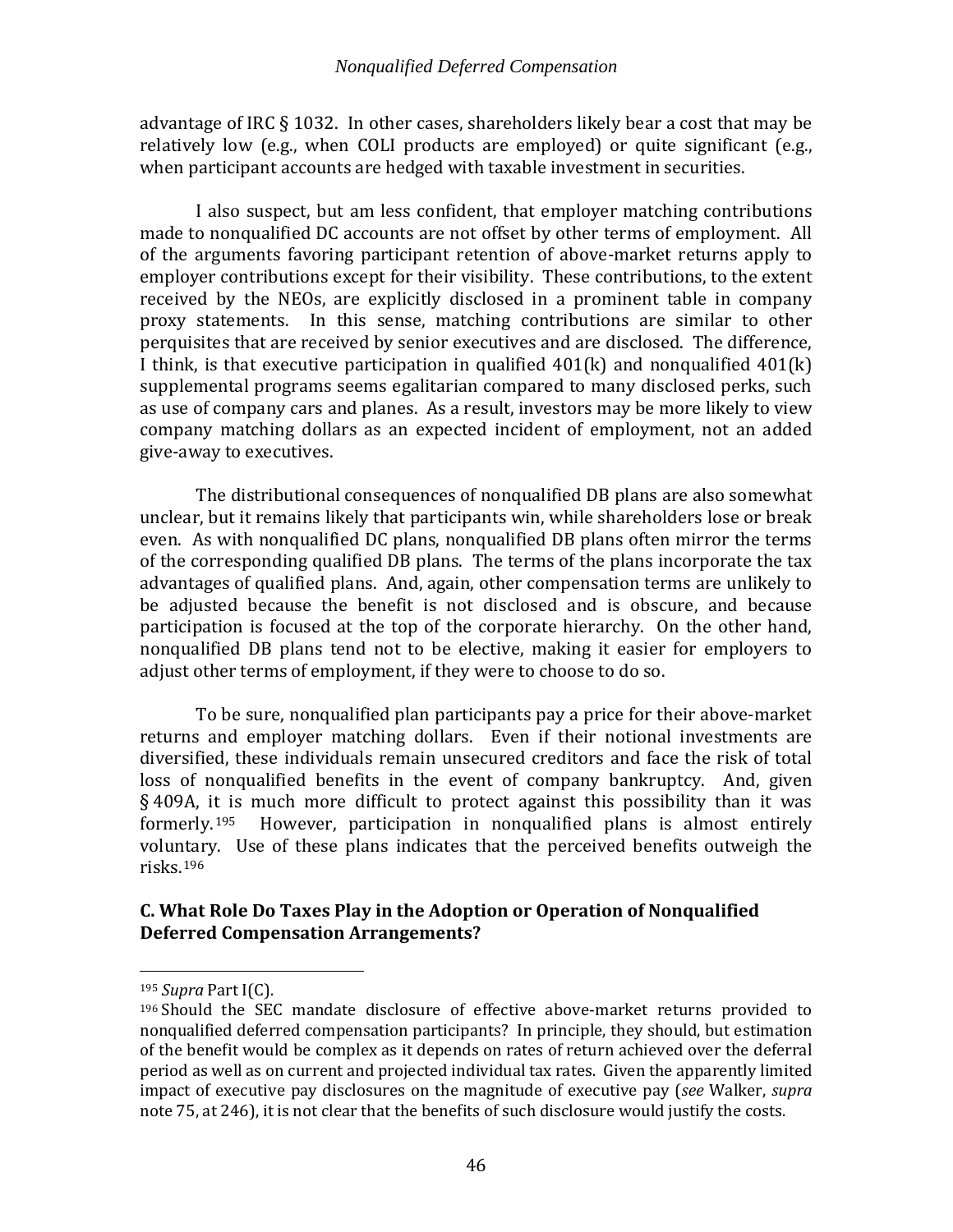Consistent with the forgoing analysis, I see little evidence suggesting that the *joint* tax consequences of nonqualified deferred compensation arrangements are of first order importance in the decision to offer these plans or in the selection of investments. If joint tax consequences were the driving force one would expect to see programs structured to encourage notional and actual investment in the types of instruments that yield a large joint tax advantage – company stock, income stocks, and debt securities. But there is little evidence of this. Own-company stock appears to be used at least as commonly in qualified plans, where § 1032 provides no incremental benefit, as in nonqualified plans.<sup>[197](#page-49-0)</sup> Sources suggested that typical nonqualified DC notional investment portfolios are somewhat more debt heavy than those found in 401(k)s. This might suggest tax-motivated allocation of debt instruments to nonqualified plans, but these allocations are also consistent with shorter expected investment horizons for riskier unsecured nonqualified plan investment, so this is not strong evidence that taxation is of first order importance. There is no evidence suggesting that income stocks represent a greater proportion of nonqualified plan portfolios than they do of retirement portfolios more generally. All indications suggest that DC plan notional investment menus are designed to meet the long-term savings needs of participants, nothing more.

When asked whether "compensat[ing] executives in a more tax-efficient manner," was an important goal for their nonqualified benefits programs, 18% of respondents to the Newport Group's survey reported that this was critical, while 52% rated this goal as very important.<sup>[198](#page-49-1)</sup> My source at the Newport Group explained, however, that this goal referred to tax efficiency from the executives' perspective.[199](#page-49-2) Firms think it important to provide their executives and highly compensated employees with expanded qualified plan-type savings opportunities. This was not meant to be a question about joint tax consequences, and my contact did not think it likely that survey respondents interpreted it that way.<sup>[200](#page-49-3)</sup>

Having decided to offer a nonqualified plan, joint tax considerations clearly play an important role, at a certain level. Companies will not intentionally trigger § 409A, and sources reported that consulting opportunities have increased in the wake of § 409A's enactment, given the additional complexity and high stakes associated with missteps.<sup>201</sup> Reportedly, the use of COLI boils down to simple economics, trading off the tax benefits of COLI against its cost and other constraints.

However, as noted above, notional investment choices and actual use of deferred amounts do not reflect joint tax minimization. In this area as in many others, accounting considerations appear to be as or more important than tax.

<span id="page-49-0"></span> <sup>197</sup> *Infra* text accompanying notes [212-](#page-52-1)[214.](#page-52-3)

<span id="page-49-1"></span><sup>198</sup> Newport Group Survey, *supra* note [37,](#page-11-5) at 7.

<span id="page-49-2"></span><sup>199</sup> Shannon Interview, *supra* note [103.](#page-23-5)

<span id="page-49-3"></span><sup>200</sup> Shannon Interview, *supra* note [103.](#page-23-5)

<span id="page-49-4"></span><sup>201</sup> Interview with Executive Benefits Consultants with an International Firm, *supra* not[e 39.](#page-12-8)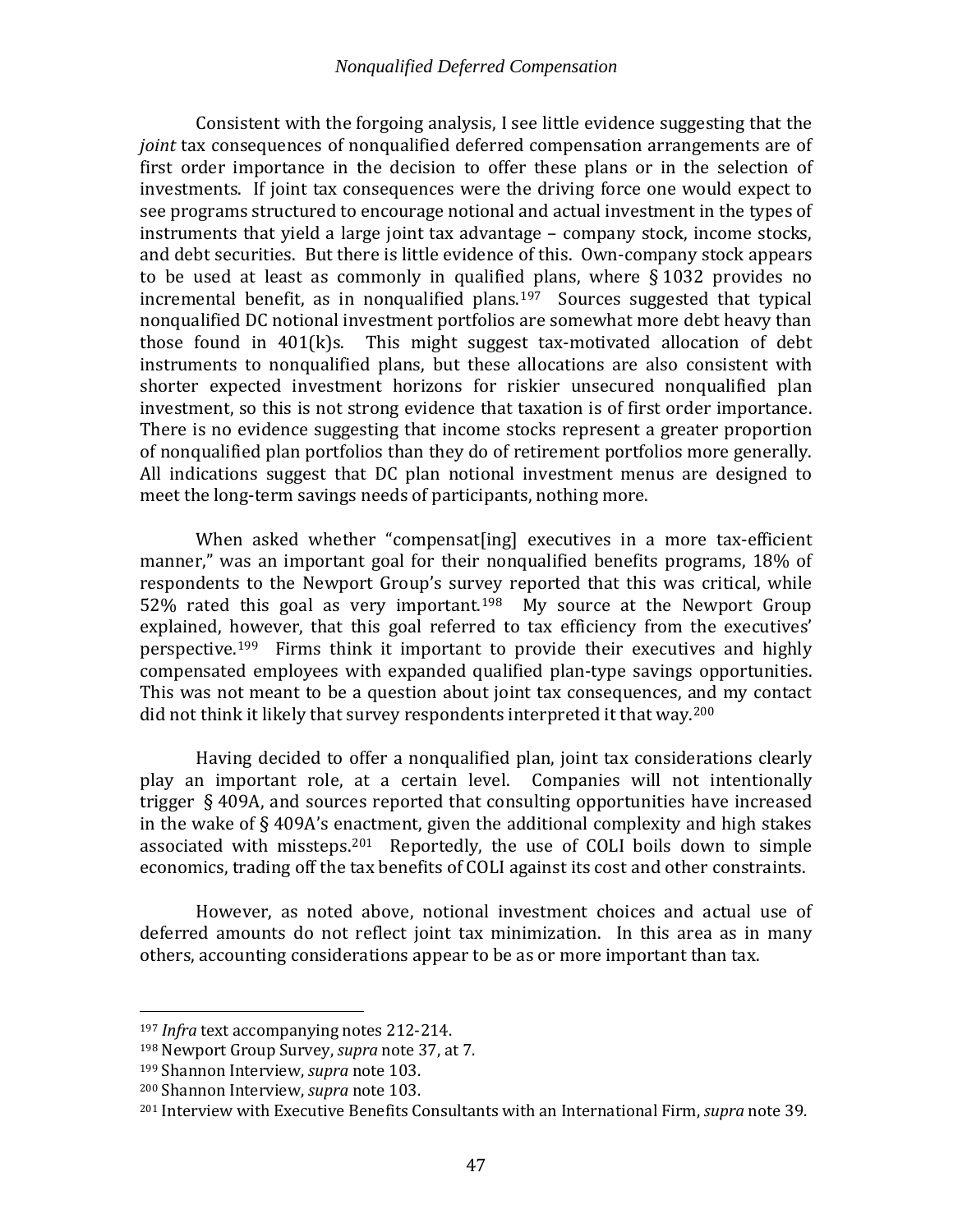Professor Doran has suggested that another tax rule, IRC § 162(m), could help explain the prevalence of nonqualified deferred compensation.<sup>202</sup> Under § 162(m), the deduction for non-performance based compensation paid to a public company's CEO and the three most highly compensated executives other than the CEO is limited to \$1 million per executive per year. Deferring salary or other nonperformance-based compensation in excess of \$1 million until an executive is no longer one of these "covered employees" would allow a firm to deduct otherwise nondeductible pay. Doran also notes that executives who are residents of states with high state income tax rates can defer compensation until they retire to a low (or no) tax state and reduce or eliminate the state income tax burden.<sup>[203](#page-50-2)</sup>

It is certainly possible that these tax rules influence the use of nonqualified deferred compensation. Indeed, it seems likely that executives would take potential state income tax burdens into account in their personal planning. I am somewhat skeptical that  $\S 162(m)$  plays a significant role, given that it applies only to four individuals at each company, that most compensation other than annual salary can be readily designed to satisfy the "performance based" exception to nondeductibility, and the fact that participants, not firms, generally elect whether to defer compensation and for how long. But these are empirical questions, and, in any event, even if nonqualified deferred compensation is being used to maximize deductibility under § 162(m) or avoid state income taxes, it's [no](#page-50-3)t clear that either would justify reform of deferred compensation taxation, per se. 204

# <span id="page-50-0"></span>**D. Why (Else) Do Firms Offer Nonqualified Deferred Compensation?**

<span id="page-50-6"></span>Over 80% of firms responding to the Newport Group's survey reported that it was critical or very important "to allow executives to accumulate assets for their financial planning needs" and "to have a compensation program that is competitive with peer companies."  $205$  Interview responses supported paternalism and Interview responses supported paternalism and competition as the leading drivers of nonqualified programs.[206](#page-50-5) But sources also suggested that these programs are in flux. Paternalism may remain an important factor in some industries (utilities were frequently mentioned) but less so for start-

<span id="page-50-1"></span> <sup>202</sup> Doran, *supra* note [62.](#page-15-7)

<span id="page-50-2"></span><sup>203</sup> Doran, *supra* note [62,](#page-15-7) at 23-24 (describing the federal legislation that protects certain retirement income from out-of-state taxation). *See also supra* not[e 107](#page-24-6) (discussing how the details of this statute may influence the design of nonqualified DC plans).

<span id="page-50-3"></span><sup>204</sup> As Doran notes, and as others have recognized, the limitation on deductibility under § 162(m) is poor tax policy. Full deductibility of compensation is consistent with general tax principles, and the  $\S 162(m)$  limitation was a misguided attempt to shape compensation practices through the tax code. *Doran*, *supra* note [62](#page-15-7) at 51. Doran finds avoidance of state tax more objectionable, and I agree, but arguably the root problem is the federal law that pre-empts out-of-state taxation of certain retirement income. *Id.* at 23.

<span id="page-50-4"></span><sup>205</sup> Newport Group Survey, *supra* note [37,](#page-11-5) at 7.

<span id="page-50-5"></span><sup>206</sup> Interview with Executive Benefits Consultants with an International Firm, *supra* note [39](#page-12-8) (competition); Telephone Interview with Michael T. Schoonmaker, Principal, Ernst & Young [hereinafter Schoonmaker Interview] (Feb. 23, 2016) (paternalism).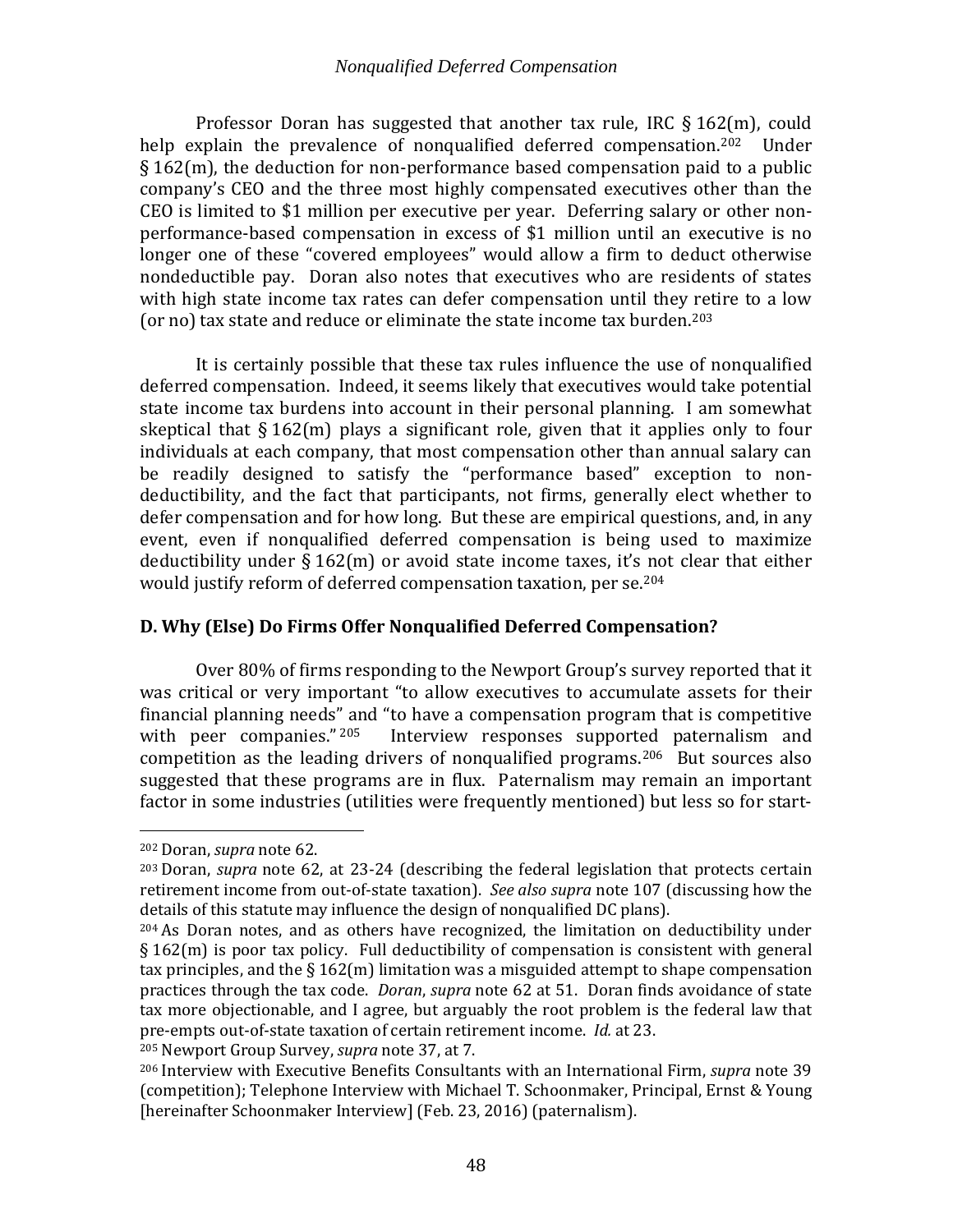ups and firms in the tech and financial industries.<sup>[207](#page-51-0)</sup> Rational, utility-maximizing executives should not need a company-sponsored plan to put away assets for retirement or college expenses.

On the other hand, if I am right about the distributional effects of nonqualified plans, participants enjoy an opportunity to invest on terms that are not generally available. Recall that plans do not merely provide participants with the after-tax returns achievable by their employers on deferred sums, but returns that are wholly undiminished by tax during the deferral period. As detailed in the Appendix, applying the assumptions employed by Professors Halperin and Warren in their example, an executive deferring compensation in a nonqualified plan operating under these terms could accumulate 30% more assets over ten years than she could by investing after-tax pay in the same instrument.<sup>208</sup> Moreover, it is certainly not a bad thing, from the perspective of boards and executives, that the opportunity to achieve tax-free growth on nonqualified deferred compensation portfolios does not factor into the calculation of total "top 5" compensation that is prominently disclosed in annual proxy statements. While this paper does not argue that managerial power drives the use of nonqualified deferred compensation, the failure to treat this yield advantage as an above-market return requiring disclosure under SEC rules is consistent with the preference for low salience pay under the managerial power view.[209](#page-51-2)

Path dependence may also play a role. Nonqualified deferred compensation arrangements date back at least to World War II when top individual tax rates peaked at 94%, while corporate tax rates topped out at 40%.[210](#page-51-3) Although usage of nonqualified deferred compensation remained fairly modest prior to the adoption of qualified plan limitations in the  $1980s<sub>1</sub><sup>211</sup>$  $1980s<sub>1</sub><sup>211</sup>$  $1980s<sub>1</sub><sup>211</sup>$  companies and executives would have enjoyed large joint tax advantages on nonqualified arrangements throughout this period. Today, absent COLI, that driving force is often lacking, but once a Today, absent COLI, that driving force is often lacking, but once a compensation practice that benefits executives has become commonplace, it can be

<span id="page-51-0"></span> <sup>207</sup> Schoonmaker Interview, *supra* note [206.](#page-50-6)

<span id="page-51-1"></span><sup>208</sup> As noted *supra*, Halperin and Warren employ a 10% annual pre-tax rate of return to simplify their example, a return that has not been generally achievable for some time. On the other hand, they also assume a 30% individual marginal tax rate, which exceeds the top effective rate on individual equity returns but is far less than the current top effective rate on debt returns. The net advantage to participants in these plans increases with pre-tax returns and with individual tax rates.

<span id="page-51-2"></span><sup>209</sup> See *supra* note [76](#page-18-6) for a very brief description of the managerial power view of the processes involved in setting executive compensation.

<span id="page-51-3"></span><sup>210</sup> Christopher Drew & David Cay Johnston, Special Tax Breaks Enrich Savings of Many in the Ranks of Management, NYT (Oct. 13, 1996) (noting that "many companies began letting executives defer pay as the highest tax rate surged from 7 percent to 94 percent during World War II).

<span id="page-51-4"></span><sup>&</sup>lt;sup>211</sup> Id. (discussing the adoption of limitations on  $401(k)$  contributions in 1986 and on pension plans in 1988 and 1993).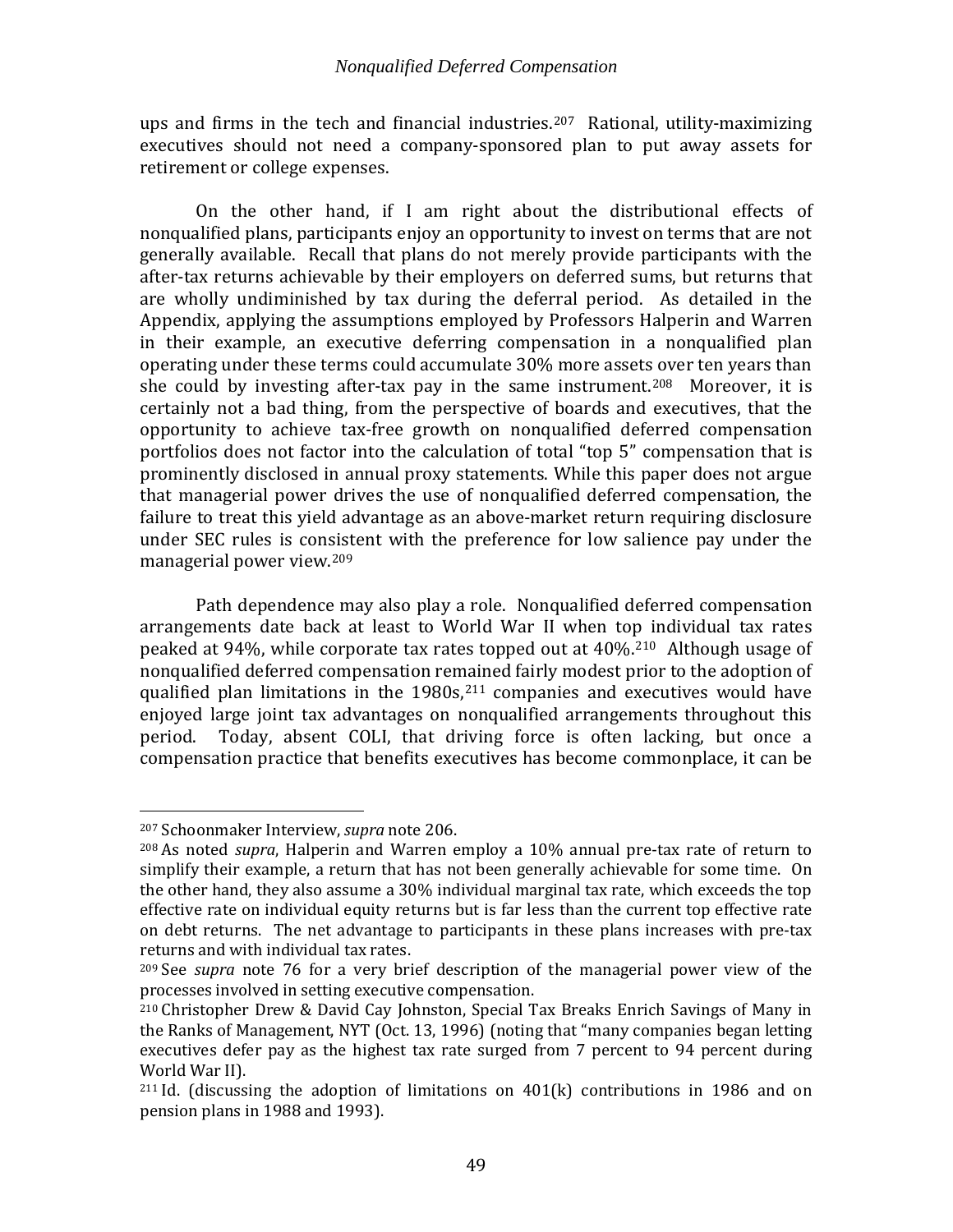difficult to eradicate, particularly when the benefits are poorly disclosed and not salient.

Finally, while I am skeptical that executives can accurately predict their future marginal tax rates, elective plans do provide participants an opportunity to make a bet on lower individual rates at retirement (either due to a change in the brackets or their position within the brackets), if they wish to do so. Some executives might find this option to be valuable, and firms might respond to executives' demand for that option.

# <span id="page-52-0"></span>**E. A Final Mystery? Relative Use of Own-Company Stock in Qualified and Nonqualified Deferred Compensation Plans**

It is interesting to compare notional investment of nonqualified deferred compensation in own-company stock and informal funding of nonqualified plan obligations with own-company stock with *qualified* plan investment in owncompany stock. Historically, at least, one would find as much or more own-company stock in qualified as in nonqualified plans. Between 1985 and 1998, 14% of total DC qualified plan assets of a broad sample of firms were invested in own-company stock on average.[212](#page-52-4) In 2002, more than 50% of employee assets were invested in own-company stock at 18 of the largest 100 corporate qualified DC plan sponsors.[213](#page-52-5) In 2005, 17% of participants in qualified DC plans administered by Vanguard had over 20% of their balances invested in company stock.[214](#page-52-6)

<span id="page-52-3"></span><span id="page-52-1"></span>From a joint tax perspective, this seems odd. There is a significant cost in terms of lost diversification to investing in own-company stock, $215$  a cost that should dampen the appetite for own-company stock in retirement plans. While § 1032 results in a joint tax advantage for own-company stock investment in nonqualified plans, and could offset the diversification cost to some degree, it provides no incremental benefit for own-company stock [pla](#page-52-9)ced in qualified plans.[216](#page-52-8) Qualified plan trust assets grow tax free in any event.<sup>217</sup> Of course, not all employees have

<span id="page-52-4"></span><span id="page-52-2"></span> <sup>212</sup> Joshua D. Rauh, *Own Company Stock in Defined Contribution Pension Plans: A Takeover Defense?*, 81 J. FIN ECON. 379, 388, table 3 (2006).

<span id="page-52-6"></span><span id="page-52-5"></span><sup>213</sup> Rauh, *supra* note [212,](#page-52-1) at 382.

<sup>214</sup> STEPHEN P. UTKUS & JEAN A. YOUNG, VANGUARD GROUP, THE EVOLUTION OF COMPANY STOCK IN DEFINED CONTRIBUTION PLANS 5 (May 2014). Holdings of company stock in qualified DC plans has declined since the enactment of the Pension Protection Act of 2006, which requires public company plan sponsors to allow participants to diversify employer stock contributions after three years and their own contributions at any time. 26 C.F.R. § 1.401(a)(35)-1 (2016); UTKUS & YOUNG, *supra*, at 3.

<span id="page-52-7"></span><sup>215</sup> Benartzi et al., *supra* note [74,](#page-18-7) at 50, put the cost at roughly fifty cents on the dollar.

<span id="page-52-8"></span><sup>216</sup> Halperin & Warren, *supra* note [32,](#page-10-1) at 326 (noting that the relative advantage created by qualified plan exemption of investment returns depends on the tax treatment of an asset class outside of a qualified plan).

<span id="page-52-9"></span><sup>&</sup>lt;sup>217</sup> During the deferral period, earnings on own-company stock face a zero tax rate whether held in a qualified plan trust or in a segregated account informally funding a nonqualified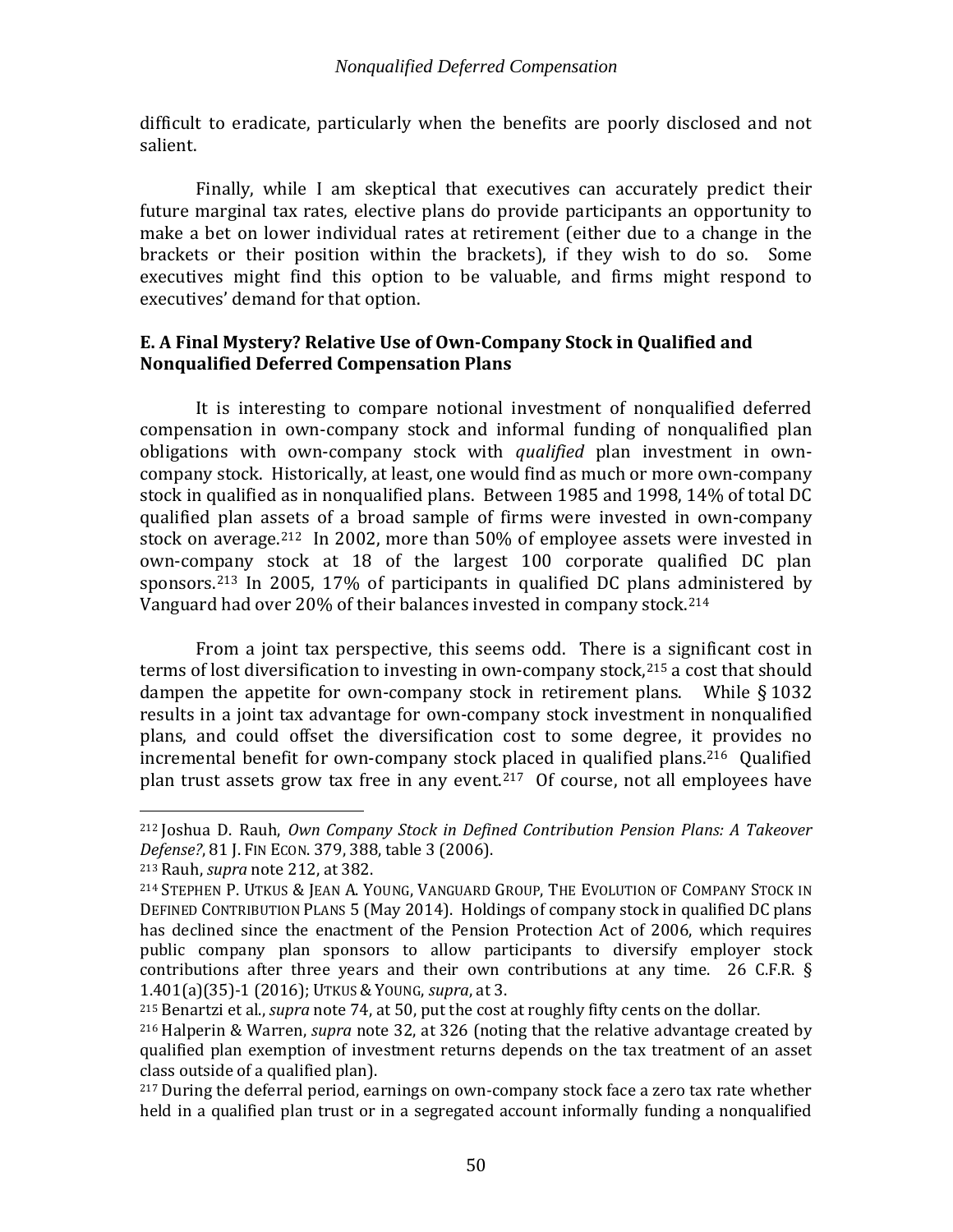access to both qualified and nonqualified plans, but from a joint tax perspective it is surprising that own-company stock would be used as or more heavily in qualified plans as in nonqualified plans.

A number of commentators have attempted to explain the use of owncompany stock in qualified plans. At one level, the use is attributable to employer contributions in stock and to plan structures, such as defaults, that encourage employee investment in stock.<sup>[218](#page-53-0)</sup> But why do firms structure plans in this way and why do employees accept these defaults, given the cost to diversification? Professors Benartzi, Thaler, Utkus, and Sunstein conclude that employees underestimate the risk of holding employer stock while employers overestimate the benefits in terms of enhanced productivity.<sup>219</sup> But if so, why are notional nonqualified plan investments in company stock lower? Is it because more sophisticated executives are more sensitive to the value of diversification?

 Professor Joshua Rauh has offered a corporate governance explanation for the use of company stock in qualified plans.<sup>220</sup> He observed that stock held in qualified plan accounts is in friendly hands in the event of a corporate control contest as workers, who may fear job losses, are likely to vote with management. Rauh found that state law changes that increased takeover protections were associated with reduced own-company stockholdings in  $401(k)s$ .<sup>[221](#page-53-3)</sup>

While Benartzi and colleagues conclude that the magnitude of Rauh's results was not large,<sup>[222](#page-53-4)</sup> Rauh's story could help explain why a relative tax advantage fails to drive own-company stock out of qualified plans and into nonqualified plans. Unlike own-company stock held in a qualified plan trust that would be voted by the trustee (or the employee if the vote is passed along), notional investment in employer stock within a nonqualified plan is simply a bookkeeping entry that affords no voting rights. Moreover, any funds set aside by the sponsor and actually invested in own-company stock yields non-voting Treasury stock. In short, owncompany stock "investment" in nonqualified plans provides no takeover protection.

On the other hand, the accounting impediments – the inability to hedge income statement volatility arising from participant notional investment in owncompany stock in nonqualified DC plans – are not a factor with respect to actual investment in employer stock within qualified plans. There is both more of a pull

I plan liability. The difference is that other asset classes are also zero taxed while held in qualified plan trusts but face positive tax rates backing nonqualified plan obligations, unless a COLI is used.

<span id="page-53-0"></span><sup>218</sup> Rauh, *supra* note [212,](#page-52-1) at 380.

<span id="page-53-1"></span><sup>219</sup> Benartzi et al., *supra* note [74,](#page-18-7) at 68.

<span id="page-53-2"></span><sup>220</sup> Rauh, *supra* note [212,](#page-52-1) at 390.

<span id="page-53-3"></span><sup>221</sup> Rauh, *supra* note [212,](#page-52-1) at 380.

<span id="page-53-4"></span><sup>222</sup> Benartzi et al., *supra* note [74,](#page-18-7) at 61.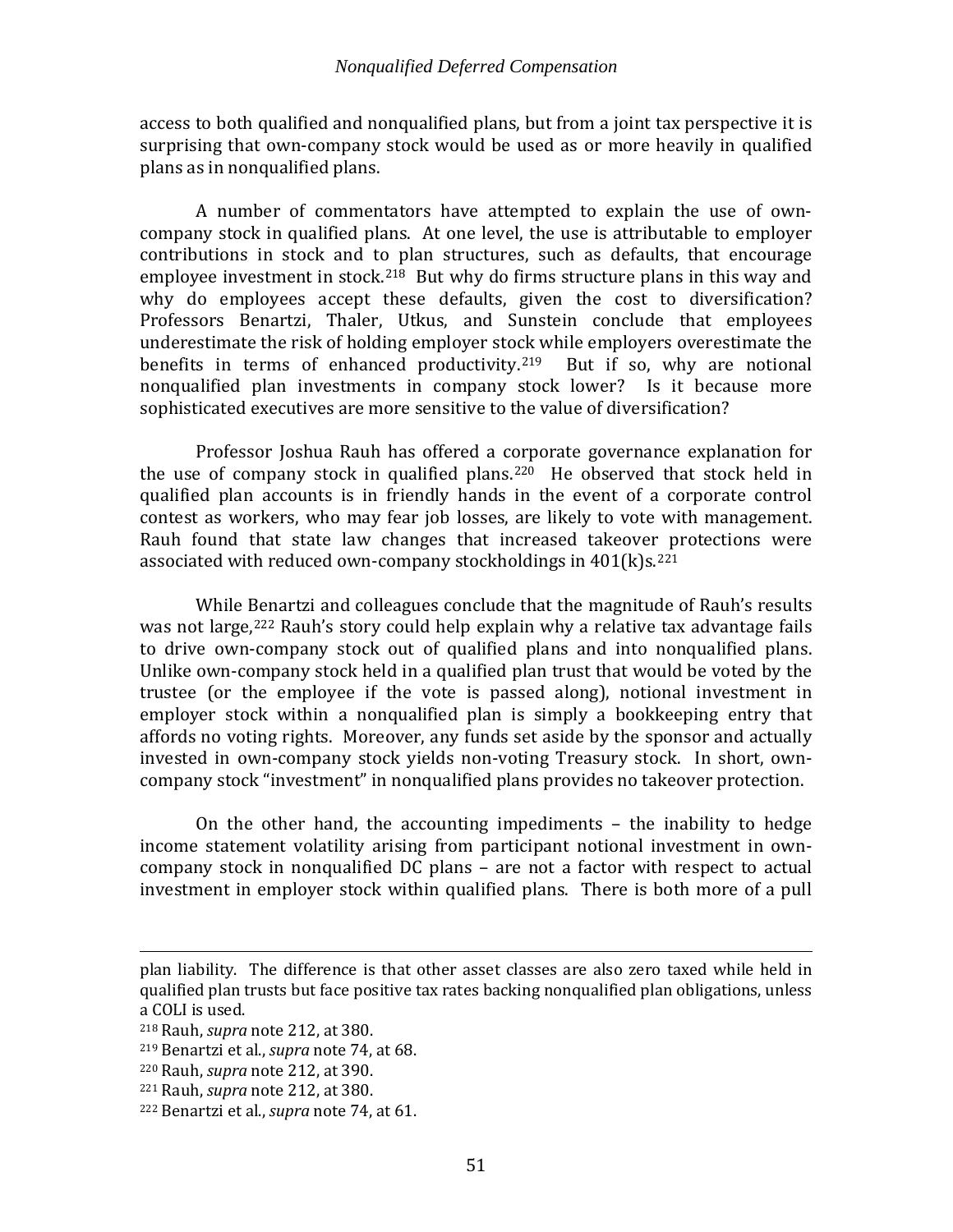<span id="page-54-0"></span>(entrenchment) and less of a brake (accounting) associated with own-company stock investment in qualified plans.<sup>[223](#page-54-2)</sup>

# <span id="page-54-1"></span>**V. Conclusion**

The real world tax consequences of complex nonqualified deferred compensation programs depend significantly on employer and employee practices. Unfortunately, currently mandated corporate disclosures shed only limited light upon these practices. However, interviews with participants and industry surveys provide insights that suggest that the joint tax consequences of nonqualified deferred compensation are mixed, at least with respect to programs sponsored by taxable and tax-paying employers. The use of corporate owned life insurance as an informal funding vehicle for nonqualified deferred compensation results in a joint tax advantage, of greater or lesser extent depending on when policies are cashed in, but funding liabilities with taxable securities or plowing deferred amounts back into the business is as likely to result in a joint tax disadvantage as an advantage. This evidence suggests that, while COLI use and taxation may deserve another look by policy makers, the driving force behind fundamental reform of nonqualified deferred compensation taxation may be limited. Moreover, while loss firms facing low effective marginal rates can create a joint tax advantage through use of nonqualified deferred compensation, preliminary investigation suggests that they rarely do so. Perhaps the heightened risk associated with an unsecured promise to pay outweighs the potential tax savings at loss firms.

Even if nonqualified deferred compensation does not turn out to be a substantial drain on the public fisc, this Article has argued that it likely provides an undisclosed advantage to corporate executives, as it provides what are effectively above-market returns on retirement savings. shareholders, not taxpayers, often subsidize nonqualified deferred compensation. The SEC should consider revising its rules to mandate disclosure of this advantage.

<span id="page-54-2"></span> $223$  There are other differences that might help explain greater use of employer stock in qualified plans, and two of them are tax differences. First, in-kind distributions of company stock from 401(k)s may be tax preferred. In a nutshell, if company stock held in a qualified plan is delivered to a participant as stock, only the market value at the time of the contribution is taxed as ordinary income; gains are taxed as capital gains and are deferred until disposition. By contrast, proceeds received on the distribution of mutual funds held in 401(k) and other qualified plans (that are not Roth plans) are fully taxed at ordinary income rates when withdrawn from the plan (or from a rollover IRA). I.R.C.  $\S 402(e)(4)(B)(2012)$ ; Benartzi et al., *supra* note [74,](#page-18-7) at 50. Second, employers can deduct certain reinvested dividends paid on stock held in qualified plan trusts. I.R.C. § 404(k) (2012); Benartzi et al., *supra* note [74,](#page-18-7) at 59-60. On balance, however, the similarities and differences in the use of employer stock in qualified and nonqualified plans reinforce the conclusion that joint tax consequences are second order considerations in the operation of these plans.